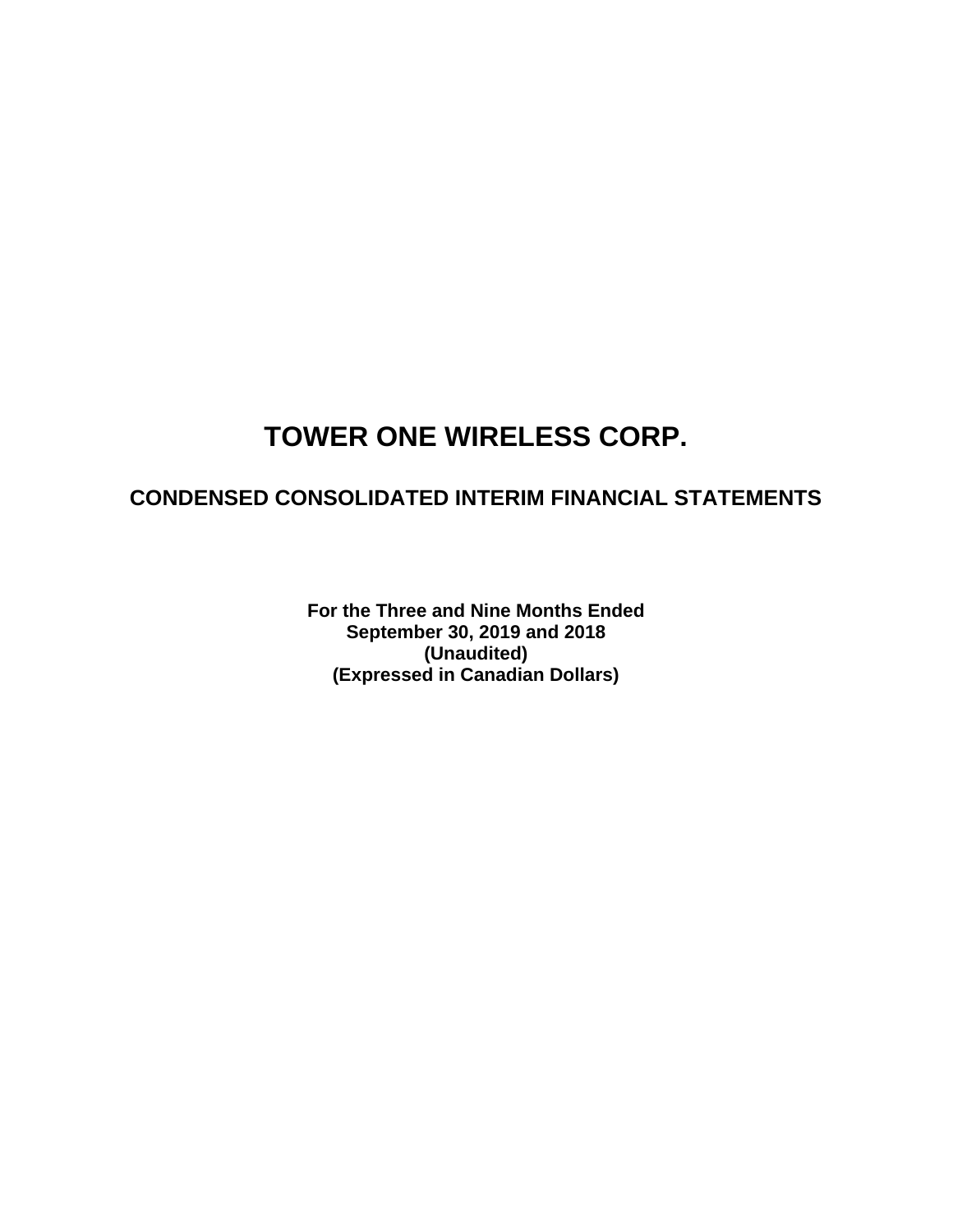### **NOTICE TO READER**

Under National Instrument 51-102, Part 4, subsection 4.3(3)(a), if an auditor has not performed a review of the condensed consolidated interim financial statements, they must be accompanied by a notice to this effect.

The accompanying unaudited condensed consolidated interim financial statements have been prepared by management of the Company. Management have compiled the condensed consolidated interim statement of financial position of Tower One Wireless Corp. as at September 30, 2019, the condensed consolidated interim statements of comprehensive loss for the three and nine months ended September 30, 2019 and 2018, the condensed consolidated interim statement of changes in equity as at September 30, 2019 and 2018, and the condensed consolidated interim statement of cash flows for the three and nine months ended September 30, 2019 and 2018. The Company's independent auditors have not audited, reviewed or otherwise attempted to verify the accuracy or completeness of the September 30, 2019 and 2018 condensed consolidated interim financial statements. Readers are cautioned that these statements may not be appropriate for their intended purposes.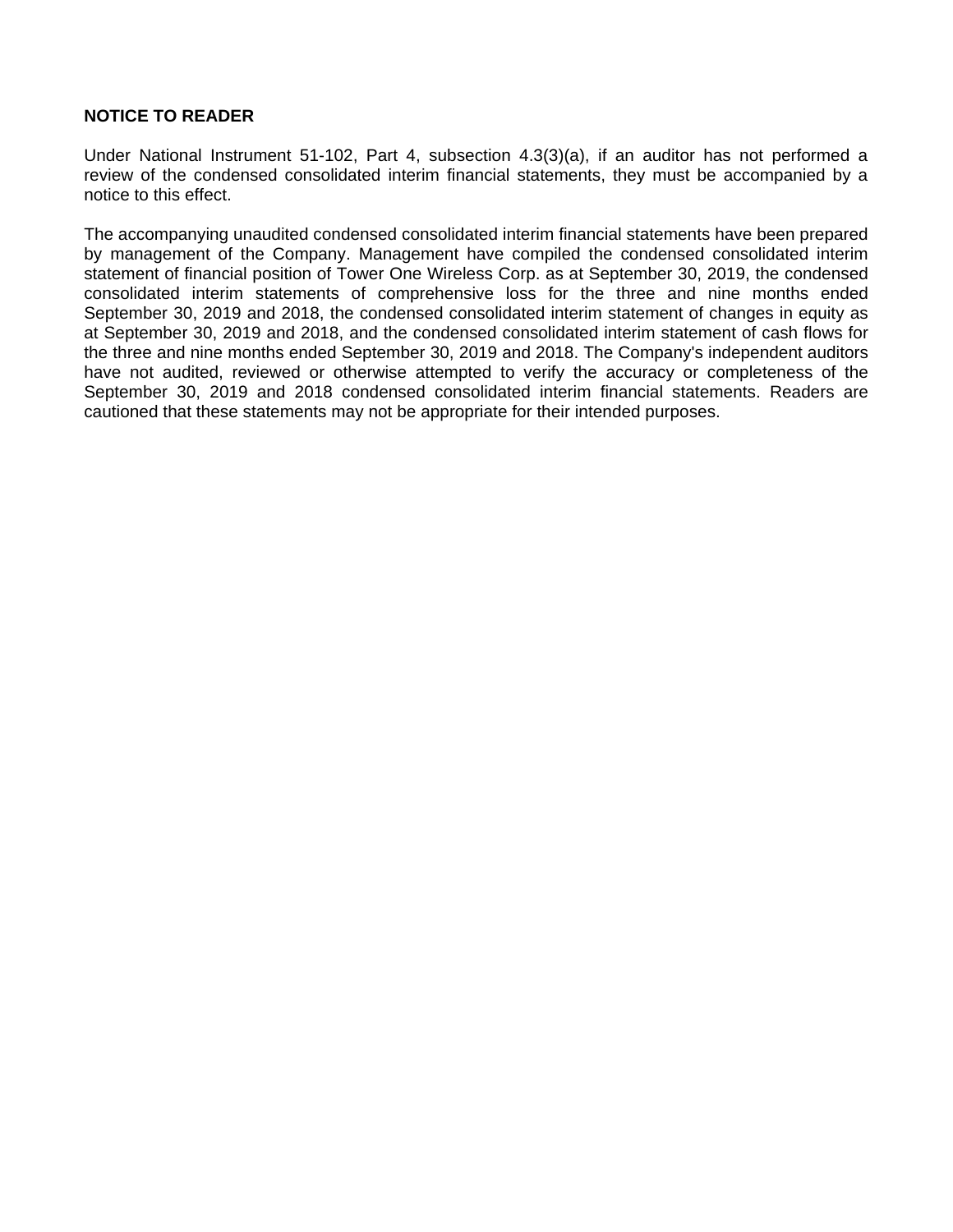## Condensed Consolidated Interim Statements of Financial Position

(Expressed in Canadian Dollars)

(Unaudited)

|                                          |      | September 30, 2019 | December 31, 2018 |
|------------------------------------------|------|--------------------|-------------------|
|                                          | Note | (Unaudited)        | (Audited)         |
|                                          |      | \$                 | \$                |
| <b>Current Assets</b>                    |      |                    |                   |
| Cash and cash equivalents                |      | 166,943            | 346,103           |
| Accounts receivable                      |      | 825,007            | 454,024           |
| Inventory                                |      | 490,648            |                   |
| Other receivable                         |      | 655,921            |                   |
| Prepaid expenses and deposits            |      | 40,940             | 308,153           |
| <b>Tax Credit</b>                        |      | 1,089,125          |                   |
| <b>Total Current Assets</b>              |      | 3,268,584          | 1,108,280         |
|                                          |      |                    |                   |
| Other                                    |      | 28,468             | 292,118           |
| Intangible assets                        | (8)  | 1,784,118          | 1,843,589         |
| Property and Equipment                   | (9)  | 10,162,302         | 8,221,477         |
| Assets held for sale                     |      |                    | 1,116,376         |
| <b>Total Assets</b>                      |      | 15,243,472         | 12,581,840        |
|                                          |      |                    |                   |
| <b>Current Liabilities</b>               |      |                    |                   |
| <b>Bank indebtedness</b>                 |      |                    | 39,464            |
| Accounts payable and accrued liabilities |      | 2,280,874          | 3,705,748         |
| Interest Payable                         |      | 179,967            | 903,086           |
| Deferred revenue                         |      | 330,141            | 182,878           |
| Advances from customers                  |      | 7,227,175          |                   |
| Other short terms liabilities            |      | 843,891            |                   |
| Convertible debentures                   | (12) | 765,710            | 1,387,624         |
| Loan payable                             | (13) | 1,754,711          | 1,106,222         |
| Loans from related parties               | (10) | 3,097,626          | 2,109,780         |
| Promissory note payable                  |      |                    | 1,780,822         |
| <b>Total Current Liabilities</b>         |      | 16,480,095         | 11,215,624        |
|                                          |      |                    |                   |
| Bonds payable                            | (14) | 1,894,082          | 865,937           |
| Deferred income tax liability            |      |                    | 322,289           |
| <b>Total Liabilities</b>                 |      | 18,374,177         | 12,403,850        |
|                                          |      |                    |                   |
| <b>Shareholders' Equity</b>              |      |                    |                   |
| Share capital                            |      | 16,876,382         | 16,876,382        |
| Subscriptions received                   |      | (30,000)           | (30,000)          |
| Contributed surplus                      |      | 2,089,462          | 2,089,462         |
| Non-controlling interest                 |      | (198, 014)         | 386,083           |
| <b>Deficit</b>                           |      | (22, 136, 039)     | (18, 789, 710)    |
| Accumulated other comprehensive loss     |      | 267,505            | (354, 227)        |
| <b>Total Shareholders' Equity</b>        |      | (3, 130, 705)      | 177,990           |
| <b>Total Equity and Liabilities</b>      |      | 15,243,472         | 12,581,840        |
|                                          |      |                    |                   |

Nature of operations and going concern (Note 1) Subsequent events (Note 19)

Approved on behalf of the Board of Directors:

 *"Alejandro Ochoa" "Brian Gusko"*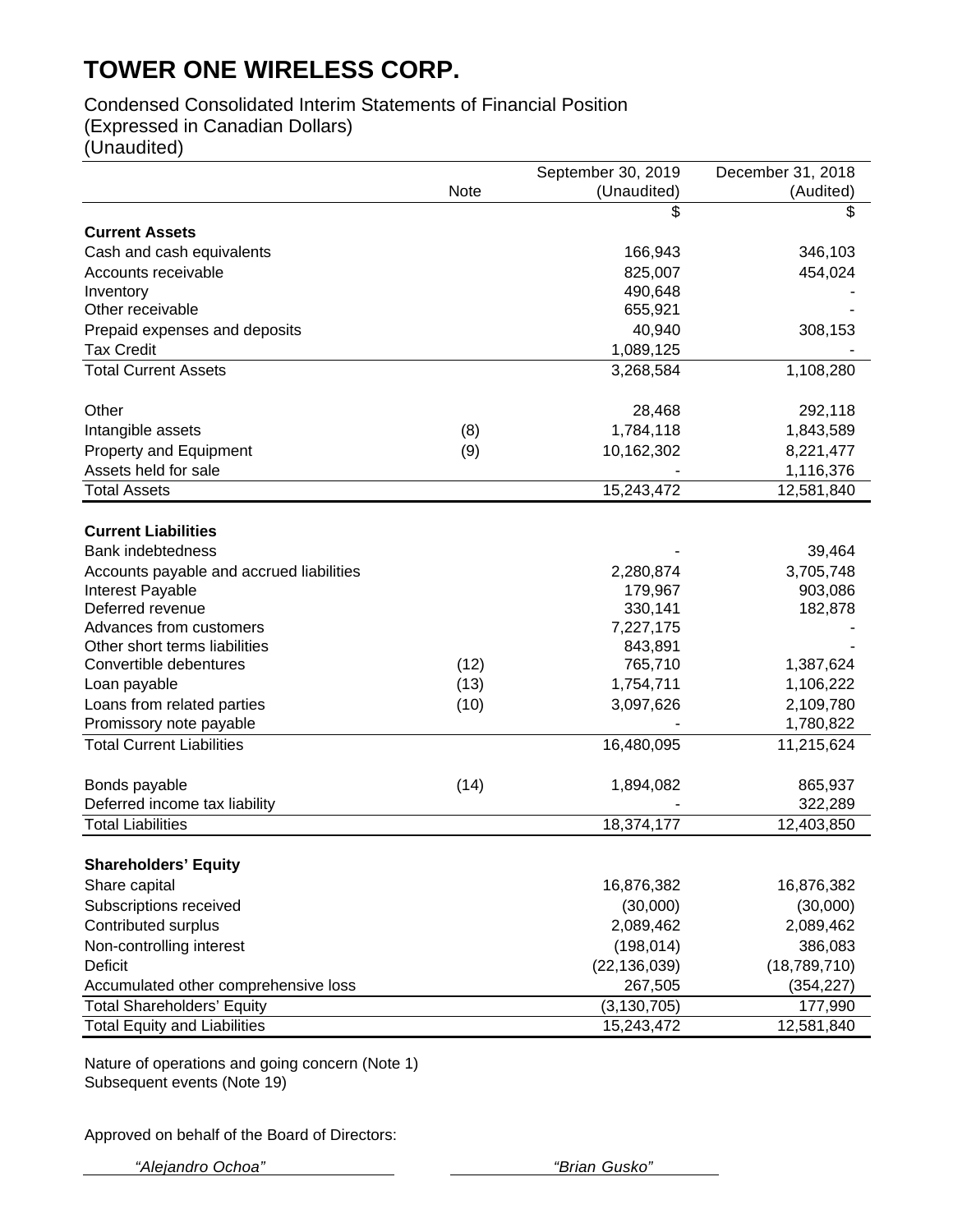Condensed Consolidated Interim Statements of Comprehensive Loss

(Expressed in Canadian Dollars)

(Unaudited)

|                                                                         | Three months ended |               | Nine months ended |               |
|-------------------------------------------------------------------------|--------------------|---------------|-------------------|---------------|
|                                                                         | September 30,      | September 30, | September 30,     | September 30, |
| Note                                                                    | 2019               | 2018          | 2019              | 2018          |
|                                                                         | \$                 | \$            | \$                | S             |
| <b>Revenue</b>                                                          | 841,491            | 138,607       | 5,599,200         | 346,517       |
|                                                                         |                    |               |                   |               |
| <b>Expenses</b>                                                         |                    |               |                   |               |
| Advertising and promotion                                               | 163                |               | 163               | 1,142,389     |
| Amortization                                                            | 177,671            | 63,952        | 417,712           | 151,450       |
| Bank charges                                                            | 14,885             | (27, 229)     | 38,639            | 56,944        |
| Insurance                                                               | 31,233             | 10,247        | 79,860            | 11,157        |
| Interest                                                                | 624,808            | 135,375       | 1,670,723         | 848,468       |
| Office and miscellaneous                                                | 247,569            | 53,042        | 785,613           | 256,270       |
| Permits and licenses                                                    | 3,429              |               | 7,463             |               |
| Professional fees                                                       | 99,146             | 236,061       | 256,431           | 913,251       |
| Share-based compensation                                                |                    |               |                   | 1,913,692     |
| Tower site expense                                                      |                    | 5,591         |                   | 24,130        |
| COGS                                                                    | 400,598            |               | 2,970,155         |               |
| Transfer agent and filing fees                                          |                    | 1,428         |                   | 26,799        |
| Travel                                                                  | 24,503             | 39,512        | 125,382           | 141,819       |
| Wages and benefits                                                      | 407,683            | 27,592        | 1,456,879         | 73,098        |
|                                                                         | 2,031,687          | 545,571       | 7,809,020         | 5,559,467     |
| Loss before other items                                                 | (1, 190, 196)      | (407, 504)    | (2,209,820)       | (5,212,950)   |
| <b>Other items</b>                                                      |                    |               |                   |               |
| Listing expense                                                         |                    |               |                   |               |
| Impairment of investments                                               |                    |               |                   |               |
| Other Income/Expense                                                    | (3,486,032)        |               | (4,937,915)       |               |
| Gain on net monetary position                                           | 989,504            | 309,541       | 2,164,025         | 430,065       |
|                                                                         | (2, 496, 527)      | 309,541       | (2,773,889)       | 430,065       |
| Net loss before income taxes                                            | (3,686,723)        | (97, 963)     | (4,983,709)       | (4,782,885)   |
| Deferred income tax recovery                                            | 1,108,532          |               | 1,108,532         | 40,500        |
| Net loss from continuing operations                                     | (2,578,192)        | (97, 963)     | (3,875,177)       | (4,742,385)   |
| Net income from discontinued operation                                  |                    | 10,242        |                   | 119,814       |
| <b>Net loss</b>                                                         | (2,578,192)        | (87, 721)     | (3,875,177)       | (4,622,571)   |
|                                                                         |                    |               |                   |               |
| Other comprehensive income (loss)                                       |                    |               |                   |               |
| Item that will not be reclassified to profit or loss                    |                    |               |                   |               |
| Foreign exchange translation adjustment                                 | 652,058            | (819, 721)    | 655,275           | (1,236,084)   |
| <b>Comprehensive loss</b>                                               | (1,926,134)        | (907, 442)    | (3, 219, 903)     | (5,858,655)   |
|                                                                         |                    |               |                   |               |
| Net income (loss) attributable to:                                      |                    |               |                   |               |
| Shareholders of the Company                                             | (1,926,134)        | (201, 589)    | (3,219,903)       | (4,757,886)   |
| Non-controlling interest                                                | 13,522             | 113,868       | 539,152           | 135,315       |
| <b>Net loss</b>                                                         | (1,912,612)        | (87, 721)     | (2,680,750)       | (4,622,571)   |
| Other comprehensive income (loss) attributable to:                      |                    |               |                   |               |
| Shareholders of the Company                                             | 652,058            | (964, 377)    | 654,956           | (1,355,389)   |
| Non-controlling interest                                                |                    | 144,656       | 319               | 119,305       |
| Other comprehensive income (loss)                                       | 652,058            | (819, 721)    | 655,275           | (1, 236, 084) |
| Loss per common share from continuing operations -<br>basic and diluted | (0.02)             | (0.00)        | (0.03)            | (0.05)        |
| Weighted average common shares outstanding                              | 93,389,446         | 93,339,446    | 93,389,446        | 86,608,133    |

The accompanying notes are an integral part of these condensed consolidated interim financial statements. 3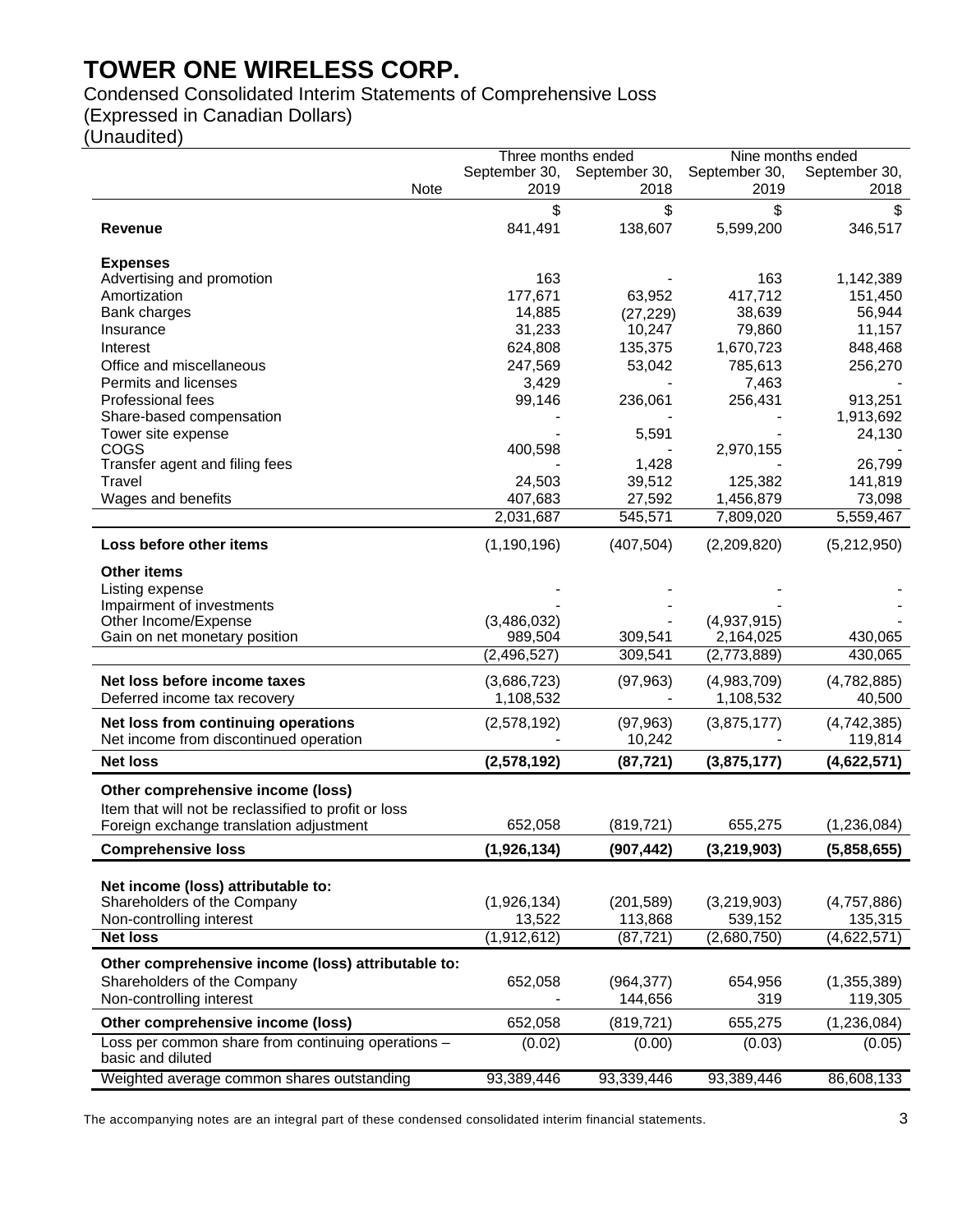Condensed Consolidated Interim Statement of Changes in Equity (Expressed in Canadian Dollars) (Unaudited)

|                                                                | Number of<br>Common<br>Shares | Share<br>Capital | Subscriptions<br>Received | Contributed<br>Surplus | Deficit        | Accumulated<br>Other<br>Comprehensive<br>Income | Deficiency<br>Attributable to<br>Shareholders<br>of the<br>Company | Non-<br>controlling<br>Interest | Total       |
|----------------------------------------------------------------|-------------------------------|------------------|---------------------------|------------------------|----------------|-------------------------------------------------|--------------------------------------------------------------------|---------------------------------|-------------|
|                                                                |                               | \$               | \$                        | \$                     | \$             | \$                                              |                                                                    | \$                              | \$          |
| <b>Balance at</b><br><b>December 31, 2017</b>                  | 70,125,698                    | 10,635,886       | 170,000                   | 1,344,884              | (9,896,705)    | (27, 299)                                       | 2,226,766                                                          | 188,156                         | 2,414,922   |
| Exercise of options                                            | 5,600,000                     | 2,460,301        | (200,000)                 | (1,200,301)            |                |                                                 | 1,060,000                                                          | $\blacksquare$                  | 1,060,000   |
| Exercise of warrants                                           | 8,665,201                     | 2,166,300        |                           |                        |                |                                                 | 2,166,300                                                          | $\sim$                          | 2,166,300   |
| Shares issued for services                                     | 525,690                       | 110,395          |                           |                        |                |                                                 | 110,395                                                            | $\sim$                          | 110,395     |
| Shares issuance                                                | 142,857                       | 30,000           | (30,000)                  |                        |                |                                                 |                                                                    |                                 |             |
| Shares issued for debt                                         | 780,000                       | 156,000          |                           |                        |                |                                                 | 156,000                                                            |                                 | 156,000     |
| Shares issued for Mexmaken                                     | 7,500,000                     | 1,312,500        |                           |                        |                |                                                 | 1,312,500                                                          | 145,833                         | 1,458,333   |
| Share-based compensation                                       |                               |                  |                           | 1,913,694              |                |                                                 | 1,913,694                                                          |                                 | 1,913,694   |
| Subscriptions received                                         |                               |                  | 30,000                    |                        |                |                                                 | 30,000                                                             | $\sim$                          | 30,000      |
| <b>Shares Issued</b>                                           | 50,000                        | 5,000            |                           |                        |                |                                                 | 5,000                                                              |                                 | 5,000       |
| <b>Fair Value of Warrants issued</b><br>for Bond Issuance cost |                               |                  |                           | 28,514                 |                |                                                 | 28,514                                                             |                                 | 28,514      |
| Equity portion of convertible<br>debentures                    |                               |                  |                           | 2,673                  |                |                                                 | 2,673                                                              |                                 | 2,673       |
| Net income (loss)                                              |                               |                  |                           | $\blacksquare$         | (8,893,005)    |                                                 | (8,893,005)                                                        | 205,298                         | (8,687,707) |
| Comprehensive income (loss)                                    |                               |                  |                           |                        |                | (326, 928)                                      | (326, 928)                                                         | (153, 204)                      | (480, 132)  |
| <b>Balance at December 31,</b><br>2018                         | 93,389,446                    | 16,876,382       | (30,000)                  | 2,089,464              | (18, 789, 710) | (354, 227)                                      | (208, 091)                                                         | 386,083                         | 177,990     |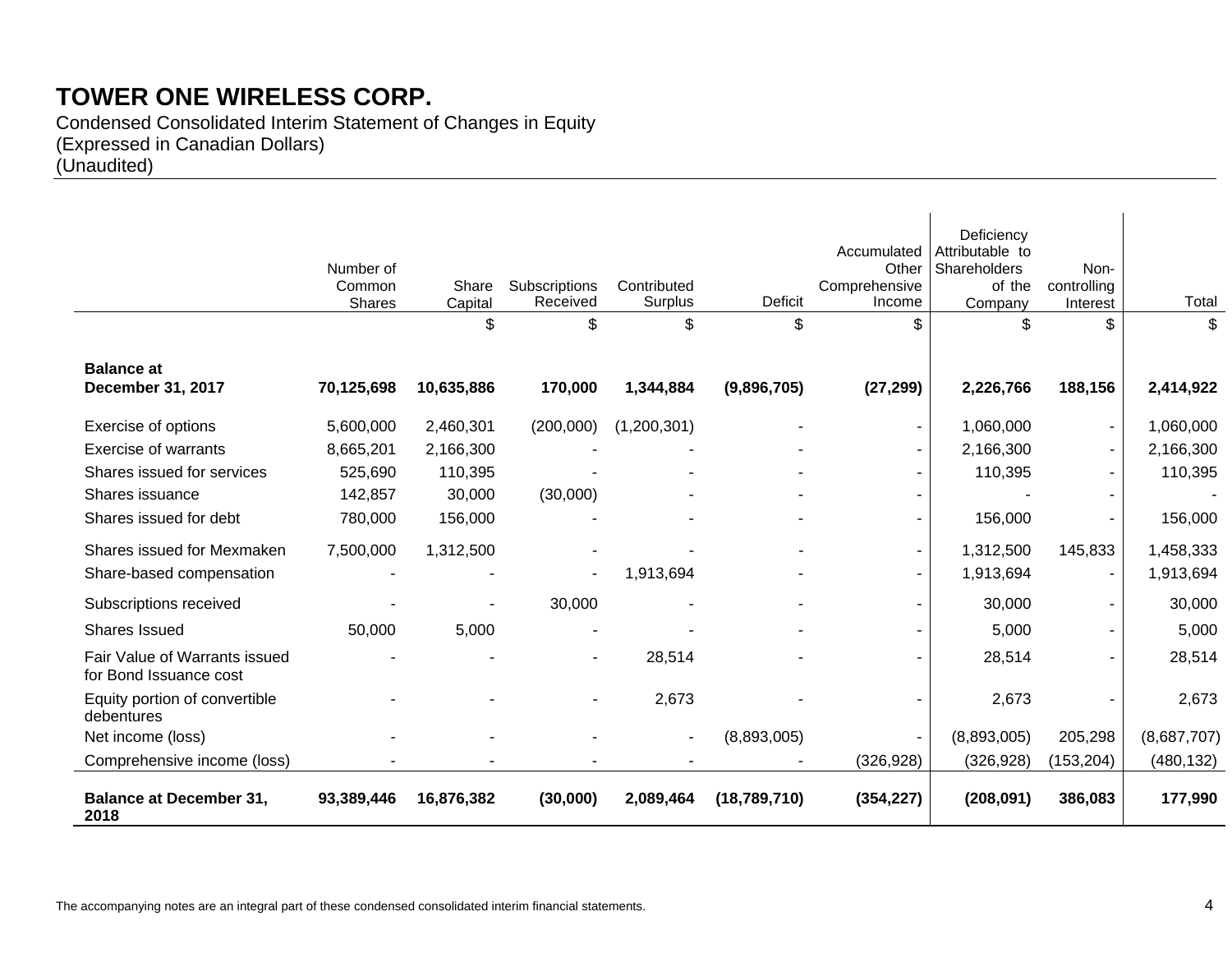Condensed Consolidated Interim Statement of Changes in Equity (Expressed in Canadian Dollars) (Unaudited)

|                                         | Number of<br>Common<br><b>Shares</b> | Share<br>Capital         | Subscriptions<br>Received | Contributed<br>Surplus   | Deficit        | Accumulated<br>Other<br>Comprehensive<br>Income | Deficiency<br>Attributable to<br>Shareholders<br>of the<br>Company | Non-<br>controlling<br>Interest | Total         |
|-----------------------------------------|--------------------------------------|--------------------------|---------------------------|--------------------------|----------------|-------------------------------------------------|--------------------------------------------------------------------|---------------------------------|---------------|
|                                         |                                      | \$                       | \$                        | \$                       | \$             | \$                                              | \$                                                                 | \$                              | \$            |
| <b>Balance at December 31,</b><br>2018  | 93,389,446                           | 16,876,382               | (30,000)                  | 2,089,464                | (18,789,710)   | (354, 227)                                      | (208, 091)                                                         | 386,083                         | 177,990       |
| Net income (loss)                       |                                      | $\overline{\phantom{a}}$ |                           | $\overline{\phantom{a}}$ | (3,346,329)    | $\sim$                                          | (3,346,329)                                                        | (583, 778)                      | (3,930,106)   |
| Comprehensive income (loss)             | ۰.                                   | н.                       | ۰.                        | $\blacksquare$           | ٠              | 621,732                                         | 621,413                                                            | (319)                           | 621,413       |
| <b>Balance at September 30,</b><br>2019 | 93,389,446                           | 16,876,382               | (30,000)                  | 2,089,464                | (22, 136, 039) | 267,505                                         | (2,932,687)                                                        | (198, 014)                      | (3, 130, 703) |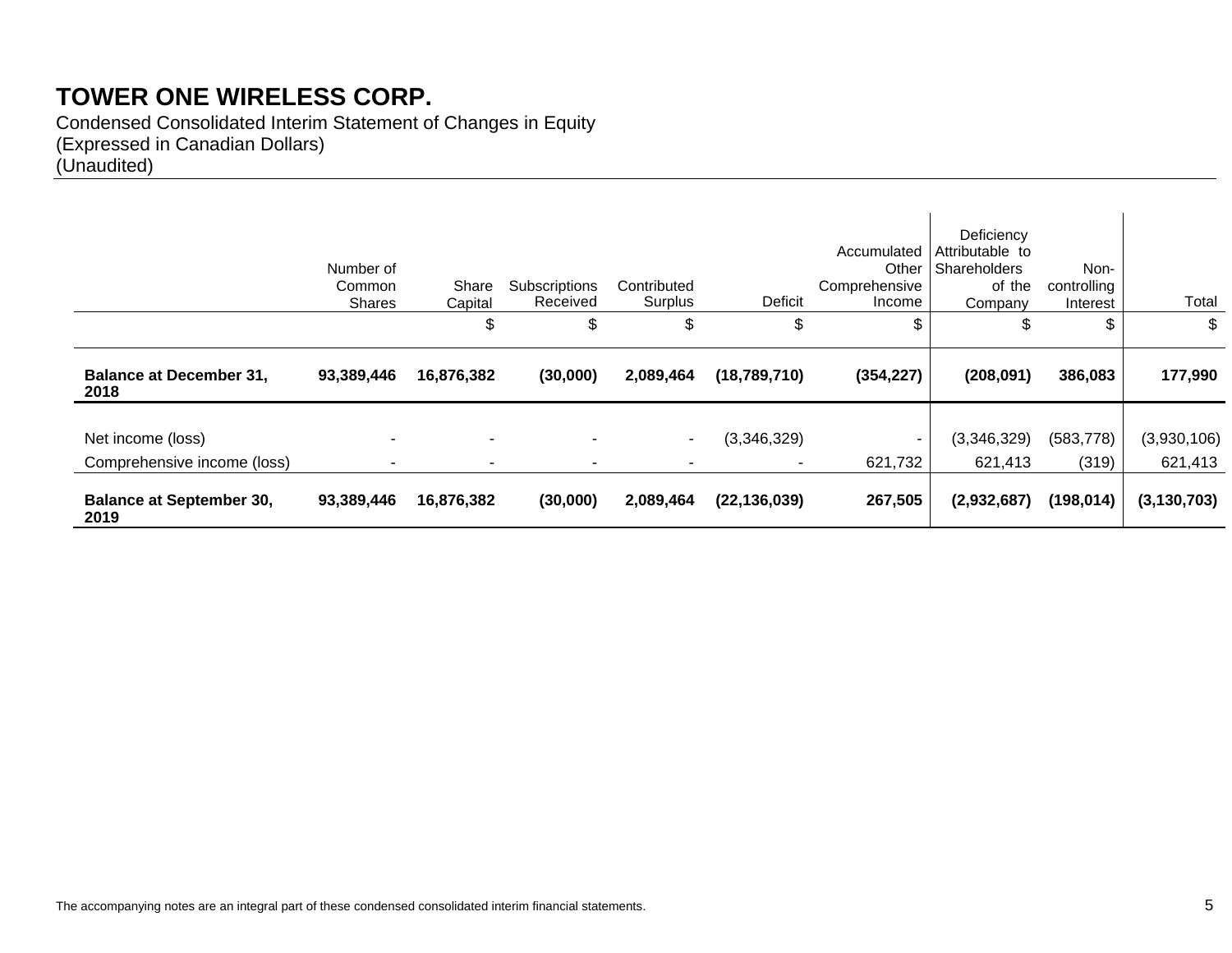Notes to Condensed Consolidated Interim Financial Statements For the Three and Nine Months Ended September 30, 2019 and 2018 (Expressed in Canadian Dollars) (Unaudited)

## Condensed Consolidated Interim Statements of Cash Flows (Expressed in Canadian Dollars)

(Unaudited)

|                                                                          | Nine months ended |               |
|--------------------------------------------------------------------------|-------------------|---------------|
|                                                                          | September 30,     | September 30, |
|                                                                          | 2019              | 2018          |
| Cash flows from operating activities                                     | \$                | \$            |
| Net loss from continuing operations                                      | (2,680,750)       | (4,622,571)   |
| Item not affection cash:                                                 |                   |               |
|                                                                          |                   |               |
| Amortization                                                             | 417,711           | 151,450       |
| Accretion of loans from related parties and convertible debentures       |                   | 806,956       |
| Deferred income tax recovery                                             |                   | (40, 500)     |
| Gain on net monetary position                                            |                   | (430,066)     |
| Impairment of investment                                                 |                   |               |
| Listing expense                                                          |                   |               |
| Share-based compensation                                                 |                   | 1,913,692     |
| Shares issued for services                                               |                   | 110,395       |
|                                                                          | (2,263,038)       | (2, 110, 644) |
| Changes in non-cash working capital items:                               |                   |               |
| Accounts receivable                                                      | (639, 439)        | (193, 859)    |
| Other receivable                                                         | 56,933            | (816, 321)    |
| Prepaid expenses and deposits                                            | (29, 227)         | (192, 346)    |
| Office and employee advances                                             | (34, 739)         |               |
| Deposits                                                                 | (28, 468)         |               |
| Advances to suppliers                                                    | 41,907            |               |
| <b>Tax Credit</b>                                                        | (806, 569)        |               |
| <b>WIP</b>                                                               | (218, 535)        |               |
| Inventory                                                                | (219, 116)        |               |
| <b>Other Current Assets</b>                                              | (490, 648)        |               |
| Accounts payable and accrued liabilities                                 | (3, 857)          | 2,403,888     |
| Deferred revenue                                                         | 147,377           | 120,000       |
| <b>Taxes Payable</b>                                                     | (337, 382)        |               |
| Payroll and Social Security Taxes                                        | (12, 617)         |               |
| <b>Other Liabilities</b>                                                 | (335, 651)        |               |
| Other Payables                                                           | 68,803            |               |
| <b>Accrued Expenses</b>                                                  | (998, 917)        |               |
| Accrued interest on loans from related parties                           | (365, 345)        | 151,510       |
| Cash used in operating activities of continuing operations               | (6,468,527)       | (637, 771)    |
| Cash provided by operating activities of discontinuing operations        |                   | 13,319        |
|                                                                          |                   |               |
| Cash flows from investing activities                                     |                   |               |
| Cash received from reverse acquisition                                   |                   |               |
| Cash paid for acquisition of Evotech                                     |                   |               |
| Cash in Evotech upon acquisition                                         |                   |               |
| Cash in Mexmaken upon acquisition                                        |                   | 24,081        |
| Advances and deposits                                                    | 5,446,353         |               |
| Intangible Assets                                                        | 59,471            |               |
| Construction in progress                                                 |                   | (1,566,788)   |
| <b>Towers</b>                                                            |                   |               |
| Equipment                                                                | (792, 509)        | (2,622,835)   |
|                                                                          |                   | (10, 353)     |
| Cash provided by (used in) investing activities of continuing operations | 4,713,314         | (4, 175, 895) |
| Cash used in investing activities of discontinuing operations            |                   | (14, 841)     |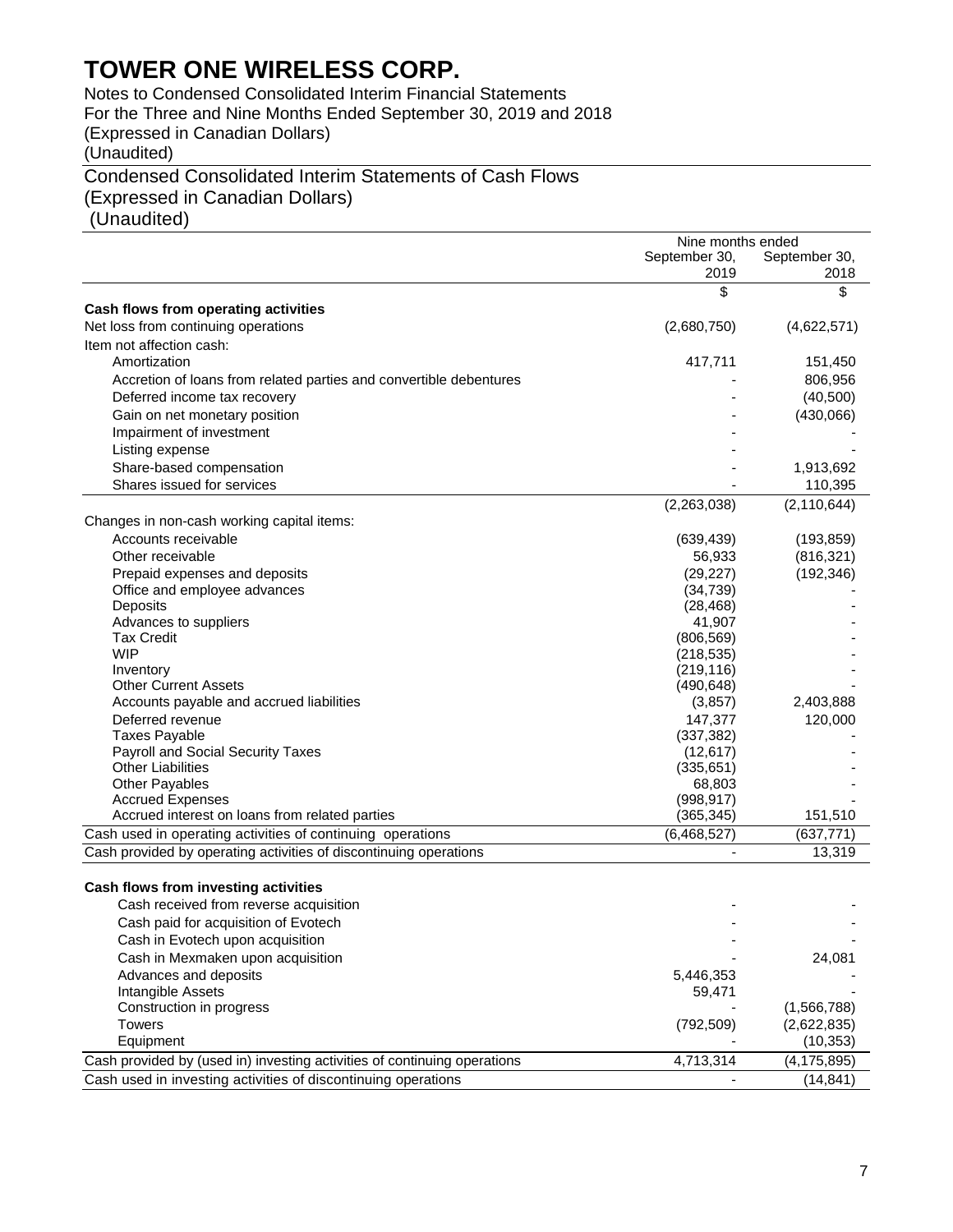Notes to Condensed Consolidated Interim Financial Statements

For the Three and Nine Months Ended September 30, 2019 and 2018

(Expressed in Canadian Dollars)

(Unaudited)

| Cash flows from financing activities                           |               |           |
|----------------------------------------------------------------|---------------|-----------|
| Shares issued for cash, net                                    |               |           |
| Exercise of stock options and warrants                         |               | 3,226,300 |
| Subscriptions received                                         |               |           |
| Proceeds from convertible debts, net                           |               | 939,791   |
| Proceeds from bonds payable                                    |               | 99,200    |
| Convertible note                                               | (1, 112, 495) |           |
| Three Year Bond Program                                        | 1,135,521     |           |
| Other                                                          | 25,431        |           |
| Advances from related parties                                  | 1,853,066     |           |
| Loan advances                                                  | 460,041       | 341,317   |
| Cash provided by financing activities of continuing operations | 2,361,564     | 4,606,608 |
| Cash used in financing activities of discontinuing operations  |               | 49,556    |
| Effect of changes in exchange rates on cash                    |               | (17, 985) |
| Change in cash                                                 | (179, 128)    | (225,043) |

| __<br>Cash,<br>beginning | 346.071 | 278.886 |
|--------------------------|---------|---------|
| Cash,<br>, endina        | 166,943 | 53,843  |

The accompanying notes are an integral part of these condensed consolidated interim financial statements.

| Supplemental disclosure of cash flow information:<br>Cash paid for interest<br>Cash paid for income taxes |            | 82,863  |
|-----------------------------------------------------------------------------------------------------------|------------|---------|
| Non-cash transactions:                                                                                    |            |         |
| Non Controlling Interest                                                                                  | (584,096)  |         |
| Difference in depreciation<br>Shares issued for services                                                  | (201, 383) | 110,395 |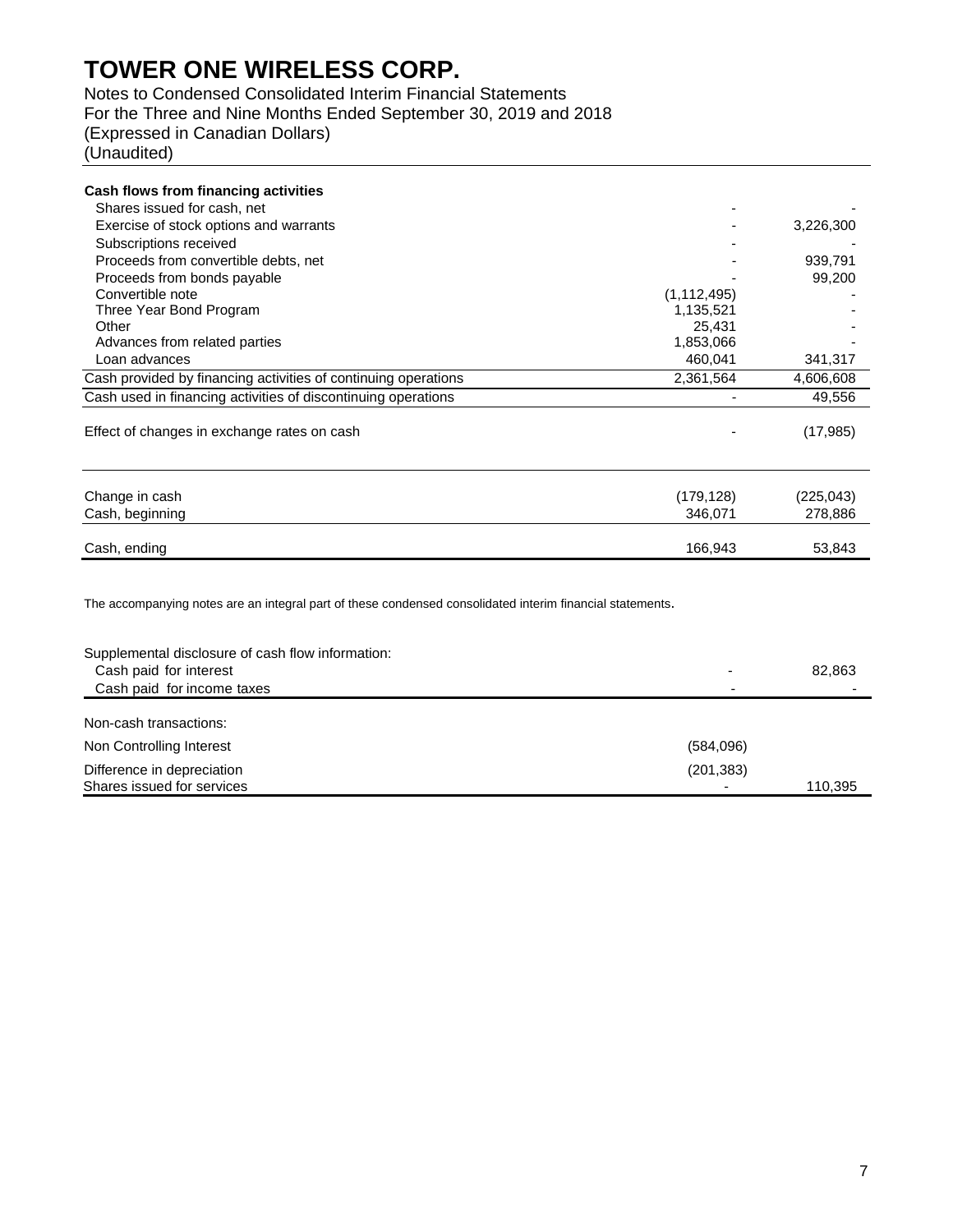Notes to Condensed Consolidated Interim Financial Statements For the Three and Nine Months Ended September 30, 2019 and 2018 (Expressed in Canadian Dollars) (Unaudited)

### **1. NATURE OF OPERATIONS AND GOING CONCERN**

Tower One Wireless Corp. ("Tower One" or the "Company") is a pure-play, build-to-suit ("BTS") tower owner, operator and developer of multitenant communications structures. The Company's primary business is the leasing of space on communications sites to mobile network operators ("MNOs"). The Company offers tower-related services in the largest Spanish speaking countries in Latin America: Argentina, Colombia and Mexico. These tower-related services include site acquisition, zoning and permitting, structural analysis, and construction which primarily supports the Company's site leasing business, including the addition of new tenants and equipment on its sites. A long-term site lease is in hand with a tenant prior to undergoing construction.

Tower One was incorporated under the laws of the Province of British Columbia, Canada on September 12, 2005. On October 14, 2011, the Company became a reporting company in British Columbia and was approved by the Canadian Securities Exchange ("CSE") and commenced trading on November 16, 2011. The Company's registered office is located at Suite 605, 815 Hornby Street, Vancouver, BC, Canada V6Z 2E6.

These condensed consolidated interim financial statements have been prepared on the basis of accounting principles applicable to a going concern, and accordingly, do not purport to give effect to adjustments which may be required should the Company be unable to achieve the objectives above as a going concern. The net realizable value of the Company's assets may be materially less than the amounts recorded in these condensed consolidated interim financial statements should the Company be unable to realize its assets and discharge its liabilities in the normal course of business. At September 30, 2019, the Company had an accumulated deficit of \$22,136,039 which has been funded primarily by related parties and a working capital deficiency of \$13,211,510 (December 31, 2018 \$1,800,269). Ongoing operations of the Company are dependent upon the Company's ability to generate sufficient revenues in the future, receive continued financial support and complete equity financings. These factors raise significant doubt about the Company's ability to continue as a going concern.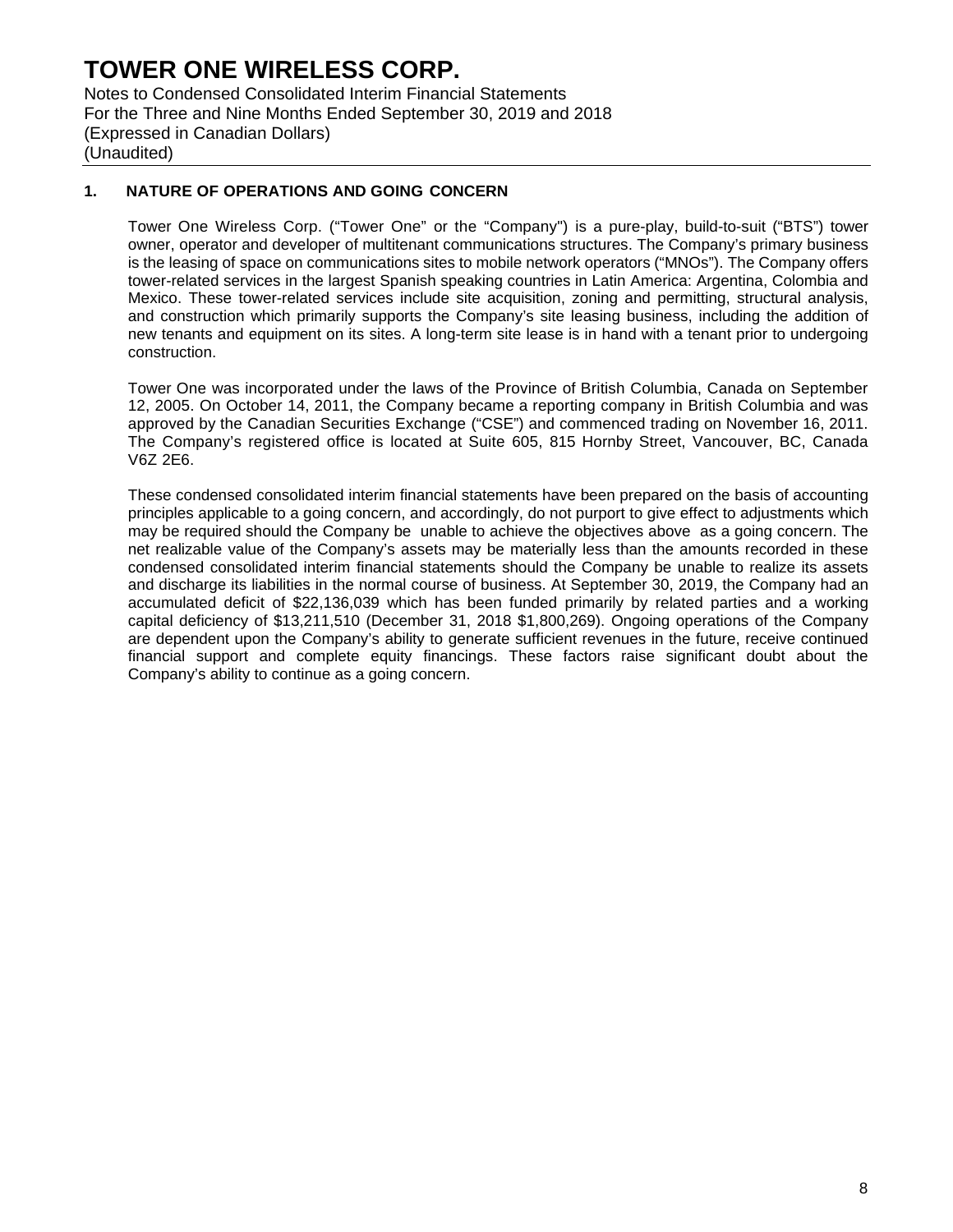Notes to Condensed Consolidated Interim Financial Statements For the Three and Nine Months Ended September 30, 2019 and 2018 (Expressed in Canadian Dollars) (Unaudited)

### **2. STATEMENT OF COMPLIANCE AND BASIS OF PRESENTATION**

### **(a) Statement of Compliance**

These condensed consolidated interim financial statements have been prepared in accordance with International Accounting Standard 34, Interim Financial Reporting ("IAS 34") using accounting policies consistent with International Financial Reporting Standards ("IFRS") as issued by the International Accounting Standards Board ("IASB") and Interpretations of the IFRS Interpretations Committee ("IFRIC"). These condensed consolidated interim financial statements were approved and authorized for issue by the Board of Directors on November 29, 2019.

### **(b) Basis of Presentation and Consolidation**

These condensed consolidated interim financial statements were prepared on a historical cost basis, except for financial instruments classified as fair value through profit or loss. In addition, these condensed consolidated interim financial statements have been prepared using the accrual basis of accounting, except for cash flow information. For the period ended September 30, 2019, the consolidated financial statements include the following entities:

| Entity                                        | Country    | Percentage<br>of ownership | Functional<br>currency |
|-----------------------------------------------|------------|----------------------------|------------------------|
| Tower One Wireless Corp.                      | Canada     | Parent                     | Canadian dollars       |
| <b>Tower Two SAS</b>                          | Argentina  | 100%                       | Argentina Peso         |
| <b>Tower Three SAS</b>                        | Colombia   | 100%                       | Colombian Peso         |
| Tower 3 SA                                    | Argentina  | 100%                       | Argentina Peso         |
| <b>Innervision SAS</b>                        | Colombia   | 90%                        | Colombian Peso         |
| <b>Evolution Technology SA</b>                | Argentina  | 98.79%                     | Argentina Peso         |
| Tower Construction & Technical Services, Inc. | <b>USA</b> | 100%                       | US dollars             |
| Comercializadora Mexmaken, S.A. de C.V.       | Mexico     | 90%                        | Mexican Peso           |

All significant inter-company balances and transactions have been eliminated on consolidation.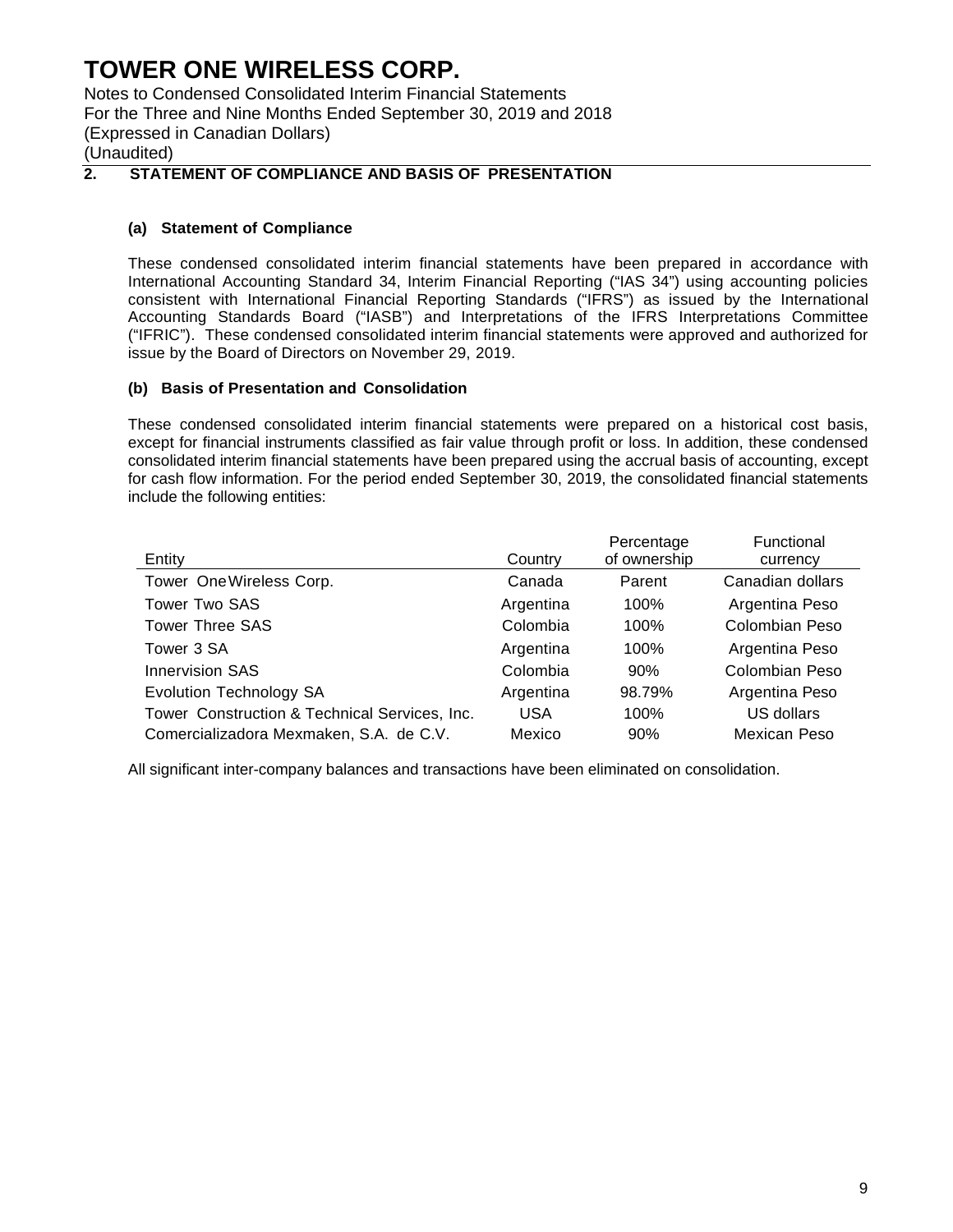Notes to Condensed Consolidated Interim Financial Statements For the Three and Nine Months Ended September 30, 2019 and 2018 (Expressed in Canadian Dollars) (Unaudited)

### **2. STATEMENT OF COMPLIANCE AND BASIS OF PRESENTATION (CONTINUED)**

#### **(c) Use of Estimates and Judgments**

The Company makes estimates and assumptions about the future that affect the reported amounts of assets and liabilities. Estimates and judgments are continually evaluated based on historical experience and other factors, including expectations of future events that are believed to be reasonable under the circumstances. Significant areas requiring the use of management estimates include the following:

#### (i) Intangible Assets – useful lives

The Company records intangible assets purchased in a business combination at their fair value. Determining fair value requires management to use estimates that could be material. Following initial recognition, the Company carries the value of intangible assets at cost less accumulated amortization and any accumulated impairment losses. Amortization is recorded on a straight- line basis based upon management's estimate of the useful life and residual value. The estimates are reviewed at least annually and are updated if expectations change as a result of technical obsolescence or legal and other limits to use. A change in the useful life or residual value will impact the reported carrying value of the intangible assets resulting in a change in related amortization expense.

#### (ii) Inputs into Black-Scholes model

The Company has applied estimates with respect to the valuation of shares issued for non-cash consideration. Shares are valued first at the fair value of services received, and if this not readily determinable, at the fair value of the equity instruments granted at the date the Company receives the goods or services.

The Company measures the cost of equity-settled transactions with employees by reference to the fair value of services performed, and if the fair value of the services performed is not readily determinable, at the fair value of the equity instruments at the date at which they are granted. Estimating fair value for share-based payment transactions requires determining the most appropriate valuation model, which is dependent on the terms and conditions of the grant. This estimate also requires determining the most appropriate inputs to the valuation model including the fair value of the underlying common shares, the expected life of the share option, volatility and dividend yield. The fair value of the underlying common shares is assessed as the quoted market price on grant date. The assumptions and models used for estimating fair value for share- based payment transactions are discussed in Note 10. Actual results may differ from these estimates and assumptions.

The estimates and underlying assumptions are reviewed on an ongoing basis. Revisions to accounting estimates are recognized in the period in which the estimates are revised if the revision affects only that period or in the period of the revision and further periods if the review affects both current and future periods.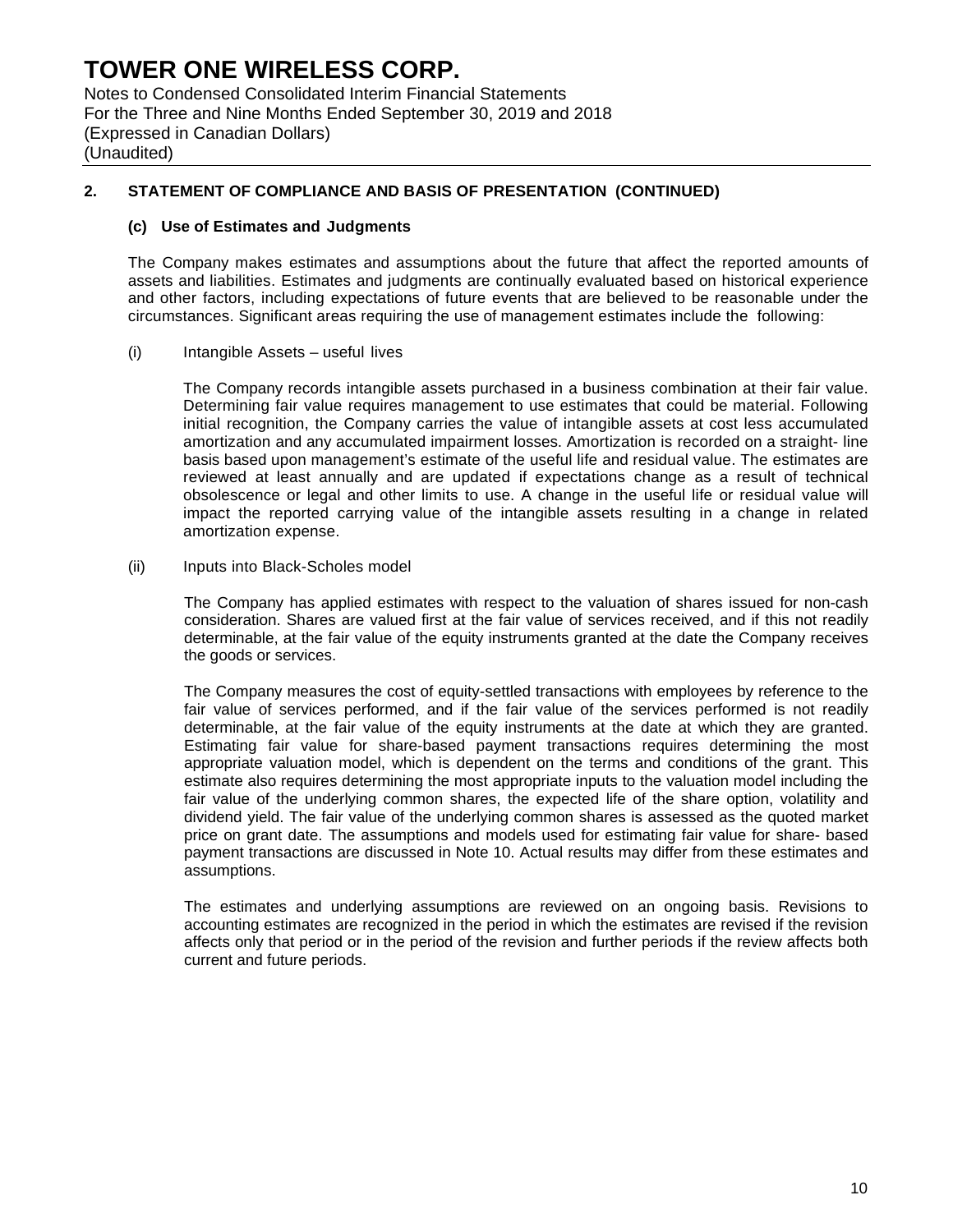Notes to Condensed Consolidated Interim Financial Statements For the Three and Nine Months Ended September 30, 2019 and 2018 (Expressed in Canadian Dollars) (Unaudited)

### **2. STATEMENT OF COMPLIANCE AND BASIS OF PRESENTATION (CONTINUED)**

#### **(c) Use of Estimates and Judgments (Continued)**

(iii) Useful lives of Equipment

Amortization is recorded on a declining balance basis based upon management's estimate of the useful life and residual value. The estimates are reviewed at least annually and are updated if expectations change as a result of the physical condition, technical obsolescence or legal and other limits to use. A change in the useful life or residual value will impact the reported carrying value of towers and equipment resulting in a change in related amortization expense.

#### Use of Judgments

Critical accounting judgments are accounting policies that have been identified as being complex or involving subjective judgments or assessments with a significant risk of material adjustment in the year:

(i) Going concern

The assessment of whether the going concern assumption is appropriate requires management to take into account all available information about the future, which is at least, but not limited to, twelve months from the end of the reporting period. The Company is aware that material uncertainties related to events or conditions may cast significant doubt upon the Company's ability to continue as a going concern. Further information regarding going concern is outlined in Note 1.

(ii) Income taxes

The measurement of income taxes payable and deferred income tax assets and liabilities requires management to make judgments in the interpretation and application of the relevant tax laws. The actual amount of income taxes only becomes final upon filing and acceptance of the tax return by the relevant tax authorities, which occurs subsequent to the issuance of the condensed consolidated interim financial statements.

(iii) Determination of control in business acquisitions

The determination of the acquirer in business acquisitions is subject to judgment and requires the Company to determine which party obtains control of the combining entities. Management applies judgment in determining control by assessing the following three factors: whether the Company has power; whether the Company has exposure or rights to variable returns; and whether the Company has the ability to use its power to affect the amount of its returns. In exercising this judgment, management reviewed the representation on the Board of Directors and key management personnel, the party that initiated the transaction, and each of the entities' activities.

The assessment of whether an acquisition constitutes a business is also subject to judgment and requires the Company to review whether the acquired entity contains all three elements of a business, including inputs, processes and the ability to create output.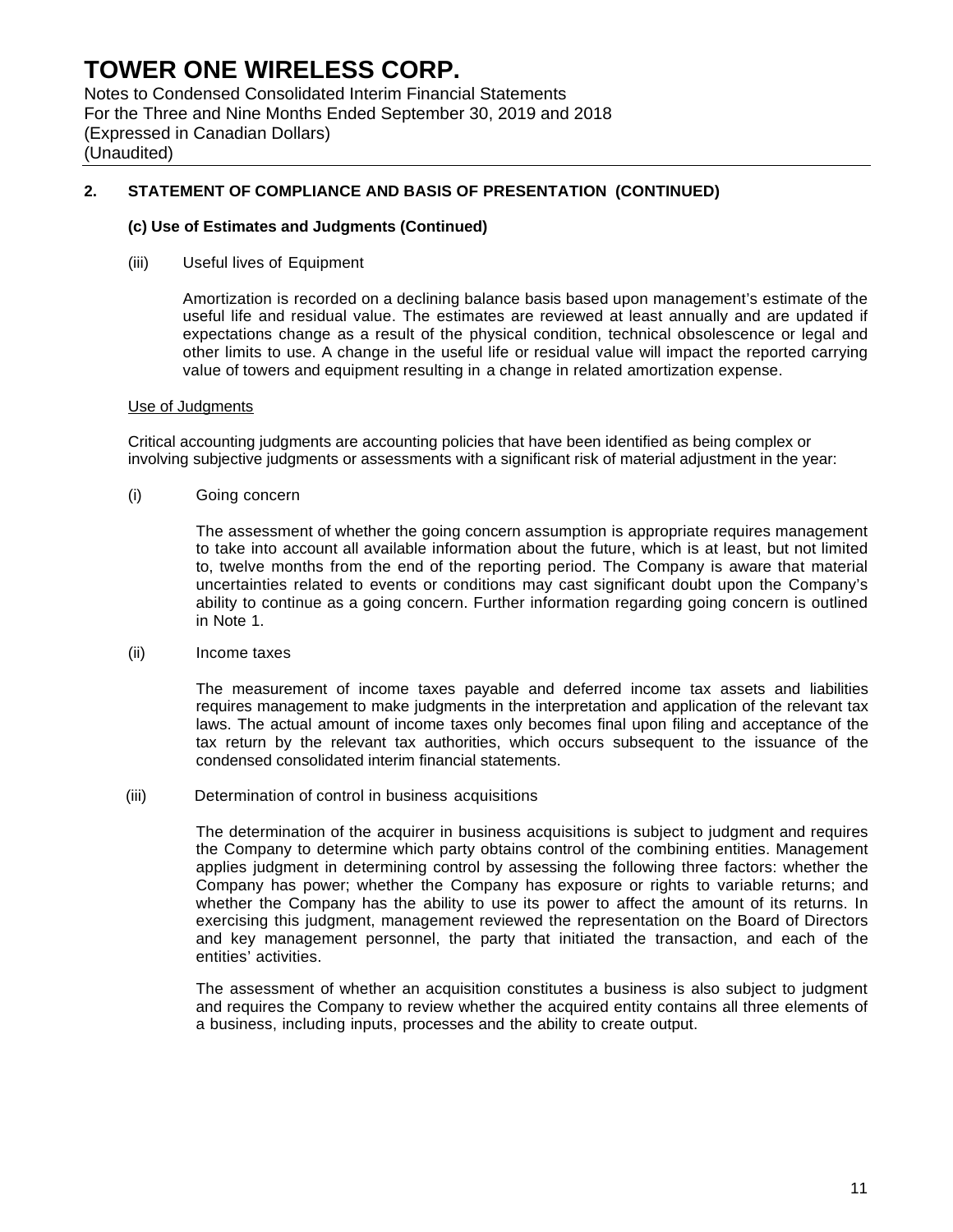Notes to Condensed Consolidated Interim Financial Statements For the Three and Nine Months Ended September 30, 2019 and 2018 (Expressed in Canadian Dollars) (Unaudited)

### **2. STATEMENT OF COMPLIANCE AND BASIS OF PRESENTATION (CONTINUED)**

#### **(c) Use of Estimates and Judgments (Continued)**

(iv) Intangible Assets – impairment

The application of the Company's accounting policy for intangible assets expenditures requires judgment in determining whether it is likely that future economic benefits will flow to the Company, which may be based on assumptions about future events or circumstances. Estimates and assumptions may change if new information becomes available. If, after expenditures are capitalized, information becomes available suggesting that the recovery of expenditures is unlikely, the amount capitalized is written off in profit or loss in the period the new information becomes available.

(v) Classification of lease agreements

Management uses judgment in determining whether a lease is a finance lease arrangement that transfers substantially all the risks and rewards of ownership.

(vi) Impairment of Equipment

At the end of each reporting period, management makes a judgment whether there are any indications of impairment of its equipment. If there are indications of impairment, management performs an impairment test on a cash-generating unit basis. The impairment test compares the recoverable amount of the asset to its carrying amount. The recoverable amount is the higher of the asset's value in use (present value of the estimated future cash flows) and its estimated fair value less costs of disposal.

(vii) Determination of functional currency and hyperinflationary economies

The determination of the functional currency for the Company and its subsidiaries was based on management's judgment of the underlying transactions, events and conditions relevant to each entity. The determination of whether an entity operates in a hyperinflationary economy was based on management's judgment of the underlying economic condition of the country the entity operates in.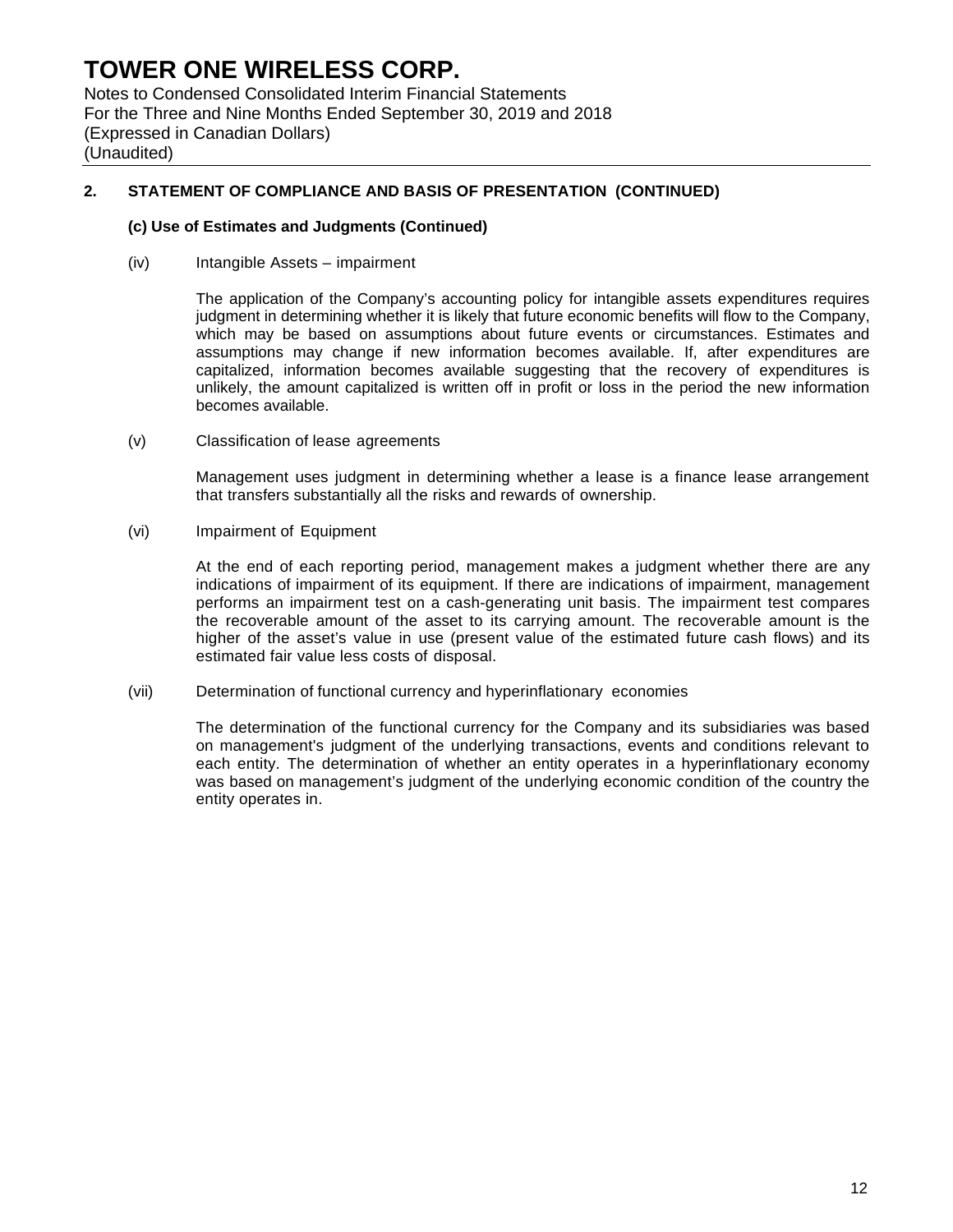Notes to Condensed Consolidated Interim Financial Statements For the Three and Nine Months Ended September 30, 2019 and 2018 (Expressed in Canadian Dollars) (Unaudited)

### **3. REVERSE ACQUISITION AND LISTING EXPENSE**

On January 12, 2017, the Company completed the transactions described in Note 1 by issuing 30,000,000 common shares to the shareholders of Tower Three. For accounting purposes, the Acquisition is considered to be outside the scope of IFRS 3 *Business Combinations* since Tower One was inactive prior to the Acquisition and were limited to the management of cash resources and the maintenance of its listing and accordingly did not constitute a business. The Acquisition is accounted for in accordance with IFRS 2 *Share-based Payment* whereby Tower Three is deemed to have issued shares in exchange for the net assets or liabilities of Tower One together with its listing status at the fair value of the consideration received by Tower Three.

Since the share and share based consideration allocated to the former shareholders of the Company on closing the Acquisition is considered within the scope of IFRS 2, and the Company cannot identify specifically some or all of the goods or service received in return for the allocation of the shares, the value in excess of the net identifiable assets or obligations plus liabilities assumed by the Company acquired on closing was expensed in the statement of comprehensive loss as listing expense.

The Company is deemed to have issued 6,735,885 common shares of Tower Three at \$0.15 per common share for a fair value of \$1,010,383, which is included as consideration to the former shareholders of the Company. The \$0.15 value for the above-mentioned shares was based on the fair value from the concurrent private placement. The fair value of all the consideration given and charged to listing expense was comprised of:

| Fair value of share based consideration allocated:<br>Deemed share issuance | 1,010,383   |
|-----------------------------------------------------------------------------|-------------|
|                                                                             |             |
| Identifiable net obligations assumed:                                       |             |
| Cash and cash equivalent                                                    | (1,378,183) |
| Subscriptions received for private placement                                | 1,602,257   |
| Other assets                                                                | (230,097)   |
| Liabilities                                                                 | 139,807     |
| Total                                                                       | 133,784     |
| Total listing expense                                                       | 1,144,167   |
|                                                                             |             |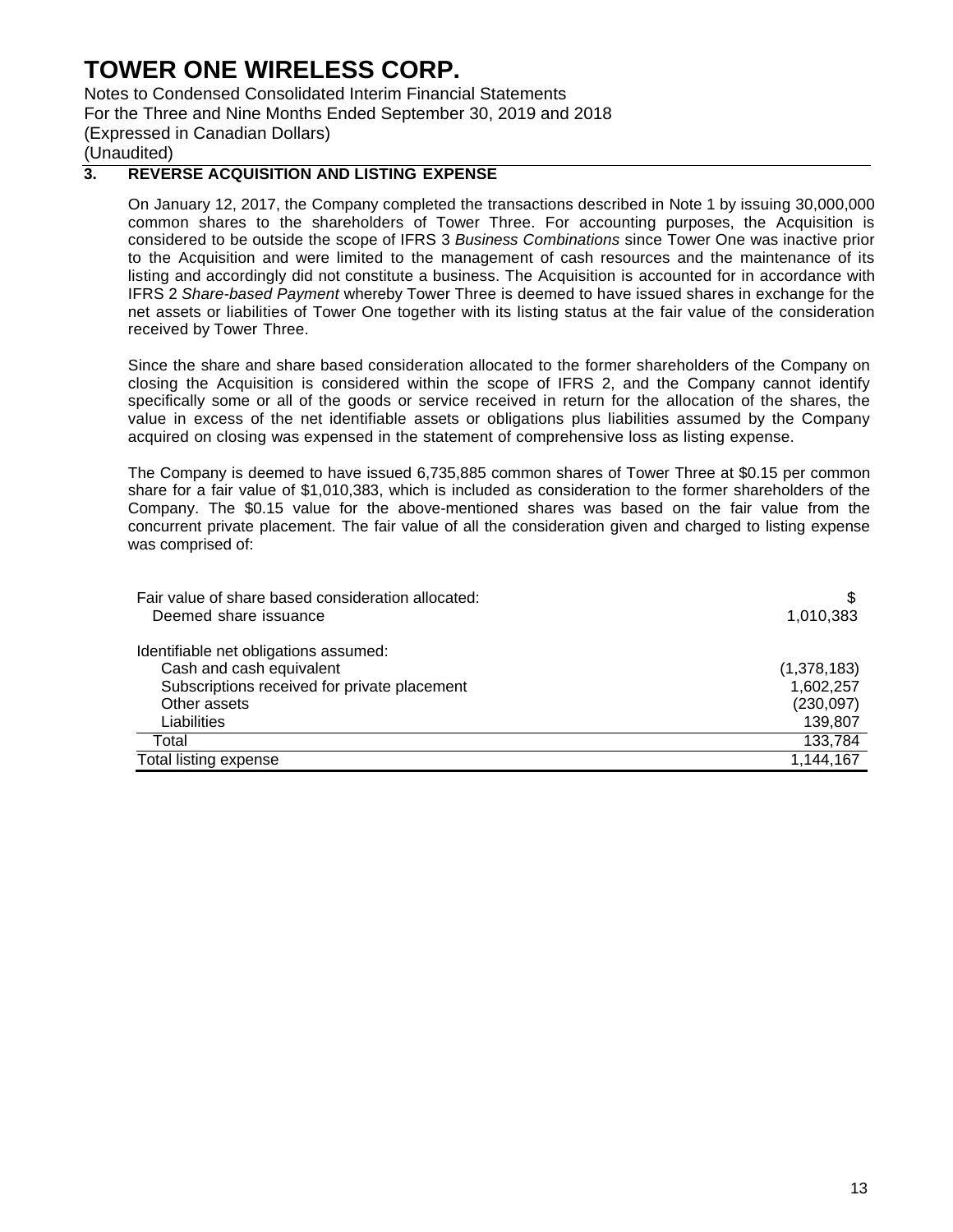Notes to Condensed Consolidated Interim Financial Statements For the Three and Nine Months Ended September 30, 2019 and 2018 (Expressed in Canadian Dollars) (Unaudited)

### **4. ACQUISITION OF EVOLUTION TECHNOLOGY SA**

On March 30, 2017, the Company entered into a Share Purchase Offer Agreement with the shareholders of Evolution Technology SA ("Evotech") to acquire a 65% ownership interest. Since its incorporation on March 10, 2016, Evotech has obtained various permits for constructing cellular towers and also has master lease agreements with major telecom carriers in Argentina.

To obtain the 65% ownership interest, the Company paid US\$350,000 and issued 1,500,000 common shares with a fair value of \$480,000 to the shareholders of Evotech. In addition, the Company is committed to contribute the funds necessary for Evotech to construct 50 towers, or a lower number of towers to be agreed between the parties, for up to a total maximum amount of US\$3,500,000.

The Company determined that the acquisition of Evotech constituted a business combination as Evotech has inputs, processes and outputs. As such the Company has applied the acquisition method of accounting. As part of the acquisition of Evotech, the Company acquired Evotech's master lease agreement, which was recorded as an intangible asset.

The following table presents the allocation of the purchase price to the assets acquired and liabilities assumed based on their estimated fair values, which is the same as the carrying values, at the date of acquisition:

|                                                   | S         |
|---------------------------------------------------|-----------|
| Cash paid                                         | 466,260   |
| Fair value of common shares issued                | 480,000   |
| Total consideration                               | 946,260   |
| Assets acquired:                                  |           |
| Cash                                              | 4,676     |
| Due from shareholders                             | 6,490     |
| Construction in progress                          | 163,529   |
| Master lease agreement                            | 1,982,354 |
| Less: liabilities assumed                         |           |
| Accounts payable                                  | (7, 440)  |
| Deferred income tax liability                     | (693,824) |
| Net assets of Evotech                             | 1,455,785 |
| Net assets attributed to non-controlling interest | (509,525) |
| Net assets acquired                               | 946,260   |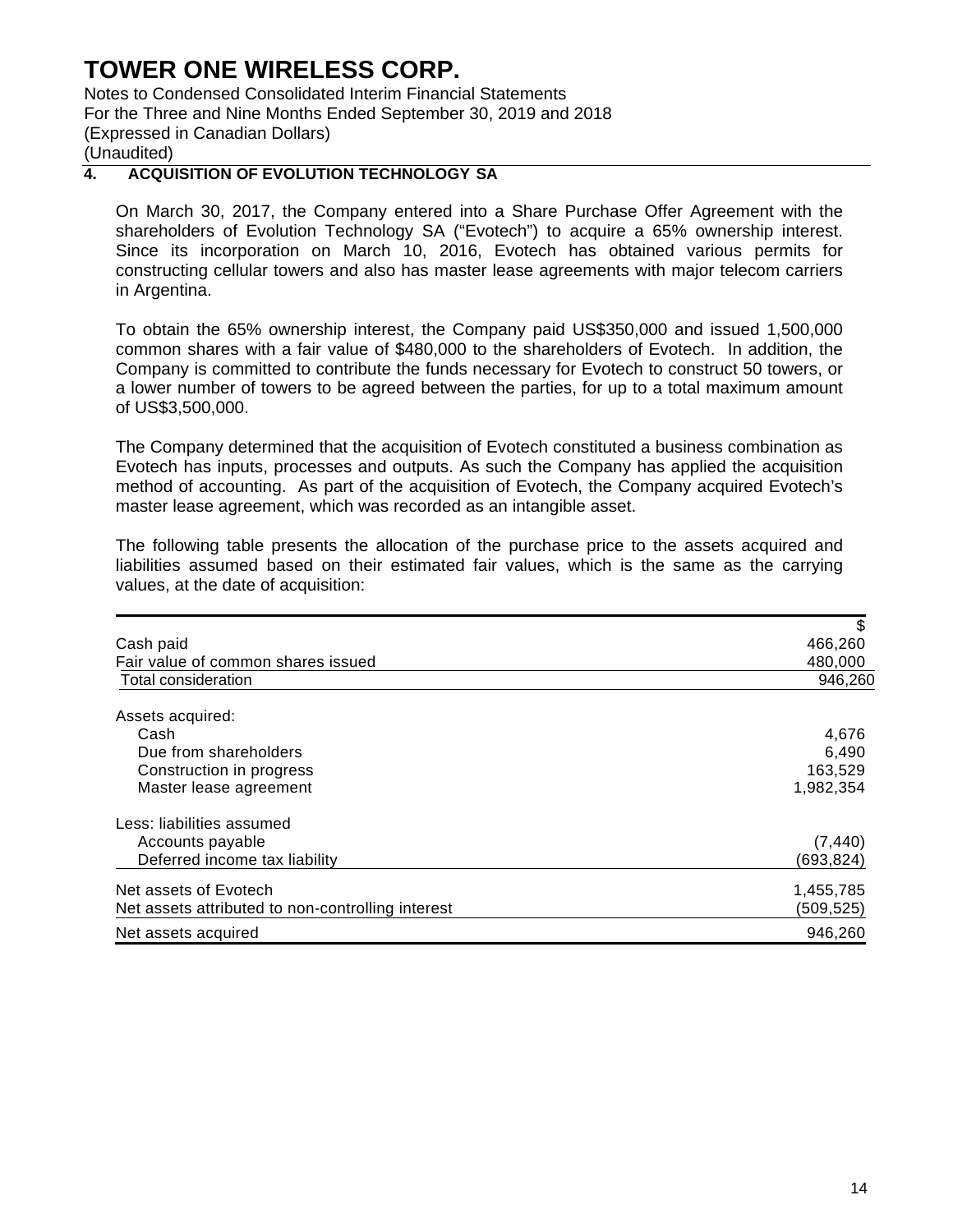Notes to Condensed Consolidated Interim Financial Statements For the Three and Nine Months Ended September 30, 2019 and 2018

(Expressed in Canadian Dollars)

(Unaudited)

## **5. ACQUISITION OF TOWER CONSTRUCTION AND TECHNICAL SERVICES INC.**

On October 18, 2017, the Company entered into an Escrow Agreement with the shareholders of Tower Construction & Technical Services, Inc. ("TCTS") to acquire 70% ownership interest in TCTS.

To obtain the 70% ownership interest, the Company committed to operate the business and manage its financial affairs. No cash consideration or equity instruments were issued on this acquisition.

On March 1<sup>st</sup>, 2019, the Company entered into an agreement to buy the remaining 30% of TCTS from its previous shareholders. The Company now holds 100% interest in TCTS.

The Company determined that the acquisition of TCTS constituted a business combination as it has inputs, processes and outputs. As such, the Company has applied the acquisition method of accounting.

The following table presents assets acquired and liabilities assumed based on their estimated fair values, which is the same as the carrying values, at the date of acquisition:

|                                                                                 | \$         |
|---------------------------------------------------------------------------------|------------|
| Liabilities assumed:                                                            |            |
| Bank indebtedness                                                               | (52, 042)  |
| Accounts payable                                                                | (5,201)    |
| Due to related parties                                                          | (127, 655) |
| Net liabilities of TCTS<br>Net assets attributed to non-controlling<br>interest | (184, 898) |
| Net liabilities assumed                                                         | (184,898)  |

The excess of net liabilities over consideration paid was written off to loss on investments as the future profitability of TCTS is uncertain.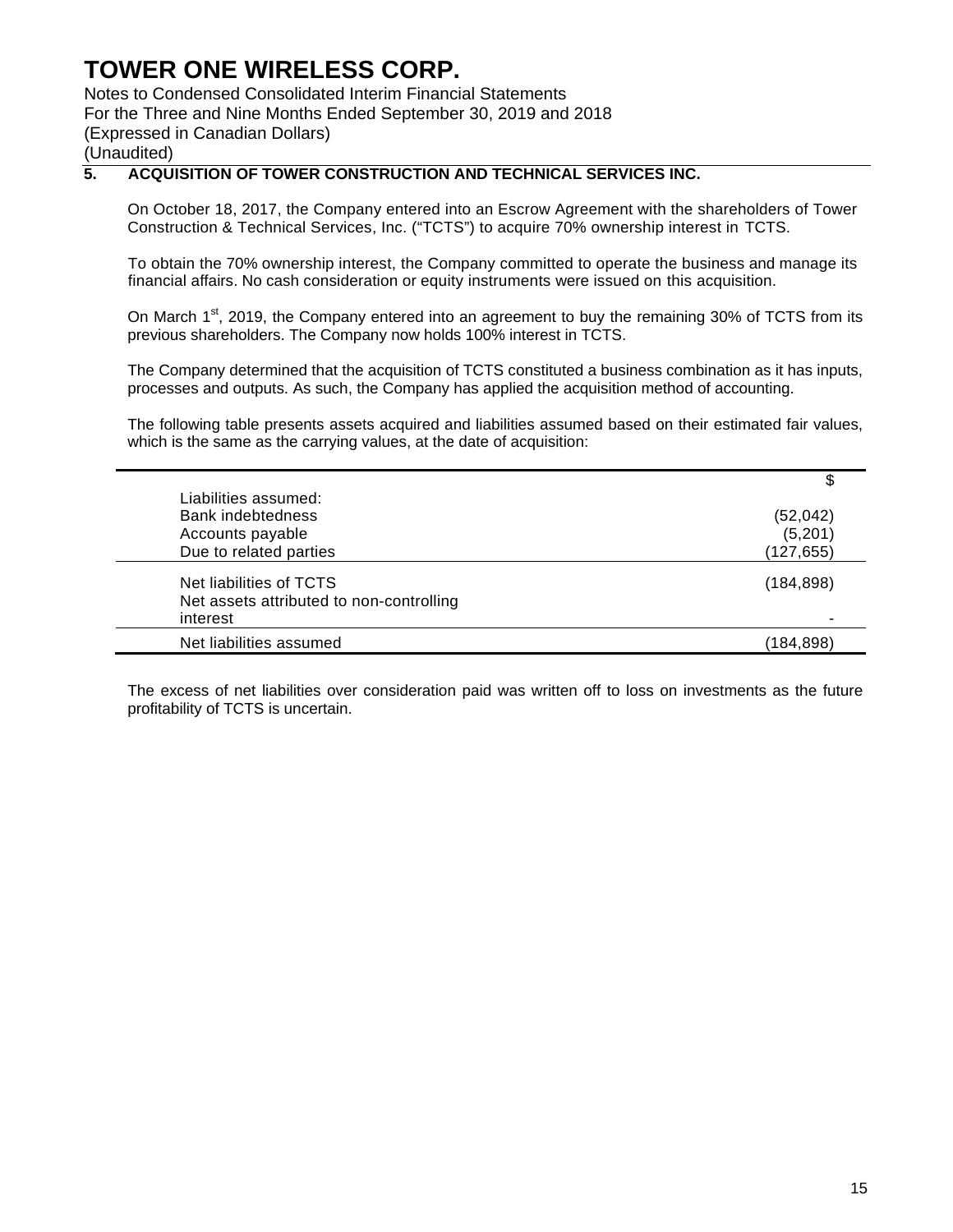Notes to Condensed Consolidated Interim Financial Statements For the Three and Nine Months Ended September 30, 2019 and 2018 (Expressed in Canadian Dollars) (Unaudited)

### **6. ACQUISITION OF COMERCIALIZADORA MEXMAKEN, S.A. DE C.V.**

On April 3, 2018, the Company entered into a Share Purchase Offer Agreement with the shareholders of Comercializadora Mexmaken, S.A. de C.V. ("Mexmaken") to acquire a 90% ownership interest. Since its incorporation on September 9, 2015, Mexmaken obtained two Master Lease Agreements ("MLA") with major Mexican telecom operators, one of which was acquired prior to the Company's acquisition of Mexmaken.

To obtain the 90% ownership interest, the Company issued 7,500,000 common shares with a fair value of \$1,312,500 to the shareholders of Mexmaken. As part of the acquisition of Mexmaken, the Company also issued common shares to a related party, who was a controlling shareholder of Mexmaken.

The Company determined that the acquisition of Mexmaken constituted a business combination as Mexmaken has inputs, processes and outputs. As such the Company has applied the acquisition method of accounting. As part of the acquisition of Mexmaken, the Company acquired Mexmaken's master lease agreement, which was recorded as an intangible asset.

The following table presents the allocation of the purchase price to the assets acquired and liabilities assumed based on their estimated fair values, which is the same as the carrying values, at the date of acquisition:

|                                                   | \$        |
|---------------------------------------------------|-----------|
| Fair value of common shares issued                | 1,312,500 |
| Total consideration                               | 1,312,500 |
|                                                   |           |
| Assets acquired:                                  |           |
| Cash                                              | 18,436    |
| Amounts receivable and prepaid expenses           | 20,463    |
| Construction in progress                          | 91,339    |
| Furniture and equipment                           | 2,741     |
| Master lease agreement                            | 428,000   |
| Goodwill                                          | 1,315,258 |
| Less: liabilities assumed                         |           |
| Accounts payable                                  | (356,404) |
| Deferred income tax liability                     | (61,500)  |
| Net assets of Mexmaken                            | 1,458,333 |
| Net assets attributed to non-controlling interest | (145,833) |
| Net assets acquired                               | 1,312,500 |

As at December 31, 2018, the Company completed an impairment analysis in accordance with IAS 36 and determined that the carrying value of the Mexmaken CGU exceeded the fair value of the Mexmaken CGU based on its value in use. As a result, the Company recognized impairment of \$2,132,942, including \$1,315,258 of goodwill, \$461,597 of property and equipment, \$417,587 of intangible asset, and recorded a recovery of deferred income taxes of \$61,500.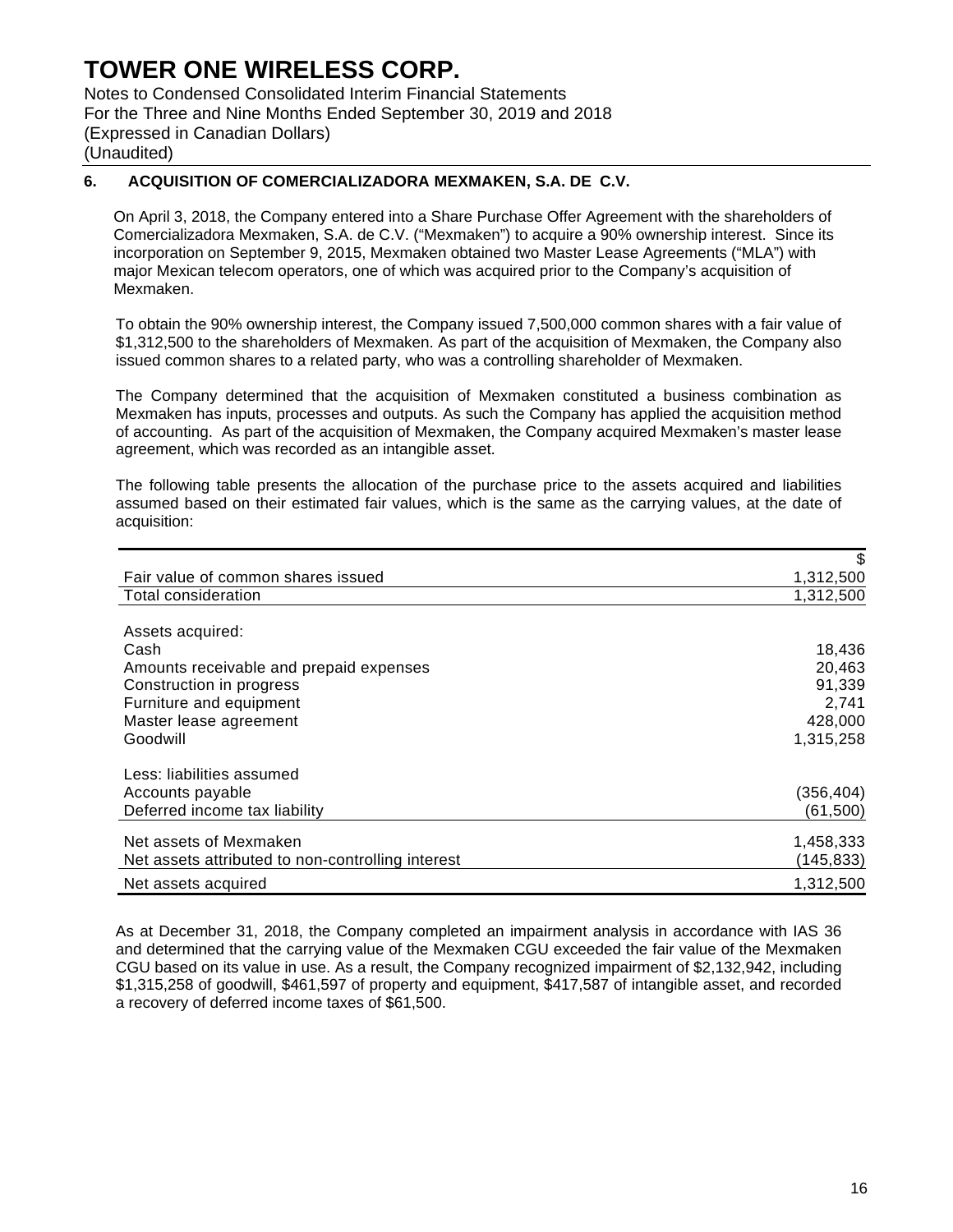Notes to Condensed Consolidated Interim Financial Statements For the Three and Nine Months Ended September 30, 2019 and 2018 (Expressed in Canadian Dollars) (Unaudited)

### **7. SIGNIFICANT ACCOUNTING POLICIES**

The following is a summary of significant accounting policies used in the preparation of these condensed consolidated interim financial statements:

#### **Cash and cash equivalents**

Cash and cash equivalents are comprised of cash on hand, deposits in banks and highly liquid investments having original terms to maturity of 90 days or less.

#### **Loss per share**

Basic loss per share is computed by dividing the net loss for the period by the weighted average number of common shares outstanding during the period. To compute diluted loss per share, adjustments are made to common shares outstanding. The weighted average number of common shares outstanding is adjusted to include the number of additional common shares that would be outstanding if, at the beginning of the period or at time of issuance, all options and warrants were exercised. The proceeds from exercise are assumed to be used to purchase the Company's common shares at their average market price during the period. For the periods presented, this calculation proved to be anti-dilutive.

#### **Revenue recognition**

The Company's leasing revenue is derived from lease arrangements to obtain rights to use the Company's equipment.

Leases in which a significant portion of the risks and rewards of ownership are retained by the Company are classified as operating leases. Assets under operating leases are included in equipment. Leasing revenue from operating leases is recognized as the leasing services are provided.

The Company also earns service revenue from time to time. This revenue is recognized when the amount of revenue can be measured reliably, the economic benefits will flow to the entity and the services are performed.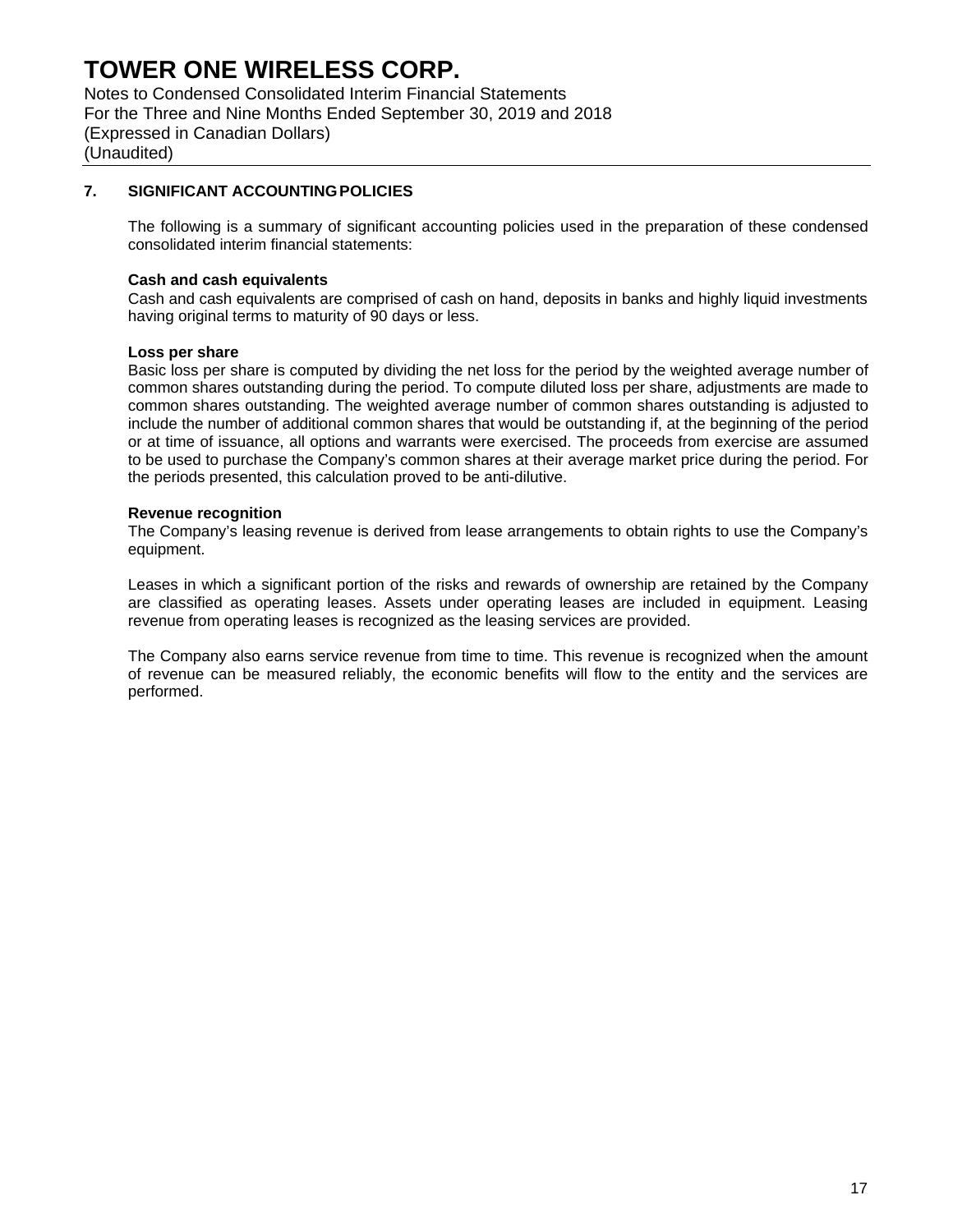Notes to Condensed Consolidated Interim Financial Statements For the Three and Nine Months Ended September 30, 2019 and 2018 (Expressed in Canadian Dollars) (Unaudited)

### **7. SIGNIFICANT ACCOUNTING POLICIES (CONTINUED)**

#### **Foreign currency translation**

The results and financial position of a subsidiary whose functional currency is not the currency of a hyperinflationary economy is translated into the presentation currency using the following procedures:

- i. Assets and liabilities for each statement of financial position presented (i.e. including comparatives) are translated at the closing rate at the date of the statement of financial position;
- ii. Income and expenses for each statement presenting profit or loss and other comprehensive income (i.e. including comparatives) are translated at exchange rates at the dates of the transactions; and
- iii. All resulting exchange differences are recognized in other comprehensive income.

For practical reasons, a rate that approximates the exchange rates at the dates of the transactions, for example an average rate for the period, is often used to translate income and expense items.

The resulting translation adjustments are included in accumulated other comprehensive income in shareholders' equity. For the period ended September 30, 2019, an unrealized foreign exchange translation gain of \$655,275 (September 30, 2018 – loss of \$1,236,084) was recorded under accumulated other comprehensive loss as a result of changes in the value of the Colombian Peso, Argentina Peso, Mexican Peso and US dollars with respect to the Canadian dollar.

The results and financial position of a subsidiary whose functional currency is the currency of a hyperinflationary economy are translated into the presentation currency using the following procedures:

- i. All amounts (i.e. assets, liabilities, equity items, income and expenses, including comparatives) are translated at the closing rate at the date of the most recent statement of financial position, except that
- ii. When amounts are translated into a non-hyperinflationary presentation currency (i.e. CAD), comparative amounts remain unchanged from those reported in the prior periods.

When an entity's functional currency is the currency of a hyperinflationary economy, the entity shall restate its financial statements in accordance with IAS 29 before applying the translation method described above. When the economy ceases to be hyperinflationary and the entity no longer restates its financial statements in accordance with IAS 29, it shall use as the historical costs for translation into the presentation currency the amounts restated to the price level at the date the entity ceased restating its financial statements.

For the period ended September 30, 2019, it was determined that Argentina was in a state of hyperinflation. The Company's subsidiary, Evotech, operates in Argentina and the functional currency of Evotech is the Argentinian Peso. Accordingly, the balances of Evotech were restated using the historical cost approach in accordance with IAS 29 prior to translation into the presentation currency. In order to restate the balances of Evotech, the Company used Argentina's consumer price index, Índice de Precios al Consumidor ("IPCBA"), as per which the IPCBA for Argentina fluctuated from 703.01 at December 2018 to 957.01 in September 2019.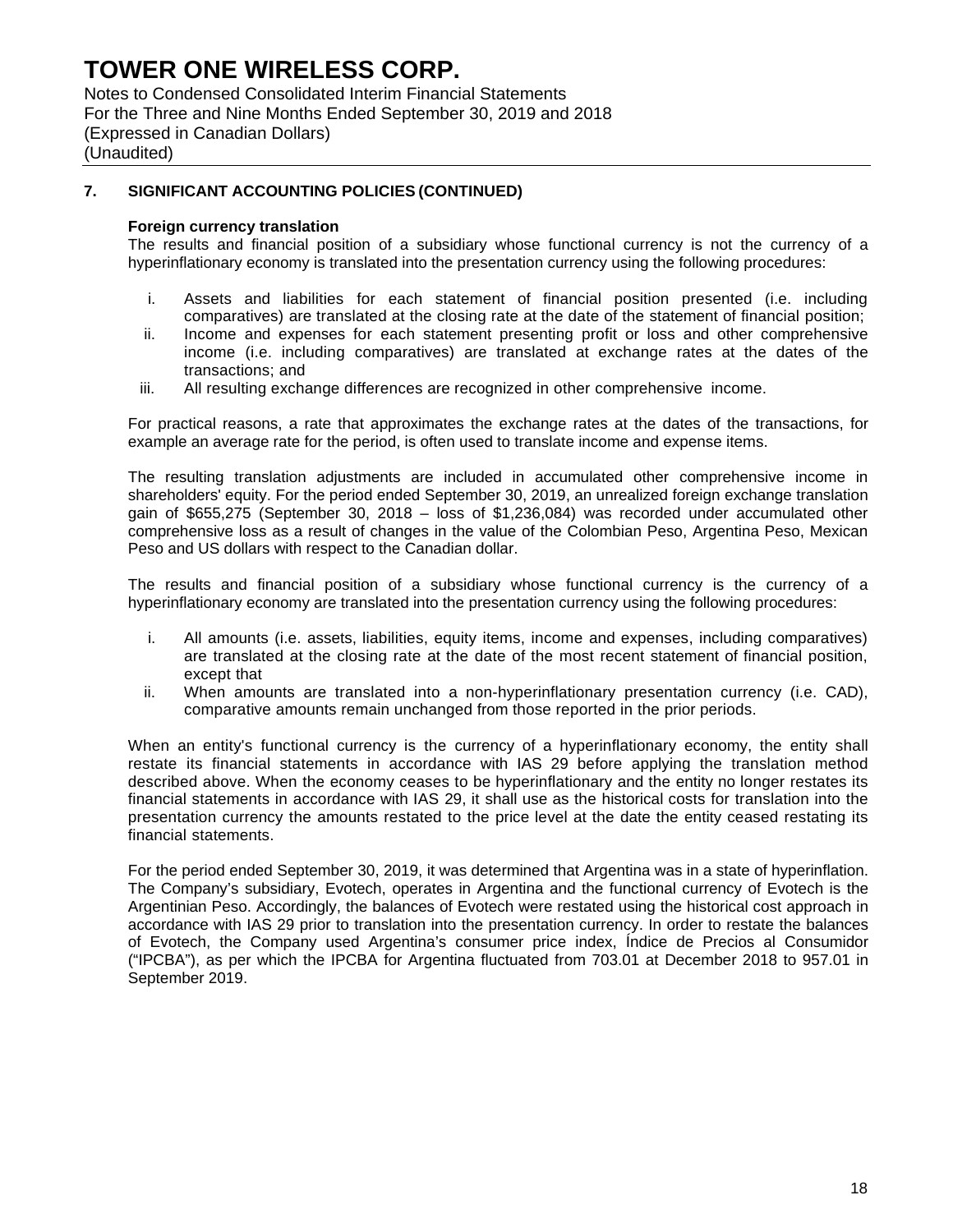Notes to Condensed Consolidated Interim Financial Statements For the Three and Nine Months Ended September 30, 2019 and 2018 (Expressed in Canadian Dollars) (Unaudited)

### **7. SIGNIFICANT ACCOUNTING POLICIES (CONTINUED)**

#### **Property and equipment**

Property and equipment is stated at cost less accumulated amortization and accumulated impairment loss. Amortization expense for towers begins in the month of transfer of each tower from construction in progress to towers. Costs not clearly related to the procurement, manufacturing and implementation are expensed as incurred.

Towers represent cellular towers owned by the Company. The towers are operated at various sites and under contractual license agreements.

- Amortization of the equipment is calculated on the declining-balance basis at the following annual rates: Towers - 10%
- Furniture and equipment between 10% and 33.3%

Costs of assets in the course of construction are capitalized as construction in progress. Upon completion, the cost of construction is transferred to the appropriate category of property and equipment and amortization commences when the asset is available for its intended use.

An asset's residual value, useful life and amortization method are reviewed at each financial year end and adjusted if appropriate. When parts of an item of equipment have different useful lives, they are accounted for as separate items (major components) of equipment.

Gains and losses on disposal of an item of equipment are determined by comparing the proceeds from disposal with the carrying amount of the equipment and are recognized in profit or loss.

#### **Intangible asset**

Intangible assets consist of master lease agreement acquired by the Company. Acquired lease agreements are carried at cost less accumulated amortization and impairment. Intangible assets with indefinite lives are not amortized but are reviewed annually for impairment. Any impairment of intangible asset is recognized in the statement of operation and comprehensive loss but increases in intangible asset values are not recognized.

Estimated useful lives of intangible assets are the shorter of the economic life and the period the right is legally enforceable. The assets' useful lives are reviewed, and adjusted if appropriate, at each statement of financial position date. The useful life of the Company's intangible assets is estimated to be 25 years.

At each financial position reporting date, the carrying amounts of the Company's long-lived assets, including property and equipment and intangible asset, are reviewed to determine whether there is any indication that those assets are impaired. If any such indication exists, the recoverable amount of the asset is estimated in order to determine the extent of the impairment, if any. Where the asset does not generate cash flows that are independent from other assets, the Company estimates the recoverable amount of the cash-generating units ("CGU's") to which the asset belongs.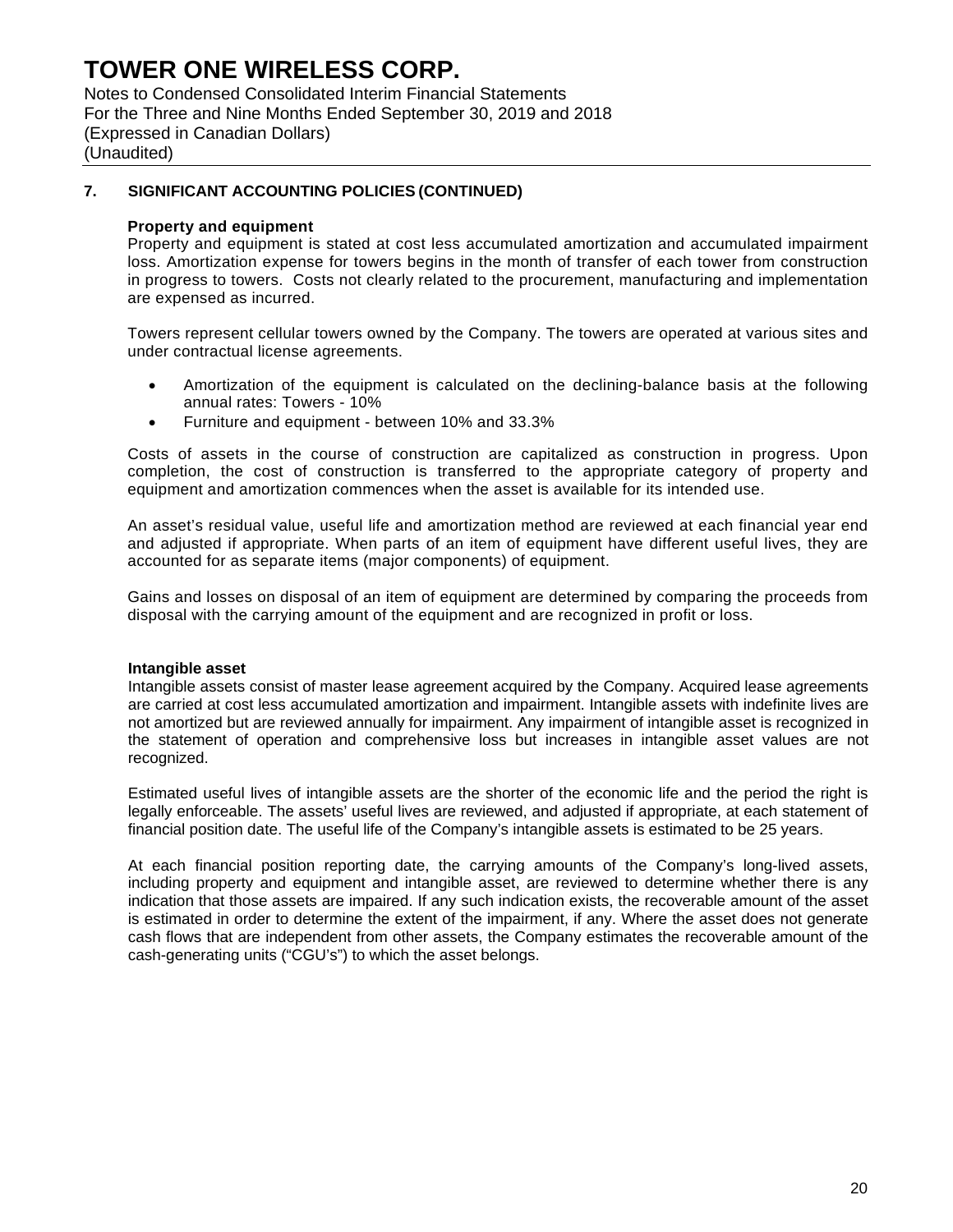Notes to Condensed Consolidated Interim Financial Statements For the Three and Nine Months Ended September 30, 2019 and 2018 (Expressed in Canadian Dollars) (Unaudited)

### **7. SIGNIFICANT ACCOUNTING POLICIES (CONTINUED)**

#### **Impairment**

Non-financial assets are tested for impairment whenever events or changes in circumstances indicate that an asset's carrying amount may be less than its recoverable amount. Management uses its judgment to estimate these inputs and any changes to these inputs could have a material impact on the impairment calculation. For impairment testing, non-financial assets that do not generate independent cash flows are grouped together into CGU, which represent the levels at which largely independent cash flows are generated. An impairment loss is recognized in earnings to the extent that the carrying value of an asset, CGU or group of CGU's exceeds its estimated recoverable amount. The recoverable amount of an asset, CGU or group of CGU's is the greater of its value in use and its fair value less cost to sell. Value in use is calculated as the present value of the estimated future cash flows discounted at appropriate pre-tax discount rates. An impairment loss relating to a specific asset reduces the carrying value of the asset. An impairment loss relating to a group of CGU's is allocated on a pro-rata basis to reduce the carrying value of the assets in the units comprising the group. A previously recognized impairment loss related to non-financial assets is assessed at each reporting date for any indications that the loss has decreased or no longer exists. An impairment loss related to non-financial assets is reversed if there is a subsequent increase in the recoverable amount. An impairment loss is reversed only to the extent that the asset's carrying value does not exceed the carrying value that would have been determined, net of depreciation or amortization, if no loss had been recognized.

#### **Share capital**

Common shares are classified as equity. Transaction costs directly attributable to the issue of common shares and share options are recognized as a deduction from equity, net of any tax effects. Common shares issued for consideration other than cash, are valued based on their market value at the date the shares are issued.

The Company has adopted a residual value method with respect to the measurement of shares and warrants issued as private placement units. The residual value method first allocates value to the more easily measurable component based on fair value and then the residual value, if any, to the less easily measurable component. The Company considers the fair value of common shares issued in a private placement to be the more easily measurable component and the common shares are valued at their fair value, as determined by the closing quoted bid price on the announcement date. The balance, if any, is allocated to the attached warrants. Any fair value attributed to the warrants is recorded as reserves.

#### **Share-based payments**

Share-based payments to employees are measured at the fair value of the instruments issued and amortized over the vesting periods. Share-based payments to non-employees are measured at the fair value of the goods or services received or the fair value of the equity instruments issued, if it is determined the fair value of the goods or services cannot be reliably measured, and are recorded at the date the goods or services are received. The amount recognized as an expense is adjusted to reflect the number of awards expected to vest. The offset to the recorded cost is to warrants and options reserve. Consideration received on the exercise of stock options is recorded as share capital and the related amount in warrants and options reserve is transferred to share capital. Charges for options that are forfeited before vesting are reversed from share-based payments reserve. For those options that expire or are forfeited after vesting, the recorded value is transferred to deficit.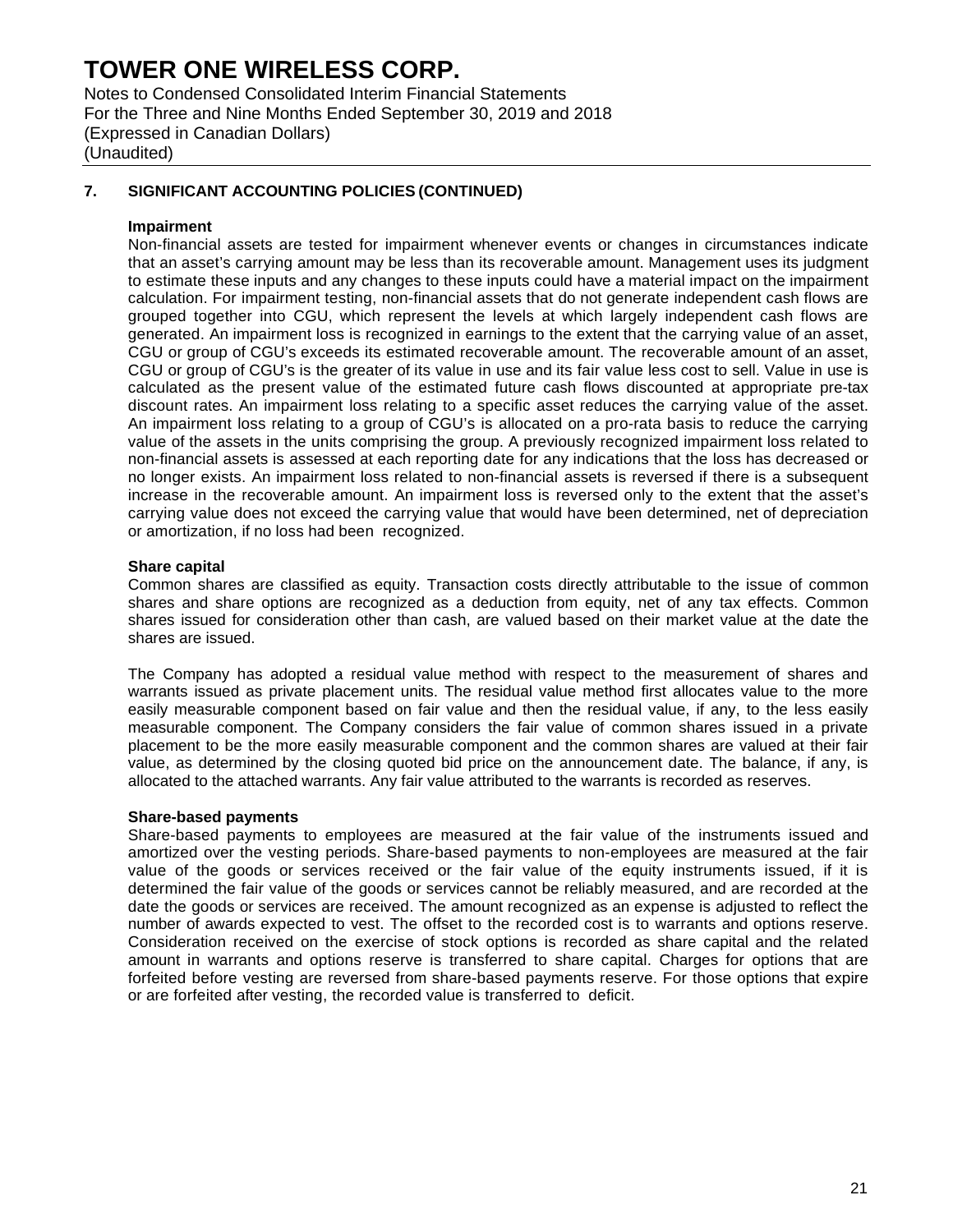Notes to Condensed Consolidated Interim Financial Statements For the Three and Nine Months Ended September 30, 2019 and 2018 (Expressed in Canadian Dollars) (Unaudited)

### **7. SIGNIFICANT ACCOUNTING POLICIES (CONTINUED)**

#### **Income taxes**

Income tax expense consisting of current and deferred tax expense is recognized in the condensed consolidated interim statement of comprehensive loss. Current tax expense is the expected tax payable on the taxable income for the year, using tax rates enacted or substantively enacted at period-end, adjusted for amendments to tax payable with regard to previous years.

Deferred tax assets and liabilities and the related deferred income tax expense or recovery are recognized for deferred tax consequences attributable to differences between the consolidated financial statement carrying amounts of existing assets and liabilities and their respective tax basis. Deferred tax assets and liabilities are measured using the enacted or substantively enacted tax rates expected to apply when the asset is realized or the liability settled. The effect on deferred tax assets and liabilities of a change in tax rates is recognized in income in the period that substantive enactment occurs.

A deferred tax asset is recognized to the extent that it is probable that future taxable profits will be available against which the asset can be utilized. To the extent that the Company does not consider it probable that a deferred tax asset will be recovered, the deferred tax asset is reduced. Deferred tax assets and liabilities are offset when there is a legally enforceable right to set off current tax assets against current tax liabilities and when they relate to income taxes levied by the same taxation authority and the Company intends to settle its current tax assets and liabilities on a net basis.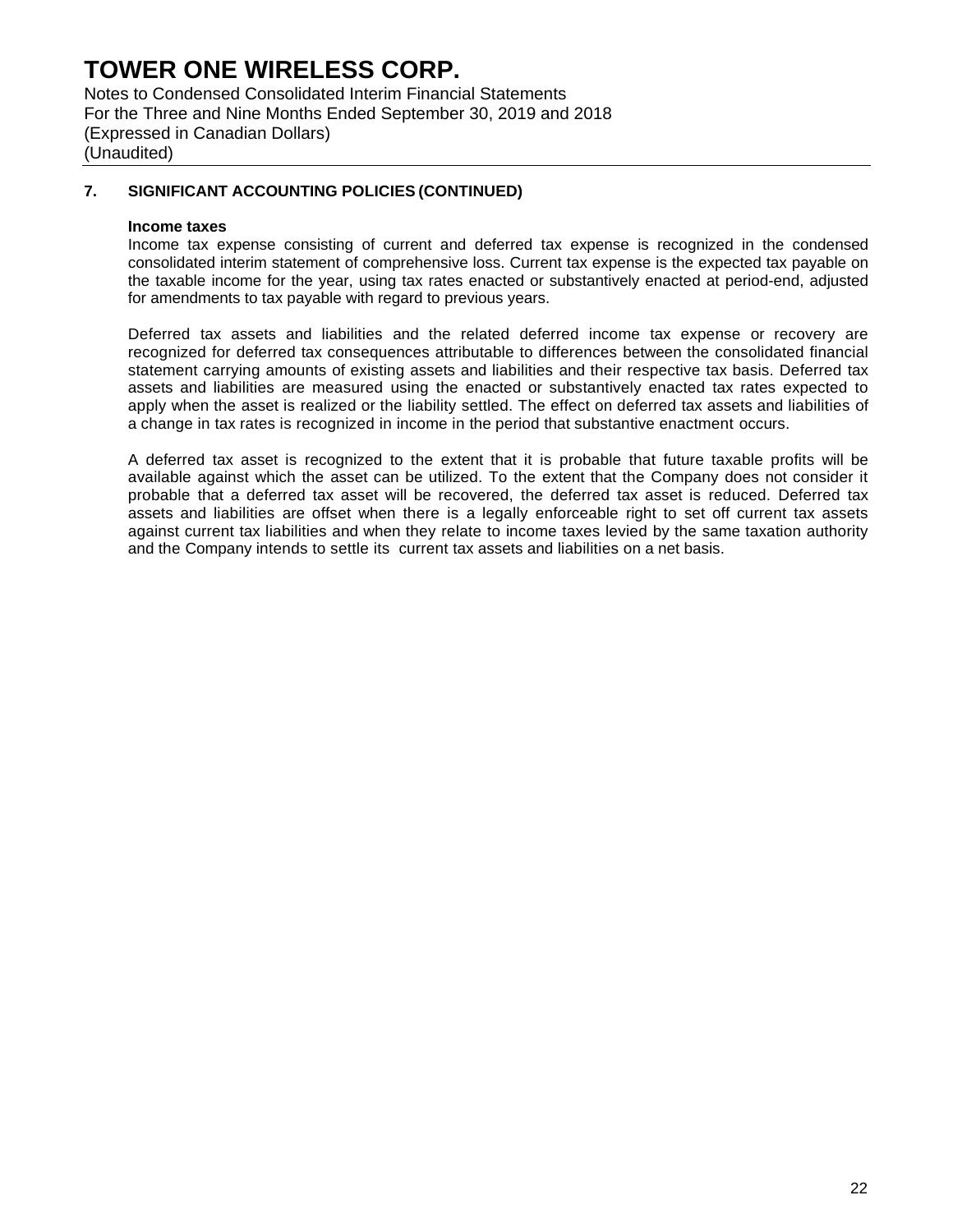Notes to Condensed Consolidated Interim Financial Statements For the Three and Nine Months Ended September 30, 2019 and 2018 (Expressed in Canadian Dollars) (Unaudited)

### **7. SIGNIFICANT ACCOUNTING POLICIES (CONTINUED)**

#### **Provisions**

Provisions are recorded when a present legal or constructive obligation exists as a result of past events where it is probable that an outflow of resourced embodying economic benefits will be required to settle the obligation, and a reliable estimate of the amount of the obligation can be made. The amount recognized as a provision is the best estimate of the consideration required to settle the present obligation at the statement of financial position date, taking into account the risks and uncertainties surrounding the obligation. Where a provision is measured using the cash flows estimated to settle the present obligation, its carrying amount is the present value of those cash flows. When some or all of the economic benefits required to settle a provision are expected to be recovered from a third party, the receivable is recognized as an asset if it is virtually certain that reimbursement will be received and the amount receivable can be measured reliably.

#### **Financial instruments**

#### Financial assets - Classification

The Company classifies its financial assets in the following categories:

- Those to be measured subsequently at fair value (either through Other Comprehensive Income ("OCI"), or through profit or loss), and
- Those to be measured at amortized cost.

The classification depends on the Company's business model for managing the financial assets and the contractual terms of the cash flows. For assets measured at fair value, gains and losses are either recorded in profit or loss or OCI.

#### Fair value hierarchy

The following table summarizes the fair value hierarchy under which the Company's financial instruments are valued.

Level 1 - Unadjusted quoted prices in active markets for identical assets or liabilities;

Level 2 - Inputs other than quoted prices included in Level 1 that are observable for the asset or liability, either directly or indirectly; and

Level 3 - Inputs for the asset or liability that are not based upon observable market data.

Cash is carried at fair value using a level 1 fair value measurement. The carrying value of accounts receivable, other receivable, assets held for sale, accounts payable, deferred revenues, loan payable, loans from related parties, and liabilities related to assets held for sale approximate their fair value because of the short-term nature of the instruments.

Fair value estimates of financial instruments are made at a specific point in time, based on relevant information about financial markets and specific financial instruments. As these estimates are subjective in nature, involving uncertainties and matters of significant judgment, they cannot be determined with precision. Changes in assumptions can significantly affect estimated fair values.

#### Financial assets - Measurement

At initial recognition, the Company measures a financial asset at its fair value plus, in the case of a financial asset not at fair value through profit or loss ("FVTPL"), transaction costs that are directly attributable to the acquisition of the financial asset. Transaction costs of financial assets carried at FVTPL are expensed in profit or loss. Financial assets are considered in their entirety when determining whether their cash flows are solely payment of principal and interest.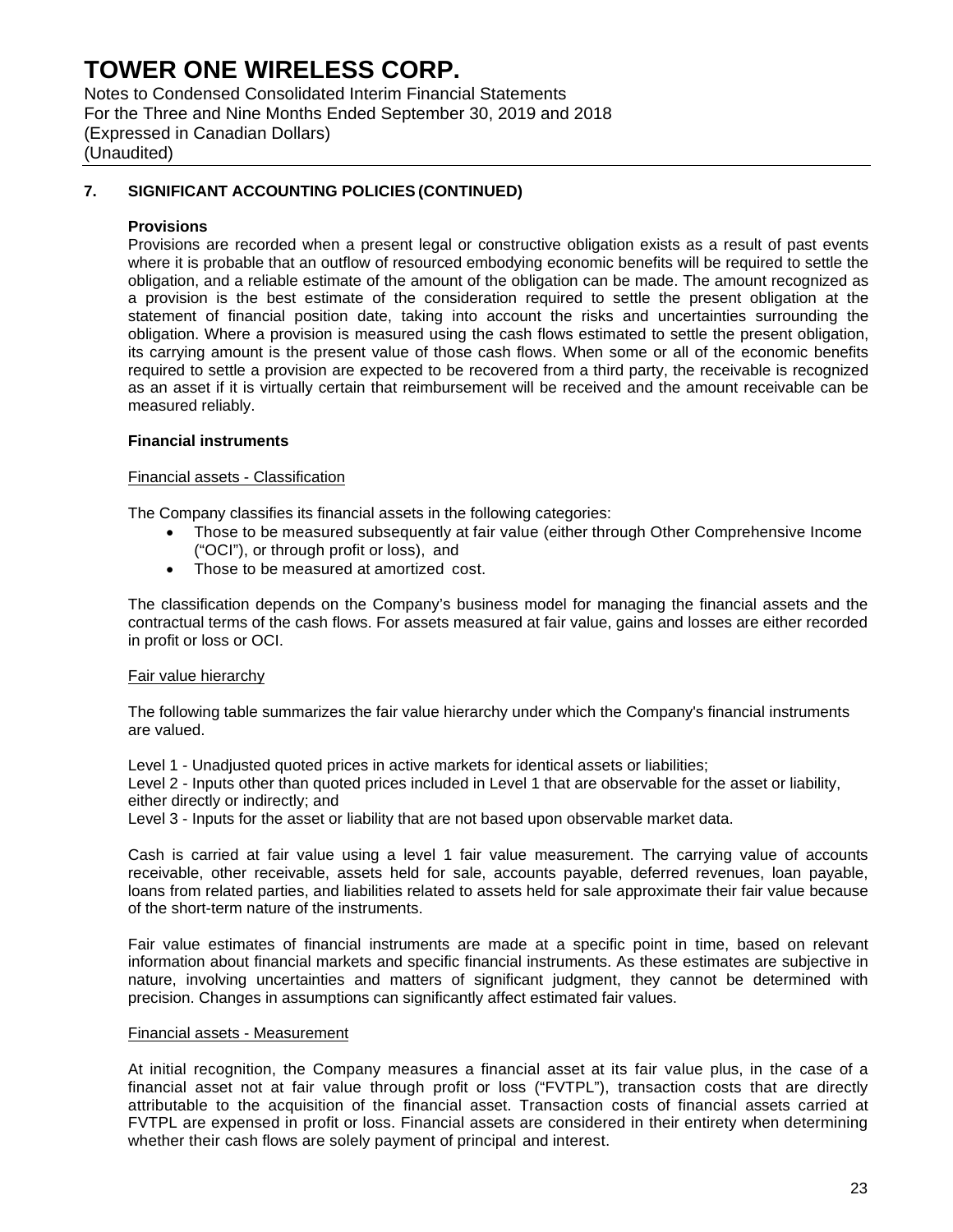Notes to Condensed Consolidated Interim Financial Statements For the Three and Nine Months Ended September 30, 2019 and 2018 (Expressed in Canadian Dollars) (Unaudited)

### **7. SIGNIFICANT ACCOUNTING POLICIES (CONTINUED)**

Subsequent measurement of financial assets depends on their classification. There are three measurement categories under which the Company classifies its debt instruments:

- Amortized cost: Assets that are held for collection of contractual cash flows where those cash flows represent solely payments of principal and interest are measured at amortized cost. A gain or loss on a debt investment that is subsequently measured at amortized cost is recognized in profit or loss when the asset is derecognized or impaired. Interest income from these financial assets is included as finance income using the effective interest rate method.
- Fair value through OCI ("FVOCI"): Assets that are held for collection of contractual cash flows and for selling the financial assets, where the assets' cash flows represent solely payments of principal and interest, are measured at FVOCI. Movements in the carrying amount are taken through OCI, except for the recognition of impairment gains and losses, interest revenue, and foreign exchange gains and losses which are recognized in profit or loss. When the financial asset is derecognized, the cumulative gain or loss previously recognized in OCI is reclassified from equity to profit or loss and recognized in other gains (losses). Interest income from these financial assets is included as finance income using the effective interest rate method.
- Fair value through profit or loss: Assets that do not meet the criteria for amortized cost or FVOCI are measured at FVTPL. A gain or loss on an investment that is subsequently measured at FVTPL is recognized in profit or loss and presented net as revenue in the Statement of Loss and Comprehensive Loss in the period in which it arises.

The Company has classified its cash, accounts receivable, other receivable and assets held for sale as FVTPL.

### Financial liabilities

The Company classifies its financial liabilities into the following categories:

- Financial liabilities at FVTPL; and
- Amortized cost.

A financial liability is classified as at FVTPL if it is classified as held-for-trading or is designated as such on initial recognition. Directly attributable transaction costs are recognized in profit or loss as incurred. The fair value changes to financial liabilities at FVTPL are presented as follows:

- the amount of change in the fair value that is attributable to changes in the credit risk of the liability is presented in OCI; and
- the remaining amount of the change in the fair value is presented in profit or loss.

The Company does not designate any financial liabilities at FVTPL.

Other non-derivative financial liabilities are initially measured at fair value less any directly attributable transaction costs. Subsequent to initial recognition, these liabilities are measured at amortized cost using the effective interest method.

The Company has classified accounts payable, interest payable, deferred revenues, convertible debentures, promissory note payable, loans payable, loans from related parties, and bonds payable as amortized cost.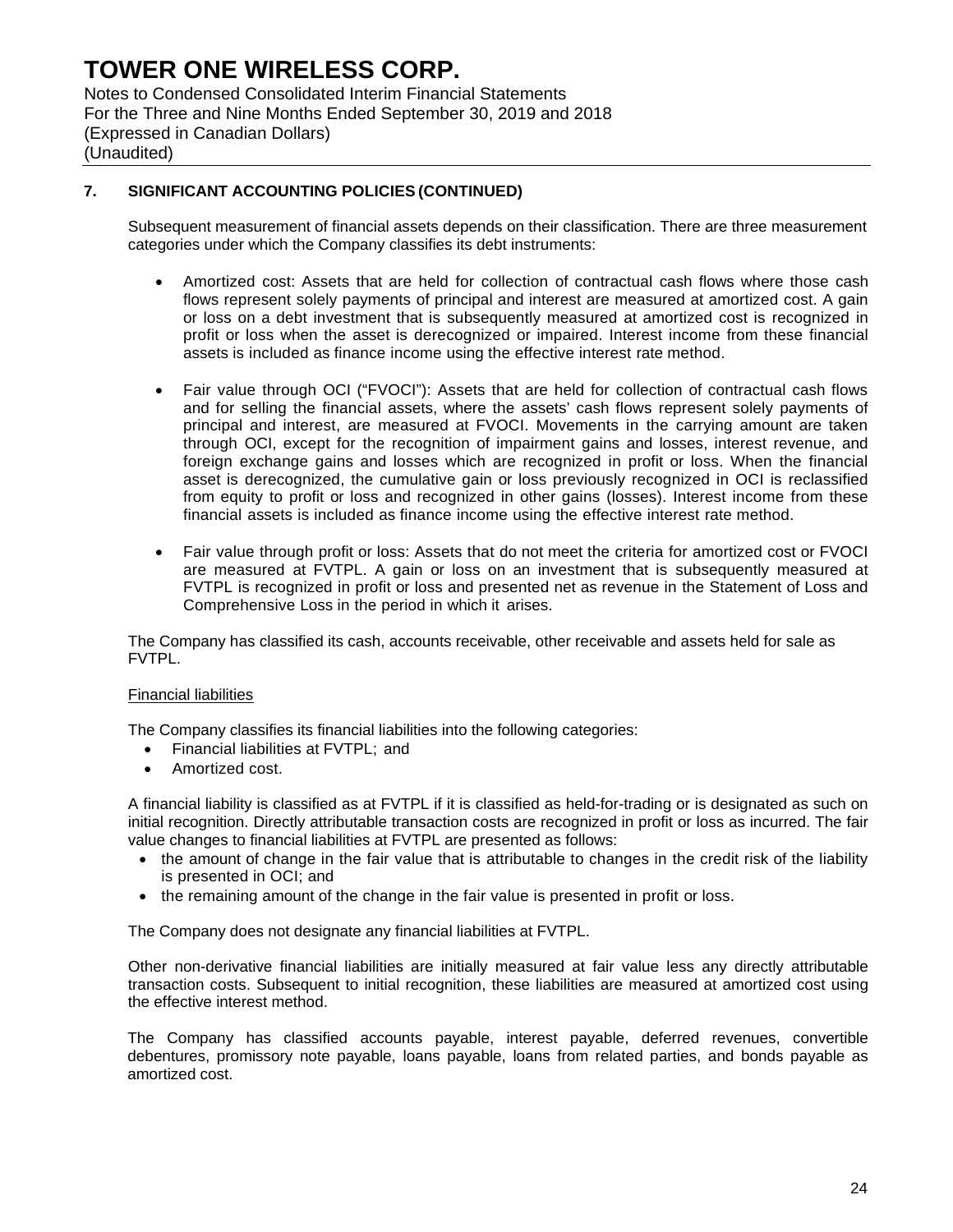Notes to Condensed Consolidated Interim Financial Statements For the Three and Nine Months Ended September 30, 2019 and 2018 (Expressed in Canadian Dollars) (Unaudited)

### **7. SIGNIFICANT ACCOUNTING POLICIES (CONTINUED)**

#### **Adoption of new pronouncements**

The Company adopted the following standards for the period ended September 30, 2019:

- IFRS 9 Financial Instruments
- IFRS 15 Revenue from Contracts with Customers
- IFRS 2 Share-based Payment

The mandatory adoption of the above revised accounting standards and interpretations on January 1, 2019 had no significant impact on the Company's condensed consolidated interim financial statements for the current period or prior year presented.

#### **Future changes in accounting policies**

Certain new standards, interpretations and amendments to existing standards have been issued by the IASB that are mandatory for future accounting periods. Some updates that are not applicable or are not consequential to the Company may have been excluded from the list below.

#### *Standard effective for annual periods beginning on or after January 1, 2019*

**IFRS 16 –** *Leases* - In January 2016, the IASB issued IFRS 16 "Leases" ("IFRS 16") that sets out the principles for recognition, measurement, presentation and disclosure of leases for both lessee and lessor. IFRS 16 introduces a single lessee accounting model and requires lessees to recognize assets and liabilities for all leases, except when the term is 12 months or less or when the underlying asset has a low value. The effective date of IFRS 16 for the Company is January 1, 2019 and the Company will apply the standard retrospectively with the cumulative effect of initially applying the standard recognized as an adjustment to the opening balance of retained earnings or deficit at that date, subject to permitted practical expedients. Therefore, the Company will not restate comparative information.

The adoption of IFRS 16 will result in the recognition of a right-of-use asset and a lease liability measured at the present value of the future lease payments on the consolidated statements of financial position for a majority of its leases that are considered operating leases under IAS 17 "Leases". An amortization expense on the right-of-use asset and an interest expense on the lease liability will replace the operating lease expense. IFRS 16 will change the presentation of cash flows relating to leases in the Company's consolidated statements of cash flows, but does not cause a difference in the amount of cash transferred between the parties of a lease.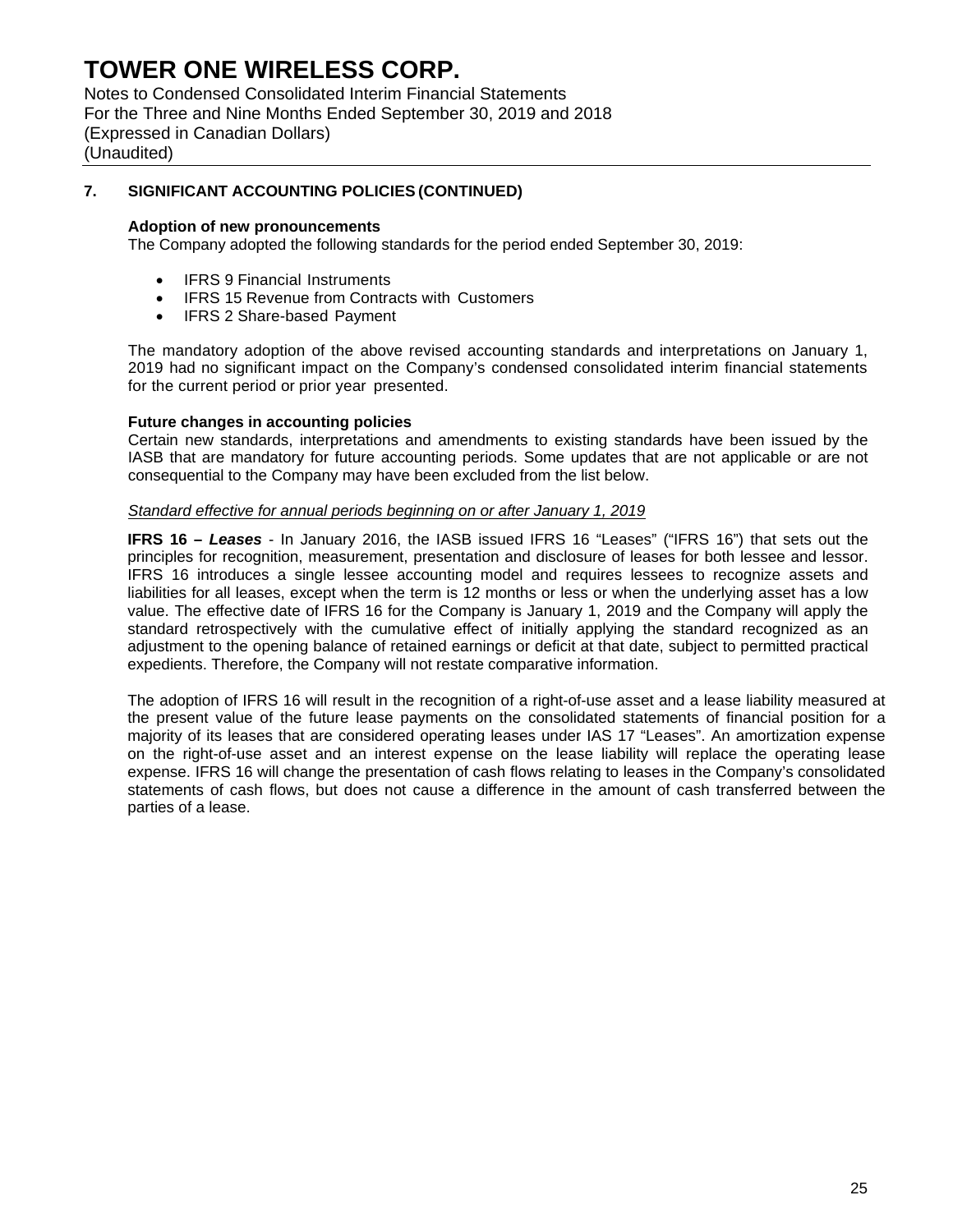Notes to Condensed Consolidated Interim Financial Statements For the Three and Nine Months Ended September 30, 2019 and 2018 (Expressed in Canadian Dollars) (Unaudited)

### **8. INTANGIBLE ASSETS**

|                                              | Master lease agreements |
|----------------------------------------------|-------------------------|
|                                              | \$                      |
| Cost                                         |                         |
| Balance, December 31, 2017                   | 1,982,354               |
| Acquired through the acquisition of Mexmaken | 428,000                 |
| Impairment                                   | (428,000)               |
| Balance, December 31, 2018                   | 1,982,354               |
| <b>Additions</b>                             | 428,000                 |
| Impairment                                   | (428,000)               |
| Balance, September 30, 2019                  | 1,982,354               |
|                                              |                         |
| <b>Accumulated amortization</b>              |                         |
| Balance, December 31, 2017                   | 59,471                  |
| <b>Additions</b>                             | 89,707                  |
| Impairment                                   | (10, 413)               |
| Balance, December 31, 2018                   | 138,765                 |
| Additions                                    | 59,471                  |
| Impairment                                   |                         |
| Balance, September 30, 2019                  | 198,235                 |
|                                              |                         |
| Net book value                               |                         |
| September 30, 2019                           | 1,784,118               |
| December 31, 2018                            | 1,843,589               |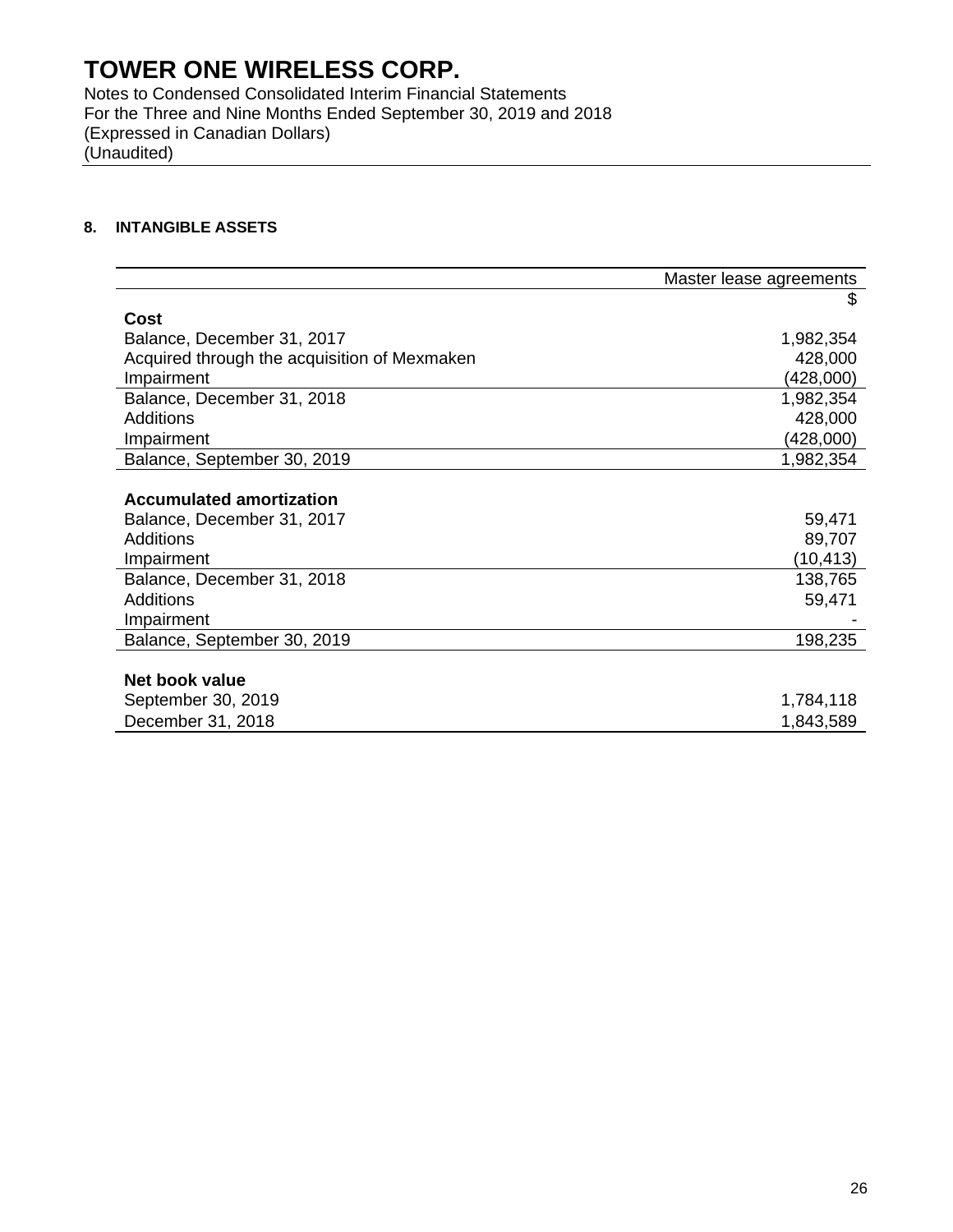Notes to Condensed Consolidated Interim Financial Statements For the Three and Nine Months Ended September 30, 2019 and 2018 (Expressed in Canadian Dollars) (Unaudited)

### **9. PROPERTY AND EQUIPMENT**

|                                                                    | Construction in<br>progress | <b>Towers</b> | Furniture and<br>equipment | Total         |
|--------------------------------------------------------------------|-----------------------------|---------------|----------------------------|---------------|
|                                                                    | \$                          | \$            | \$                         | \$            |
| Cost                                                               |                             |               |                            |               |
| Balance, December 31, 2017                                         | 1,804,928                   | 1,033,587     | 60,515                     | 2,899,030     |
| Monetary adj. for hyperinflationary<br>Economy                     | 504,218                     | 906,732       | 17,275                     | 1,428,225     |
| Obtained through acquisition of<br>Mexmaken                        | 91,339                      |               | 2,741                      | 94,080        |
| Additions                                                          | 8,413,968                   |               | 22,665                     | 8,436,633     |
| Transfer from CIP to towers<br>Reclassification to assets held for | (6, 164, 373)               | 6,164,373     |                            |               |
| sale                                                               |                             | (1, 196, 745) |                            | (1, 196, 745) |
| Foreign exchange movement                                          | (997, 950)                  | (1,678,606)   | (34, 399)                  | (2,710,954)   |
| Impairment                                                         |                             | (461,597)     |                            | (461, 597)    |
| Balance, December 31, 2018                                         | 3,652,130                   | 4,767,745     | 68,797                     | 8,488,672     |
| <b>Accumulated amortization</b>                                    |                             |               |                            |               |
| Balance, December 31, 2017                                         |                             | 25,900        | 6,464                      | 32,364        |
| Additions                                                          |                             | 379,116       | 13,012                     | 392,128       |
| Reclassification to assets held for<br>sale                        |                             | (80, 396)     |                            | (80, 369)     |
| Foreign exchange movement                                          |                             | (70, 334)     | (6, 595)                   | (76, 929)     |
| Balance, December 31, 2018                                         | $\overline{\phantom{a}}$    | 254,314       | 12,881                     | 267,195       |
| Net book value                                                     |                             |               |                            |               |
| December 31, 2018                                                  | 3,652,130                   | 4,513,432     | 55,916                     | 8,221,477     |
| September 30, 2019                                                 | 2,461,959                   | 6,937,010     | 763,333                    | 10,162,302    |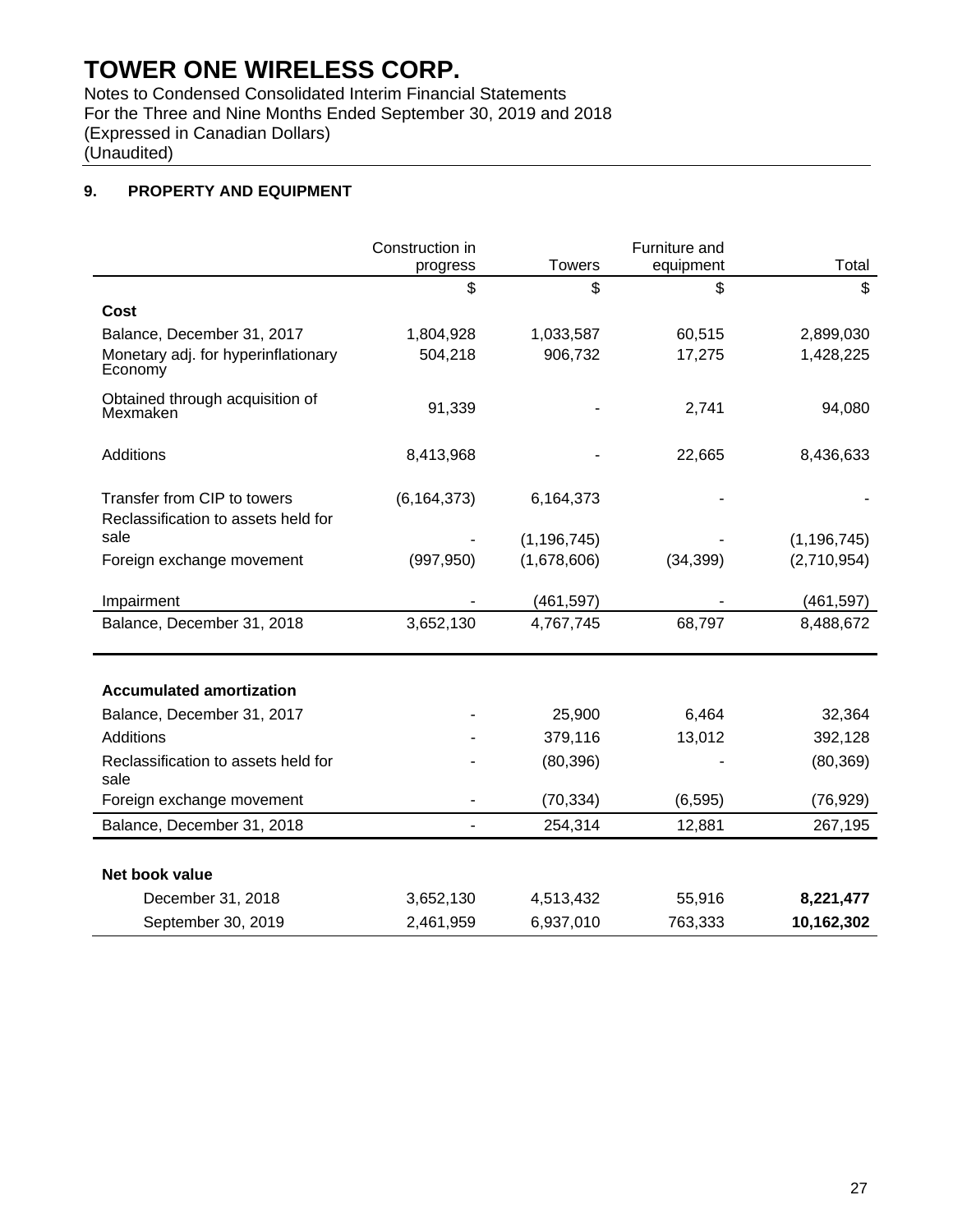Notes to Condensed Consolidated Interim Financial Statements For the Three and Nine Months Ended September 30, 2019 and 2018 (Expressed in Canadian Dollars) (Unaudited)

### **10. RELATED PARTY BALANCES AND TRANSACTION**

Loans payable to related parties outstanding as at September 30, 2019 totalized \$3,097,626 showing an increase of \$1,853,066, compared with December 31, 2018. The Company has incurred interest expense of \$285,785.

Key management personnel receive compensation in the form of short-term employee benefits, sharebased payments, and post-employment benefits. Key management personnel include the Chief Executive Officer, Chief Financial Officer, and Chief Operating Officer. The remuneration of key management is as follows (expressed in USD):

|                                 | Three months period ended           |         |  |
|---------------------------------|-------------------------------------|---------|--|
|                                 | September 30, 2019<br>June 30, 2019 |         |  |
|                                 |                                     |         |  |
| Consulting fees paid to the CEO | 45,000                              | 45,000  |  |
| Consulting fees paid to the COO | 45,000                              | 45,000  |  |
| Consulting fees paid to the CFO | 45,000                              | 45,000  |  |
|                                 | 135,000                             | 135,000 |  |

The remuneration of the CEO/COO/CFO are included in the Salaries & Wages line of the Statements of Operations and Comprehensive Loss.

### **11. SHARE CAPITAL**

a) Authorized:

| Unlimited | Class A common shares without par value              |
|-----------|------------------------------------------------------|
| 1.500.000 | Class B Series I preferred shares without par value  |
| 1.000.000 | Class B Series II preferred shares without par value |

b) Issued and outstanding:

During the year ended December 31, 2018:

- On April 3, 2018, the Company issued 7,500,000 common shares for the acquisition of Mexmaken as described in Note 6.
- On April 3 2018, the Company issued 780,000 common shares to a related party for interest payment of \$156,000 (USD\$120,000).
- The Company issued 50,000 common shares pursuant to the exercise of the conversion option of certain convertible debentures as described in Note 12.
- The Company issued 5,600,000 common shares for gross proceeds of \$1,260,000 pursuant to the exercise of stock options. In connection with the exercise of stock options, \$1,200,301 was transferred from contributed surplus to share capital.
- The Company issued 525,690 units for services with a fair value of \$110,395. Each unit is comprised of one common share and one share purchase warrant exercisable for one common share at an exercise price of \$0.25 for a period of six months. The fair value of the services received was not readily determinable, as such, the common shares were valued at the fair value of common shares on grant date. No value has been allocated to the warrants.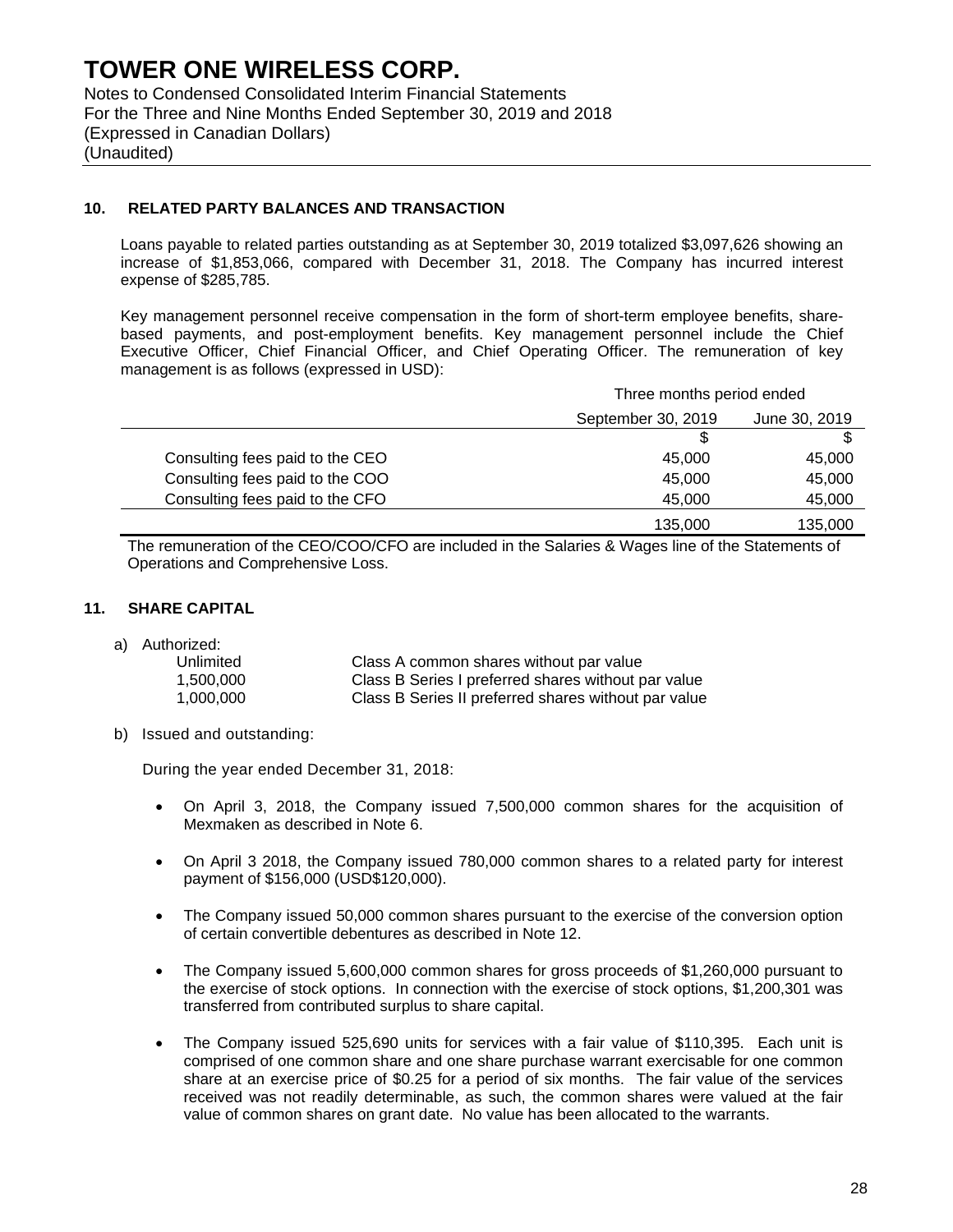Notes to Condensed Consolidated Interim Financial Statements For the Three and Nine Months Ended September 30, 2019 and 2018 (Expressed in Canadian Dollars) (Unaudited)

### **11. SHARE CAPITAL (CONTINUED)**

- The Company issued 142,857 units for the subscriptions received in 2017 in the amount of \$30,000. Each unit has the same term as above. Each unit is comprised of one common share and one share purchase warrant exercisable for one common share at an exercise price of \$0.25 for a period of six months.
- On January 8, 2018, the Company extended the expiry date of existing warrants from January 12, 2018 to July 21, 2018. As a result of the modification, share-based compensation of \$10,410 was incurred. The Company also announced warrant price reduction and exercise incentive program. Under the incentive program, the exercise price of all the warrants reduced to \$0.25 if exercised prior to March 30, 2018, which was further extended to April 6, 2018. One Incentive Warrant was granted for each warrant exercised. Each Incentive Warrant was exercisable to acquire one common share at a price of \$0.40 for six months. The Company engaged an agent to provide services in connection with the incentive program. The Company issued to the agent such number of new warrants to be equal to 8% of the exercised warrants in this program, entitling the agent to acquire units of the Company at an exercise price of \$0.25 per unit, with each unit comprising of one common share and one non-transferable share purchase warrant entitling the agent to acquire an additional common share of the Company at a price of \$0.40 per share for one year.

8,665,201 warrants were exercised under this program and consequently, 8,665,201 Incentive Warrants were issued. The Company received proceeds of \$2,166,300 for the exercise of warrants.

During the year ended December 31, 2017:

 The Company closed a non-brokered private placement and issued 15,484,912 units at \$0.15 per unit for gross proceeds of \$2,322,737. Each unit is comprised of one common share and one share purchase warrant exercisable for one common share at an exercise price of \$0.40 for 12 months following the transaction. If the share price trades at \$0.60 for 10 consecutive trading days then the warrant holders will receive notice from the Company to accelerate the exercise of the warrants within 10 days or they will expire. The Company paid finders and brokers cash commissions of \$87,767 and issued 585,117 broker warrants with the same terms as the warrants in the private placement. The broker warrants have the same terms as those issued as part of the units and have a fair value of \$142,319 calculated using the black-scholes option pricing model.

On June 19, 2017, the Company announced warrant price reduction and exercise incentive program. Under the incentive program, the exercise price of the warrants issued on January 12, 2017 were reduced to \$0.30 if exercised prior to July 21, 2017 and one Incentive Warrant was granted for each warrant exercised. Each Incentive Warrant was exercisable to acquire one common share at a price of \$0.50 for one year. As a result, 3,774,466 warrants were exercised under this program and consequently, 3,774,466 Incentive Warrants were issued. The Company received proceeds of \$1,132,340 for the exercise of warrants.

 The Company issued 500,000 common shares to Rojo Resources Ltd. (Rojo). Under an Assignment Agreement whereby the Company would take assignment of all of Rojo's assets in consideration of 500,000 common shares to Rojo. This Assignment Agreement was subsequently terminated and as a result, the fair value of the investment in the amount of \$175,000 was fully written off.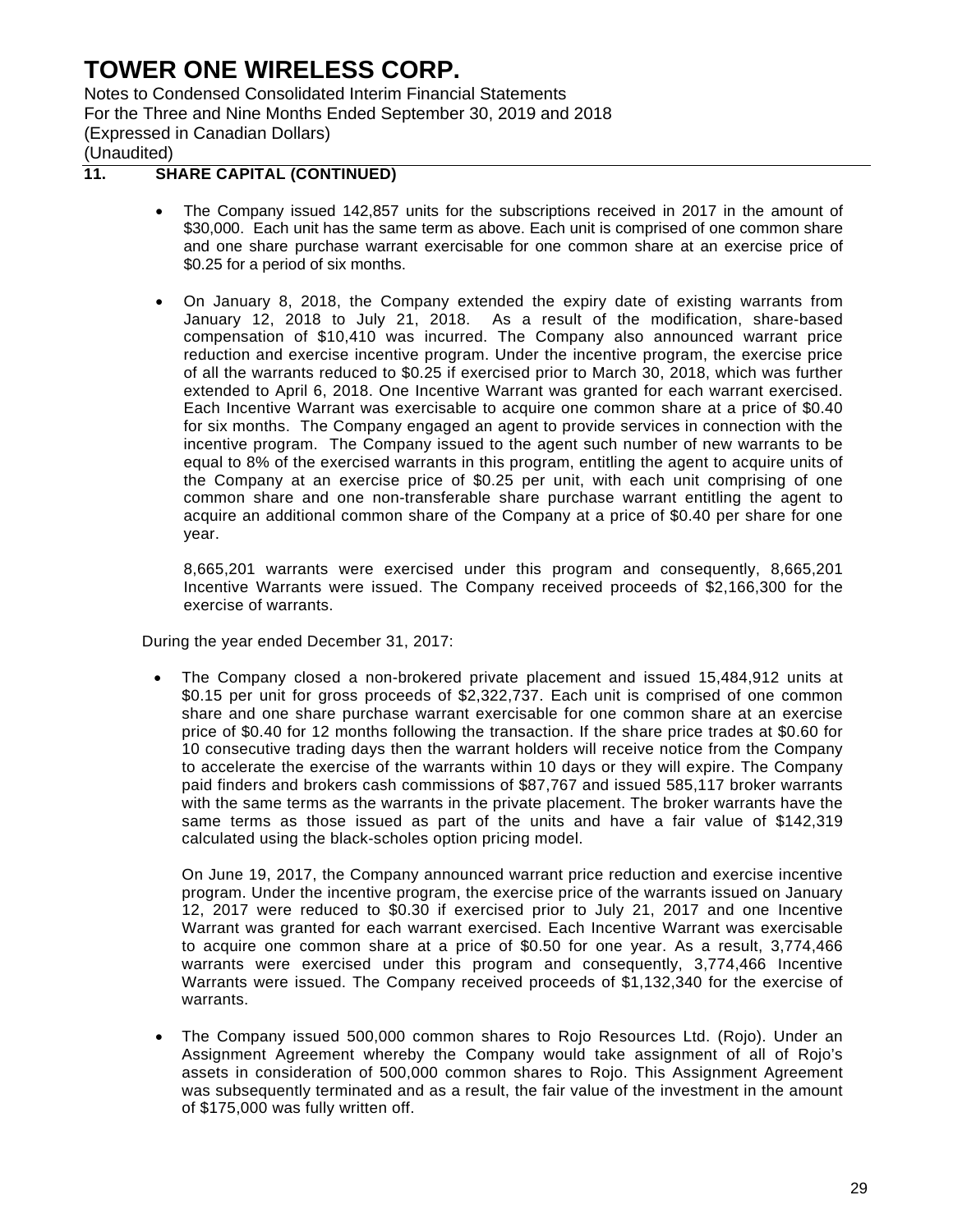Notes to Condensed Consolidated Interim Financial Statements

For the Three and Nine Months Ended September 30, 2019 and 2018

(Expressed in Canadian Dollars)

### (Unaudited)

 The Company issued a total of 1,000,000 common shares for services with a fair value of \$340,000. The fair value of the services received was not readily determinable, as such, the shares were valued at the fair value of common shares on grant date.

### **11. SHARE CAPITAL (CONTINUED)**

- b) Issued and outstanding (continued):
	- The Company issued 14,904,901 common shares for gross proceeds of \$3,818,339 pursuant to the exercise of stock options and warrants. In connection with the exercise of stock options and warrants, \$2,959,537 was transferred from contributed surplus to share capital.
	- The Company issued common shares in connection with the reverse takeover transaction described in Note 3 and the acquisition of Evotech described in Note 4.

### Escrowed Shares:

- (i) Pursuant to an escrow agreement, the 30,000,000 common shares issued pursuant to the Acquisition are subject to escrow restrictions. The escrow shares will be released based on certain performance conditions. At December 31, 2018, all 30,000,000 common shares remain in escrow (2017 – 30,000,000 common shares).
- (ii) In addition, the 500,000 common shares issued to Rojo are subject to escrow restrictions. These escrow shares will be released 10% on the issuance date, with the remaining to be released 15% every six months. As of December 31, 2018 2018, there were 225,000 common shares remain in escrow (2017 – 375,000 common shares). The next release date will be April 18, 2019 for 75,000 common shares.
- c) Warrants:

As part of the January 12, 2017 private placement, the Company issued 15,484,912 warrants. Each warrant allowed the holder of the unit to acquire one additional Common Share until January 12, 2018 at an exercise price of \$0.40. In addition, the Company issued 585,117 agent warrants as part of the share issue costs. The fair value of the agent warrants was determined to be \$208,211 or \$0.36 per warrant using the Black-Scholes option pricing model, which requires management to make estimates that are subjective and may not be representative of the actual results. Changes in assumptions can materially affect estimates of fair value. The following assumptions were used for the calculation:

| Exercise price             | \$0.40  |
|----------------------------|---------|
| Expected life              | 2 years |
| <b>Expected volatility</b> | 225%    |
| Risk free interest rate    | 0.76%   |
| Expected dividend yield    | $0\%$   |
| Expected forfeiture rate   | 0%      |

On January 8, 2018, the Company modified the expiry date of all existing warrants to July 21, 2018. Share-based compensation of \$10,410 was recorded on the agents warrants, based on the following assumptions:

| Exercise price             | \$0.40    |
|----------------------------|-----------|
| Expected life              | 0.5 years |
| <b>Expected volatility</b> | 81%       |
| Risk free interest rate    | 1.32%     |
| Expected dividend yield    | 0%        |
|                            |           |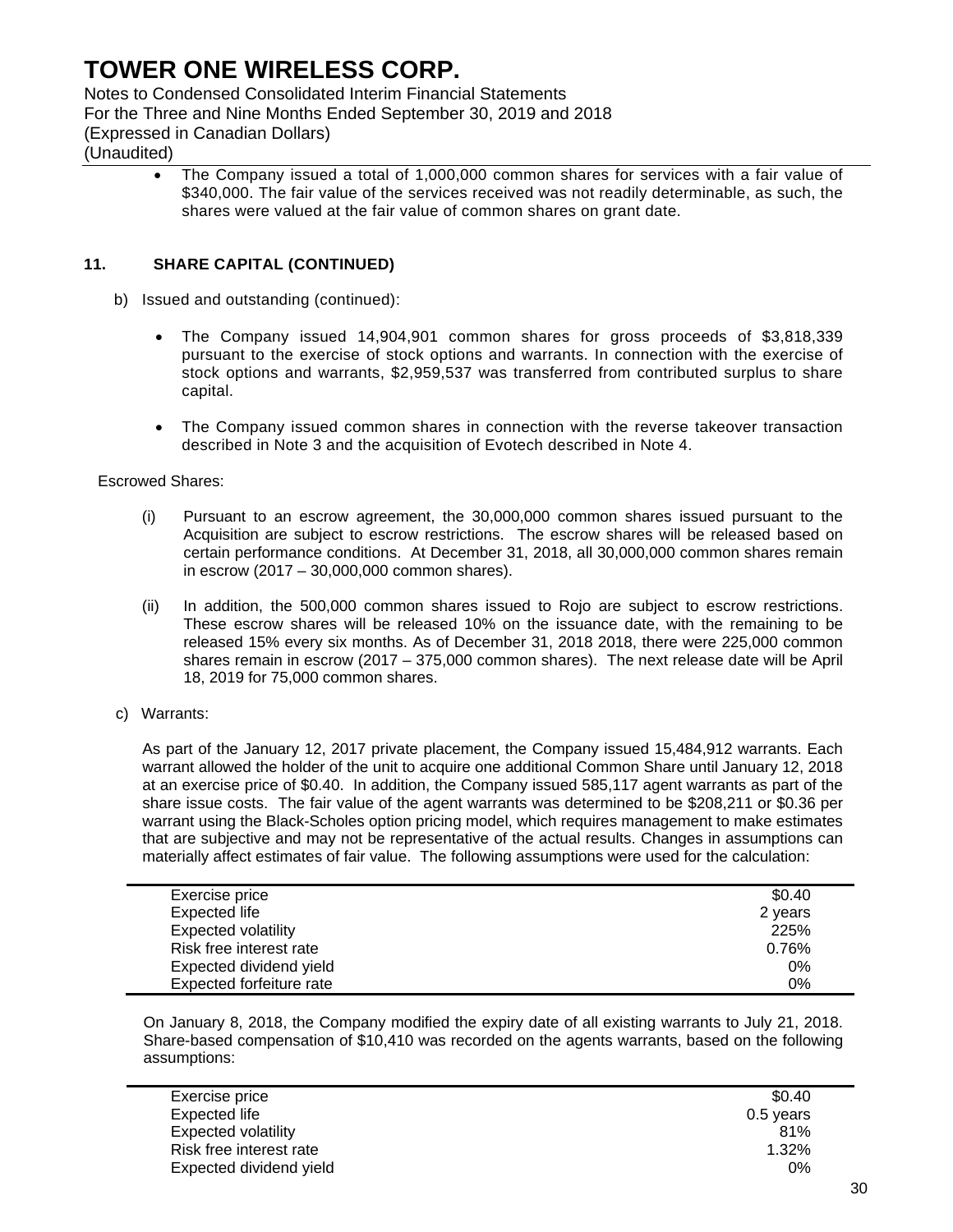Notes to Condensed Consolidated Interim Financial Statements For the Three and Nine Months Ended September 30, 2019 and 2018 (Expressed in Canadian Dollars) (Unaudited) Expected forfeiture rate 0%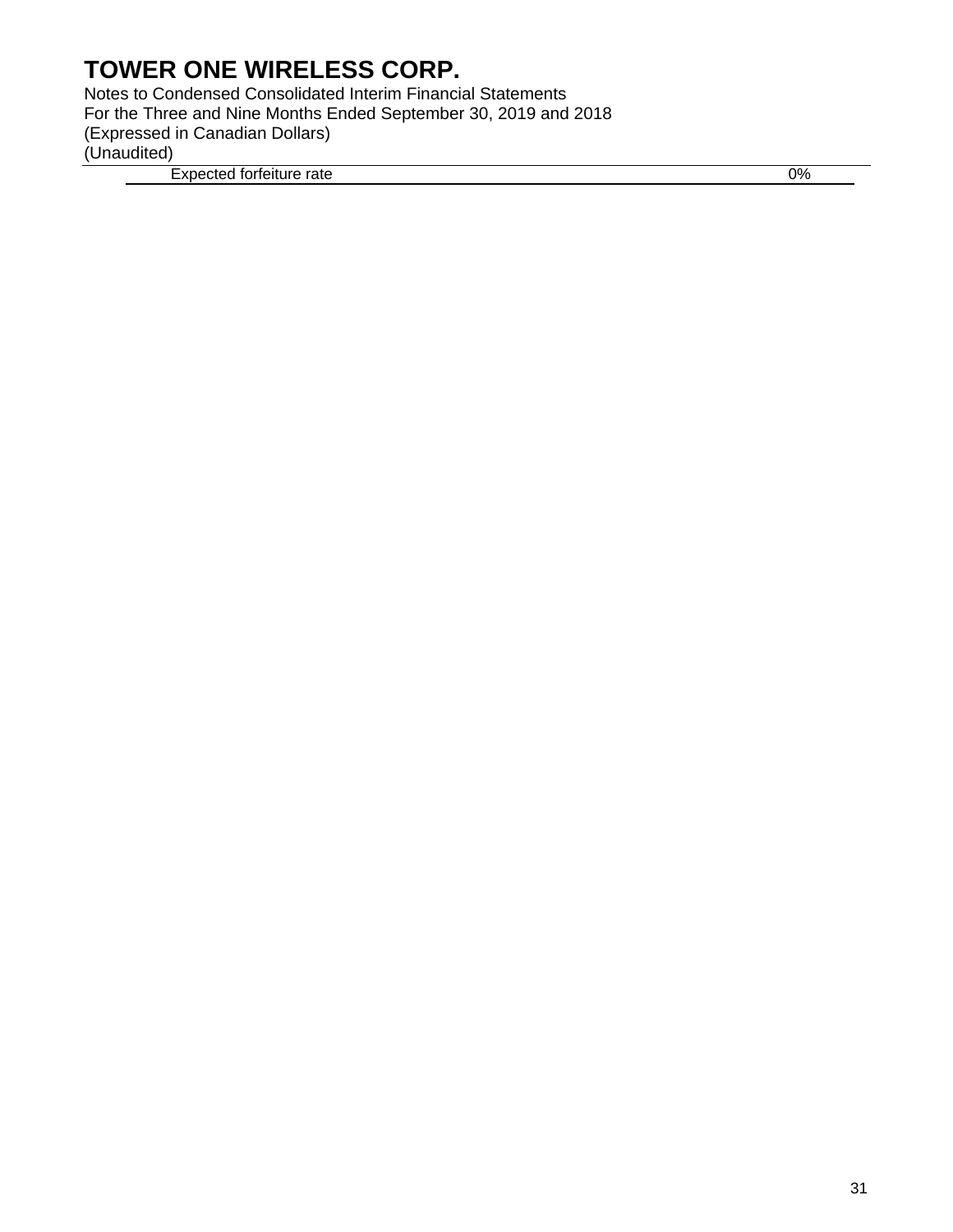Notes to Condensed Consolidated Interim Financial Statements For the Three and Nine Months Ended September 30, 2019 and 2018 (Expressed in Canadian Dollars) (Unaudited)

### **11. SHARE CAPITAL (CONTINUED)**

c) Warrants (continued)

On June 2019, the Company modified the expiry date of 15,000,000 existing warrants from November 13, 2019 to November 13, 2020 and its exercise price from 0.125 to 0.090. In connection to this agreement, the Company also issued 15,000,000 new warrants. Each warrant allowed the holder of the unit to acquire one additional Common Share until November 30, 2020 at an exercise price of \$0.090.

A continuity of warrants for the period ended September 30, 2019 and 2018 is as follows:

|                                     |              | Weighted       |
|-------------------------------------|--------------|----------------|
|                                     |              | average        |
|                                     | Number       | exercise price |
|                                     |              | \$             |
| Balance, December 31, 2015 and 2016 |              |                |
| Granted                             | 19,844,495   | 0.42           |
| Exercised                           | (3,774,466)  | 0.40           |
| Balance, December 31, 2017          | 16,070,029   | 0.42           |
| Granted                             | 24,955,702   | 0.22           |
| Exercised                           | (8,665,201)  | 0.25           |
| Expired                             | (16,070,029) | 0.43           |
| Balance, December 31, 2018          | 16,290,501   | 0.12           |
| Granted                             | 15,000,000   | 0.09           |
| Exercised                           | (626, 787)   | 0.09           |
| Balance, September 30, 2019         | 30,663,714   |                |

The following table summarizes the share purchase warrants outstanding and exercisable as at September 30, 2019:

| Number of warrants outstanding | Exercise price | Expiry date        |
|--------------------------------|----------------|--------------------|
| 113,829                        | 0.140          | September 20, 2020 |
| 141,913                        | 0.115          | October 11, 2020   |
| 5,000,000                      | 0.090          | November 13, 2020  |
| 10,000,000                     | 0.090          | November 13, 2020  |
| 15,000,000                     | 0.090          | November 13, 2020  |
| 90,164                         | 0.085          | November 26, 2020  |
| 25,219                         | 0.105          | November 2, 2020   |
| 111,700                        | 0.080          | December 2, 2020   |
| 180,889                        | 0.090          | December 30, 2020  |
| 30,663,714                     |                |                    |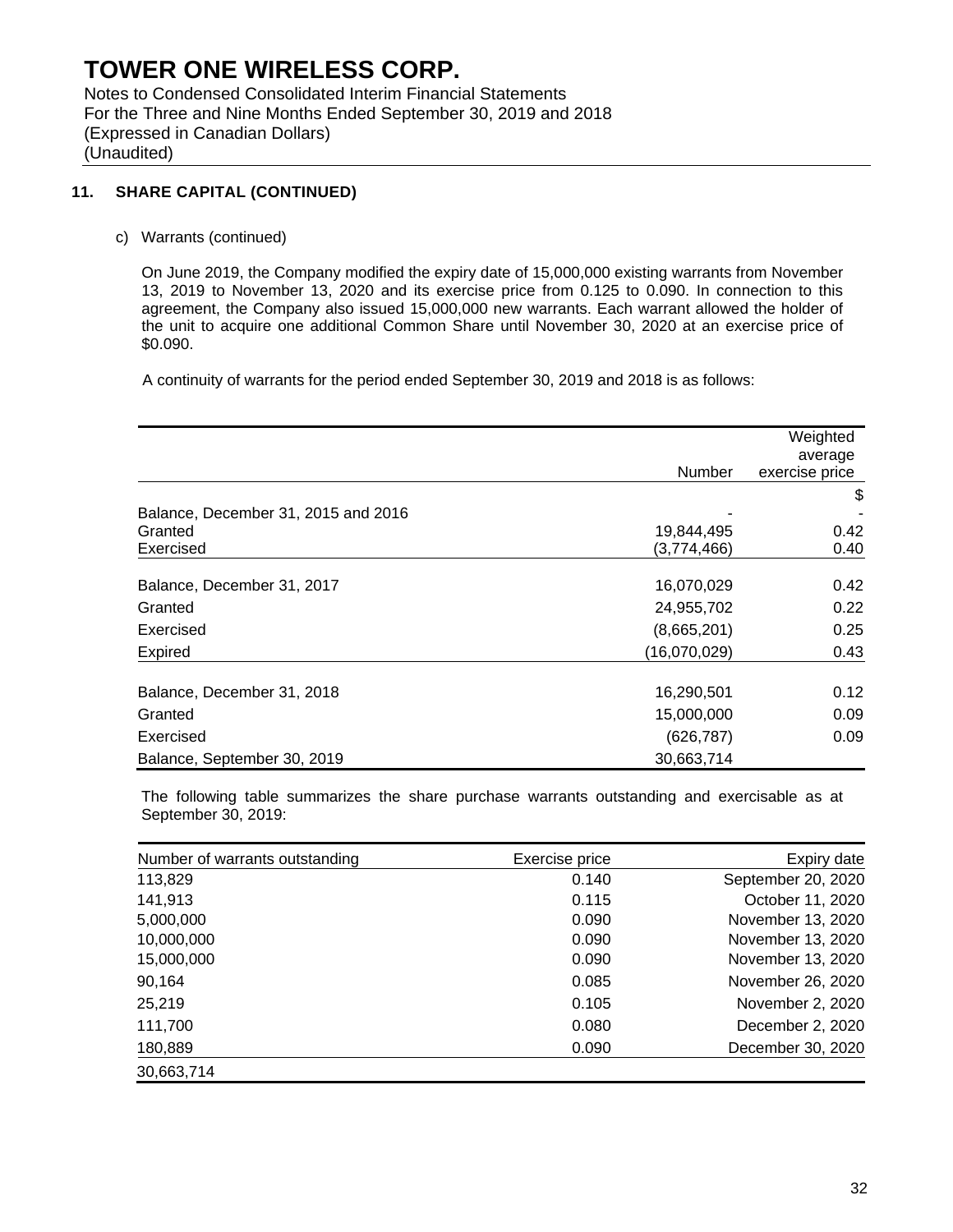Notes to Condensed Consolidated Interim Financial Statements For the Three and Nine Months Ended September 30, 2019 and 2018 (Expressed in Canadian Dollars) (Unaudited)

## **11. SHARE CAPITAL (CONTINUED)**

d) Stock options

The Company has established a stock option plan for directors, employees, and consultants. Under the Company's stock option plan, the exercise price of each option is determined by the Board, subject to the Discounted Market Price policies of the Canadian Stock Exchange. The aggregate number of shares issuable pursuant to options granted under the plan is limited to 10% of the Company's issued shares at the time the options are granted. The aggregate number of options granted to any one optionee in a 12 month period is limited to 5% of the issued shares of the Company.

A continuity of stock options for the period ended September 30, 2019 is as follows:

|                                     | Number       | Weighted average<br>exercise price |
|-------------------------------------|--------------|------------------------------------|
|                                     |              | \$                                 |
| Balance, December 31, 2015 and 2016 |              |                                    |
| Granted                             | 15,695,000   | 0.25                               |
| Exercised                           | (11,130,435) | 0.17                               |
| Balance, December 31, 2017          | 4,564,565    | 0.28                               |
| Granted                             | 8,690,000    | 0.24                               |
| Exercised                           | (5,600,000)  | 0.23                               |
| Cancelled or forfeited              | (6,379,565)  | 0.25                               |
| Balance, December 31, 2018          | 1,275,000    | 0.30                               |
| Balance, September 30, 2019         | 1,275,000    | 0.30                               |

As at September 30, 2019, the following stock options were outstanding and exercisable:

| Options     | Options     | Exercise | Remaining life | Expiry            |
|-------------|-------------|----------|----------------|-------------------|
| Outstanding | exercisable | price    | (years)        | date              |
|             |             |          |                |                   |
| 325,000     | 325,000     | 0.45     | 3.21           | March 17, 2022    |
| 950,000     | 950,000     | 0.25     | 4.13           | February 17, 2023 |
| 1,275,000   | 1,275,000   | 0.30     | 3.90           |                   |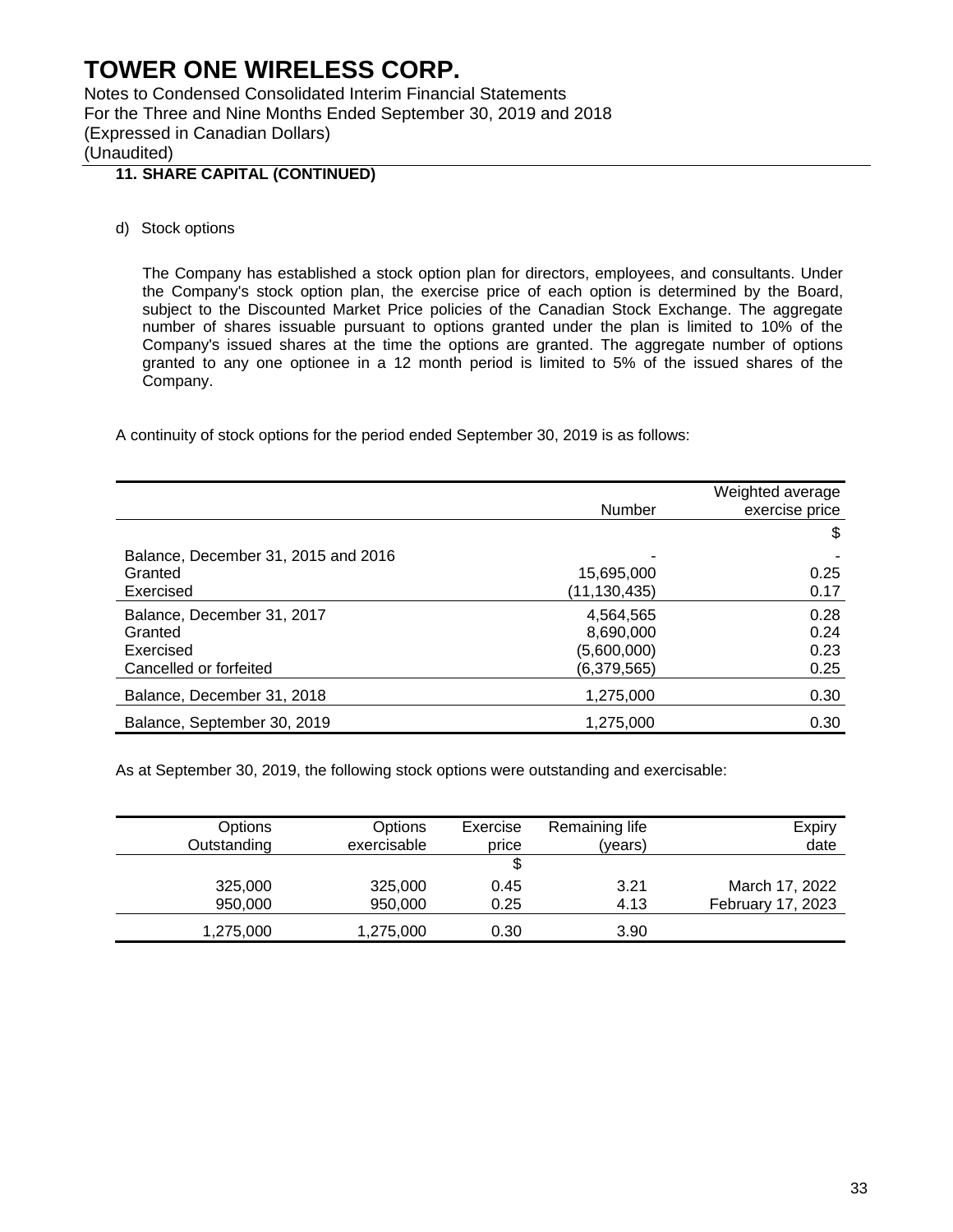Notes to Condensed Consolidated Interim Financial Statements For the Three and Nine Months Ended September 30, 2019 and 2018 (Expressed in Canadian Dollars) (Unaudited)

## **12. CONVERTIBLE DEBENTURES**

### June 2018

In June, 2018, the Company issued secured convertible debentures for gross proceeds of \$1,000,000 under the following terms:

- A term of one year;
- An interest rate of 1% per month, payable monthly; and
- Convertible into common shares of the Company at \$0.20 per common share, until June 12, 2019, subject to adjustment in certain events.

In connection with the convertible debentures, the Company also issued 5,000,000 share purchase warrants to the holders exercisable at a price of \$0.25 per common share for a period of one year. The Company also incurred cash debt issuance costs of \$76,791.

In November, 2018, the terms of these convertible debentures were modified as follows:

- The conversion price was reduced to \$0.10 per common share;
- The expiry date of the original warrants was extended to November 13, 2019;
- The exercise price of the share purchase warrants was reduced to \$0.125 per common share; and
- The Company issued 5,000,000 additional share purchase warrants to the purchasers exercisable at a price of \$0.125 per common share, subject to certain adjustments in certain events with an expiry date of November 13, 2019.

The convertible debentures are secured against the assets of the Company and its subsidiaries pursuant to the terms of a general security agreement of the Company issued in favor of the holders.

### November 2018

In November, 2018, the Company issued secured convertible debentures for gross proceeds of \$500,000 under the following terms:

- A term of seven months;
- An interest rate of 1% per month, payable monthly; and
- Convertible into common shares of the Company at \$0.10 per common share, until June 12, 2019, subject to adjustment in certain events.

In connection with the convertible debentures, the Company also issued 5,000,000 share purchase warrants to the purchasers exercisable at a price of \$0.125 per common share for a period of one year until November 13, 2019. The Company also incurred cash debt issuance costs of \$46,295.

The convertible debentures are secured against the assets of the Company and its subsidiaries pursuant to the terms of a general security agreement of the Company issued in favor of the holders.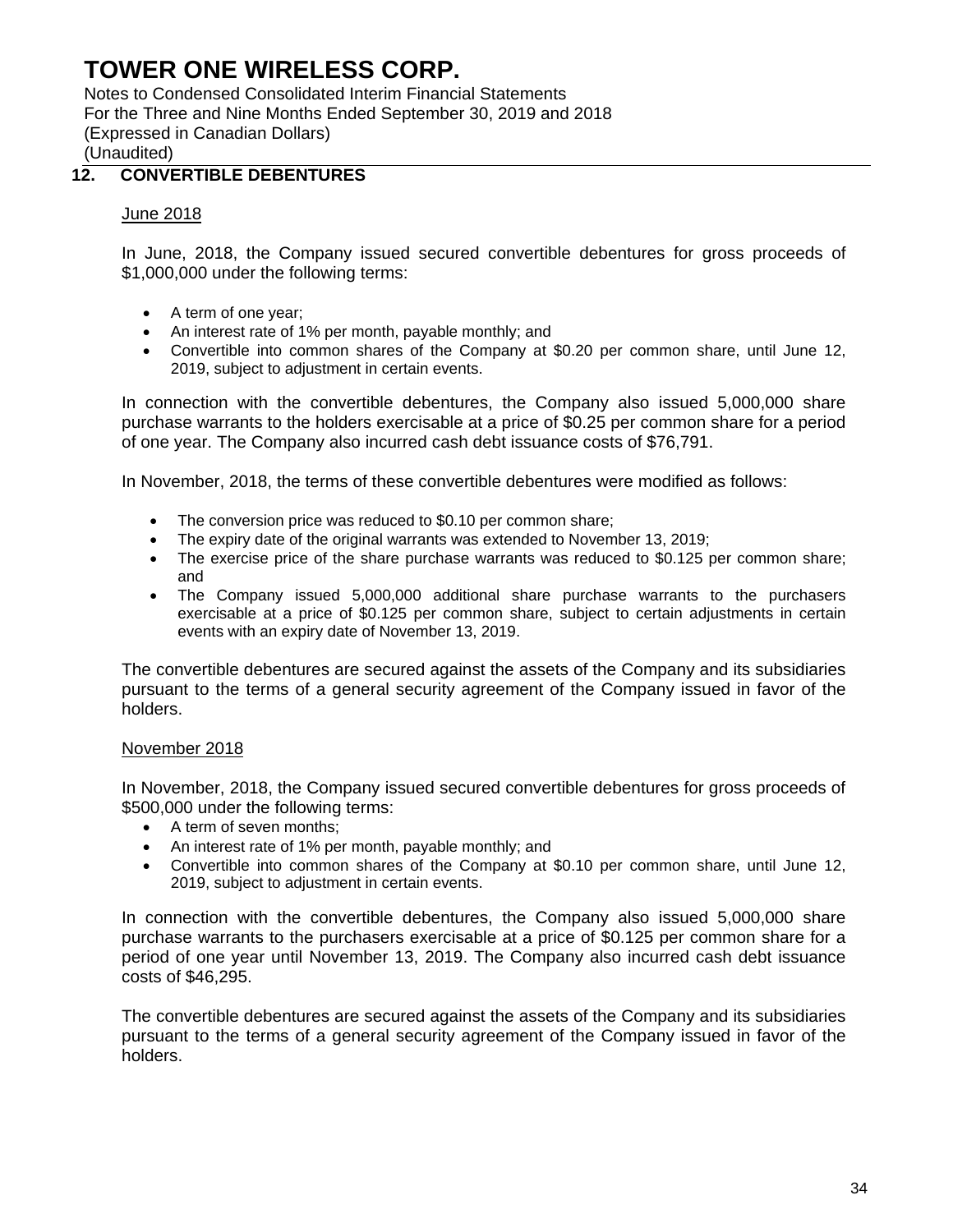Notes to Condensed Consolidated Interim Financial Statements For the Three and Nine Months Ended September 30, 2019 and 2018 (Expressed in Canadian Dollars) (Unaudited)

## **12. CONVERTIBLE DEBENTURES (CONTINUED)**

### June 2019

In June, 2019, the Company repaid 50% of the convertible debentures and extended the term with the existing lenders.

In consideration for the extension of financing terms with existing lenders, the Company has reached an agreement with such lenders to amend existing warrants (the "Amended Warrants") that were issued to such lenders on (i) June 12, 2018 (as previously amended on November 13, 2018) and (ii) November 13, 2018. The Amended Warrants were amended as follows:

- The exercise price of the Amended Warrants was amended from \$0.125CAD to \$0.09CAD; and
- The expiry date of the Amended Warrants was extended from November 13, 2019 to November 13, 2020.

Concurrent with the amendment of the Amended Warrants, the Company also issued new common share purchase warrants (the "New Warrants") to each holder of the Amended Warrants, resulting in an aggregate of 15,000,000 New Warrants being issued. Each New Warrant entitles the holder thereof to acquire one common share (a "Share") of the Company at an exercise price of \$0.09 CAD per Share, with each New Warrant set to expire on November 13, 2020.

The Company has the right to repurchase all of the Amended Warrants and New Warrants for \$300,000.00CAD in aggregate at any time before their respective expiry dates.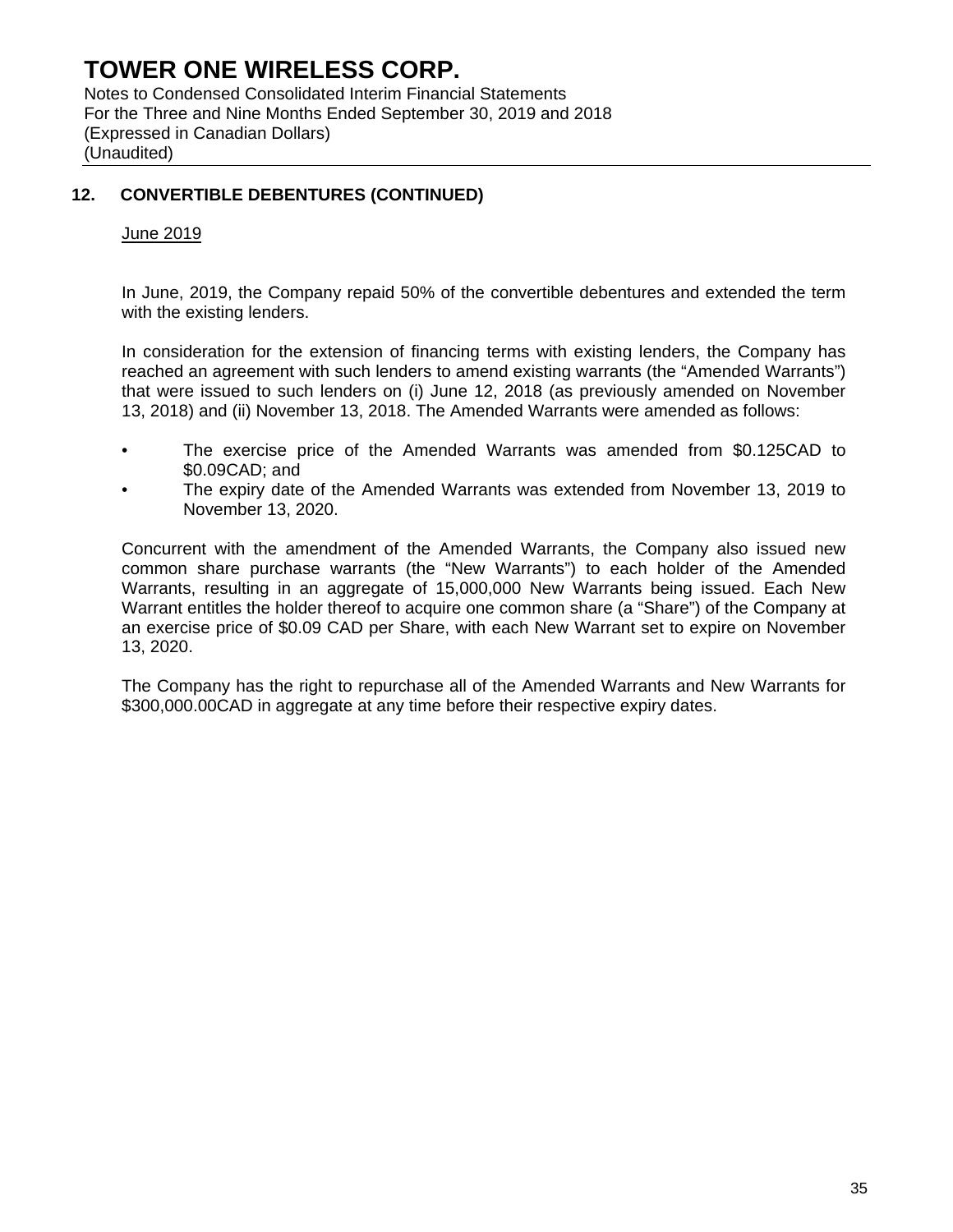Notes to Condensed Consolidated Interim Financial Statements For the Three and Nine Months Ended September 30, 2019 and 2018 (Expressed in Canadian Dollars) (Unaudited)

## **12. CONVERTIBLE DEBENTURES (CONTINUED)**

For accounting purposes, the convertible debentures are separated into their liability and equity components using the residual method. The fair value of the liability component at the time of issue was determined based on an estimated rate of 17% for debentures. The fair value of the equity component was determined as the difference between the face value of the convertible debentures and the fair value of the liability component. After initial recognition the liability component is carried on an amortized cost basis and will be accreted to its face value over the term to maturity of the convertible debentures at the effective rates noted below.

|                                   | September<br>2019 | December 2018   |
|-----------------------------------|-------------------|-----------------|
| Principal amount                  | \$<br>750,000     | \$<br>1,500,000 |
| Equity portion                    | 53,583            | 53,583          |
| <b>Transaction costs</b>          | (4, 397)          | (4, 397)        |
| Deferred income tax liability     | (46,513)          | (46, 513)       |
| Allocation to contributed surplus | 2,673             | 2,673           |
| Liability portion                 | 696,417           | 1,446,417       |
| <b>Transaction costs</b>          | (38, 388)         | (118, 689)      |
| Accretion expense                 | 107,681           | 64,896          |
| Converted                         |                   | (5,000)         |
| Carrying value                    | 765,710           | 1,387,624       |

During the period ended September 30, 2019, the Company has incurred interest expense of \$45,000 on the convertible debentures.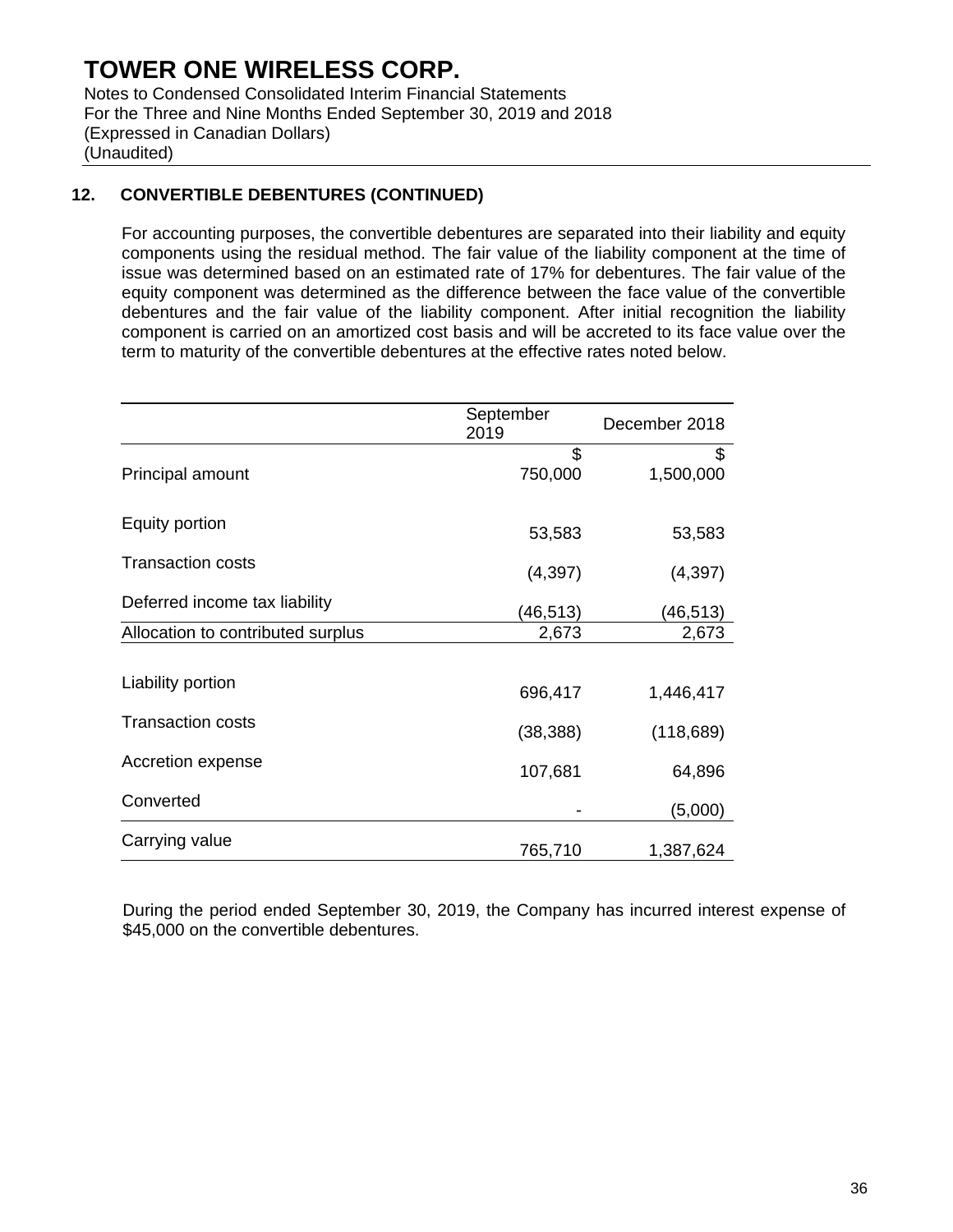Notes to Condensed Consolidated Interim Financial Statements For the Three and Nine Months Ended September 30, 2019 and 2018 (Expressed in Canadian Dollars) (Unaudited)

#### **13. LOANS PAYABLE**

Loans outstanding as at September 30, 2019 totalized \$1,754,711 showing an increase of \$460,041 compared with December 31 2018. The Company has incurred interest expense of \$339,022.

### **14. BONDS PAYABLE**

During the period ended September 30, 2019, the Company issued a total of 19,543 bonds at a price of \$100 each for gross proceeds of \$1,954,300. The bonds are secured against all present and afteracquired personal property of the Company, incur interest at a rate of 10% paid monthly, and mature three years from the date of issuance. In connection with the bonds issued, the Company paid cash debt issuance costs of \$100,363.

The fair value of the share purchase warrants was calculated using the Black-Scholes model and the following weighted average assumptions:

| Share price at date of grant | \$0.10  |
|------------------------------|---------|
| Exercise price               | \$0.10  |
| Expected life                | 2 years |
| <b>Expected volatility</b>   | 92.85%  |
| Risk free interest rate      | 2.12%   |
| Expected dividend yield      | 0%      |
| Expected forfeiture rate     | 0%      |

### **15. CAPITAL DISCLOSURE**

The Company considers its capital under management to be comprised of shareholders' equity and any debt that it may issue. The Company's objectives when managing capital are to maximize return on investment in towers, expand the Company's wireless coverage footprint and to maximize returns for shareholders over the long term. The Company is not subject to any capital restrictions. There has been no change in the Company's objectives in managing its capital.

#### **16. FINANCIAL INSTRUMENTS AND RISK**

As at September 30, 2019, the Company's financial instruments consist of cash, accounts receivable, other receivable, assets held for sale, accounts payable, deferred revenues, loans payable, loans from related parties and liabilities related to assets held for sale.

The Company provides information about financial instruments that are measured at fair value, grouped into Level 1 to 3 based on the degree to which the inputs used to determine the fair value are observable.

- a. Level 1 fair value measurements are those derived from quoted prices in active markets for identical assets or liabilities.
- b. Level 2 fair value measurements are those derived from inputs other than quoted prices included within Level 1, that are observable either directly or indirectly.
- c. Level 3 fair value measurements are those derived from valuation techniques that include inputs that are not based on observable market data.

Cash is measured using level 1 fair value inputs. The carrying values of the amounts receivable, other receivable, accounts payable, deferred revenues, loans payable and loans from related parties approximate their fair values because of the short-term nature of these instruments.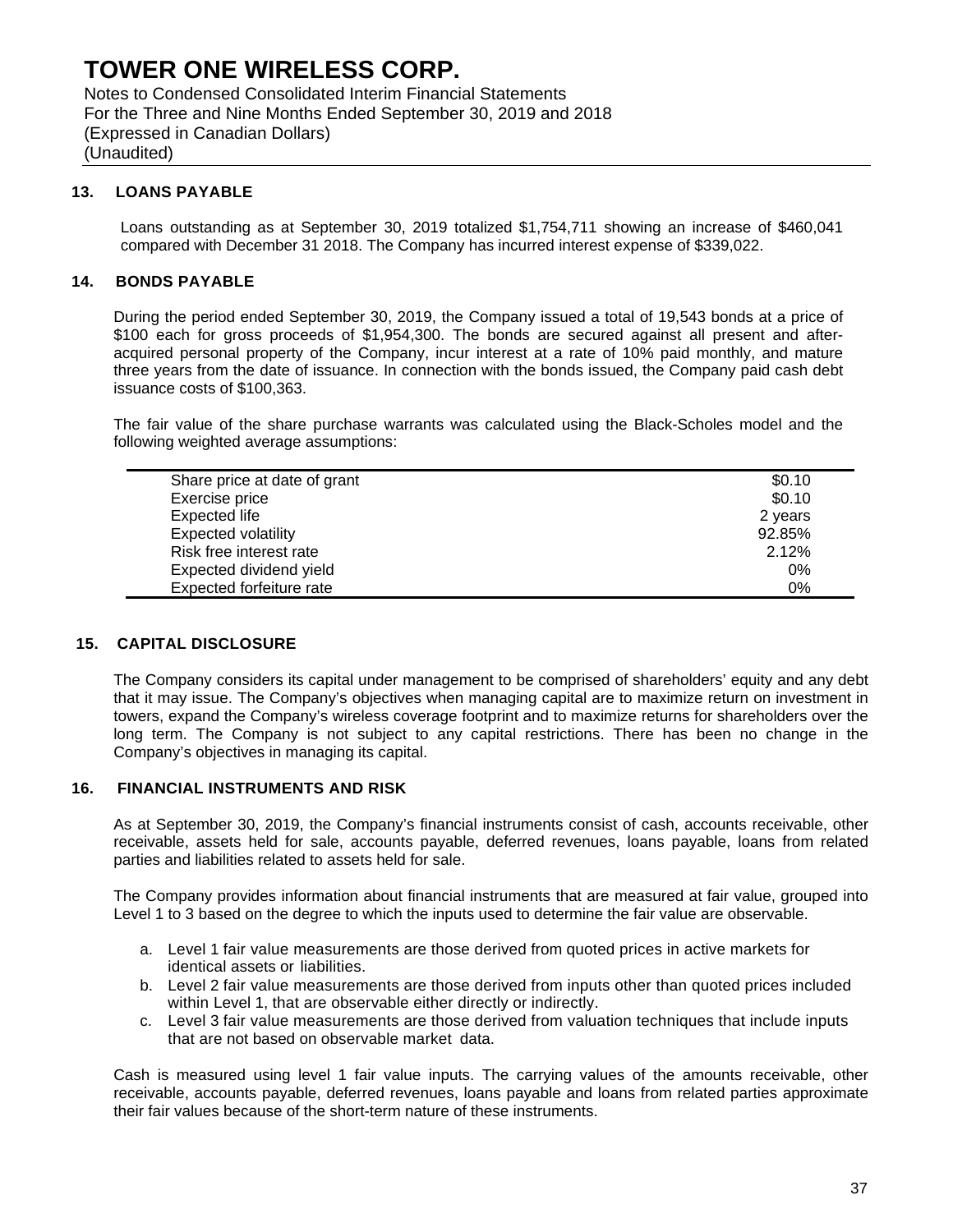#### **16. FINANCIAL INSTRUMENTS AND RISK (CONTINUED)**

The Company is exposed in varying degrees to a variety of financial instrument related risks. The Board of Directors approves and monitors the risk management processes, inclusive of documented investment policies, counterparty limits, and controlling and reporting structures. The type of risk exposure and the way in which such exposure is managed is provided as follows:

#### *Credit Risk*

Credit risk is the risk of financial loss to the Company if a customer or counterparty to a financial instrument fails to meet its contractual obligations. Financial instruments that potentially subject the Company to concentrations of credit risk consist principally of cash. To minimize the credit risk the Company places cash with a high credit quality financial institution.

#### *Liquidity Risk*

Liquidity risk is the risk that the Company will not be able to meet its financial obligations as they fall due. The Company's objective in managing liquidity risk is to ensure that it has sufficient liquidity available to meet its liabilities when due. The Company uses cash to settle its financial obligations as they fall due. The ability to do this relies on the Company's ability to collect its revenue in a timely manner, continuous support from shareholders and investors and maintain sufficient cash on hand. As at September 30, 2019, the Company was not subject to significant liquidity risk

#### *Currency Risk*

The Company generates revenues and incurs expenses and capital expenditures primarily in Canada, Colombia, Argentina, USA and Mexico and is exposed to the resulting risk from changes in foreign currency exchange rates. Some administrative and head office related expenses are incurred in Canada. In addition, the Company holds financial assets and liabilities in foreign currencies that expose the Company to foreign exchange risks. A significant change in the currency exchange rates between the Canadian dollar relative to the Colombia Peso, Argentina Peso, US dollars or Mexican Peso could have a material adverse effect on the Company's results of operations, financial position and/or cash flows. The Company has not hedged its exposure to currency fluctuations.

#### *Interest Rate Risk*

Interest rate risk is the risk that future cash flows of the Company's assets and liabilities can change due to a change in interest rates. Loans payable have a fixed interest rate between 12% and 18%, and cash earns interest at a nominal rate. The Company is not exposed to significant interest rate risk.

### **17. ECONOMIC DEPENDENCE**

For the period ended September 30, 2019, all the sales were generated by ten customers (September 30, 2018 – seven customer). The loss of one or more of these customers could have a material adverse effect on the Company's financial position and results of operations.